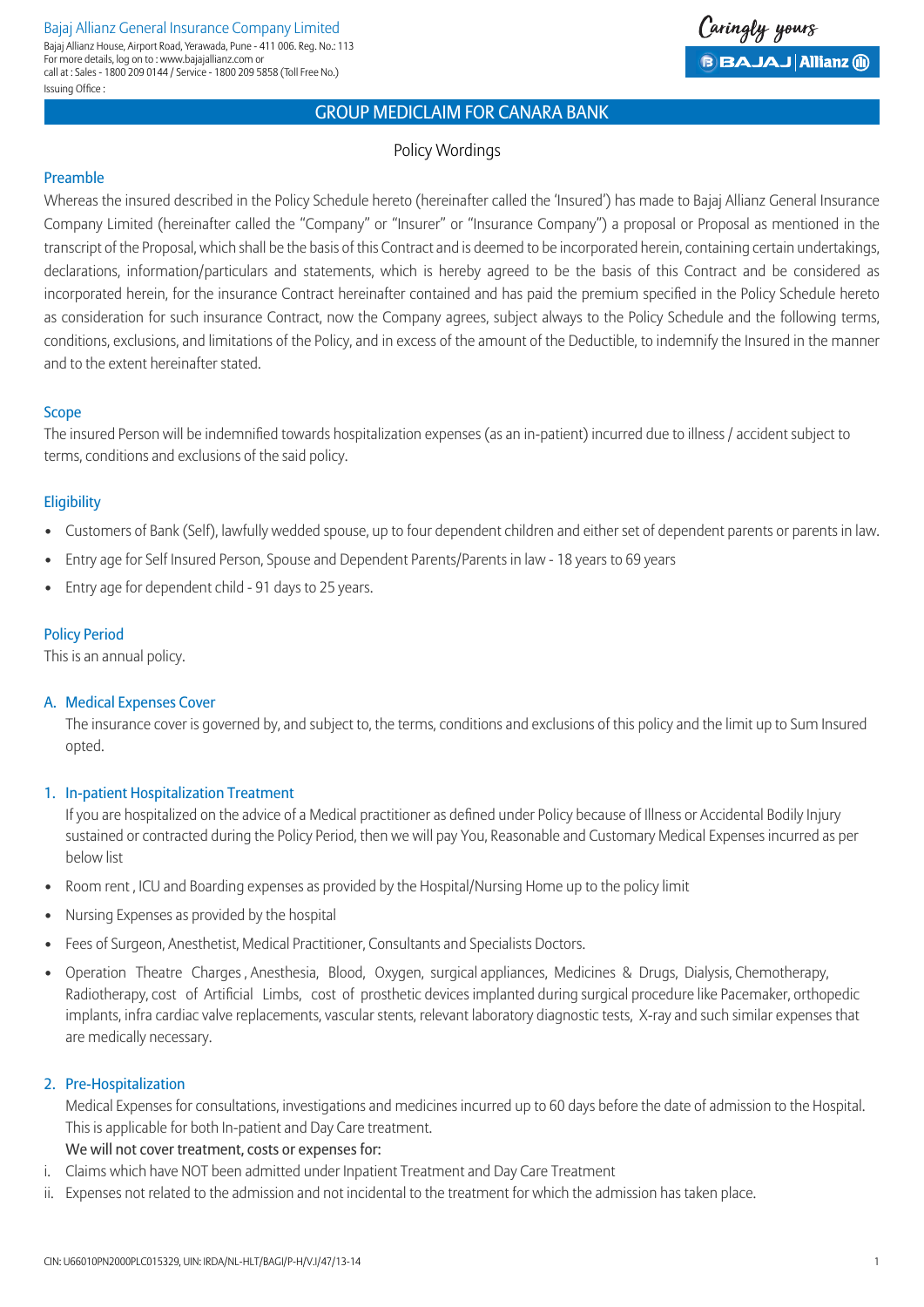

#### 3. Post-Hospitalization

 Medical Expenses for consultations, investigations and medicines incurred up to 90 days after discharge from the Hospital. This is applicable both for In-patient and Day Care treatment.

We will not cover treatment, costs or expenses for:

- i. Claims which have NOT been admitted under Inpatient Treatment and Day Care Treatment
- ii. Expenses not related to the admission and not incidental to the treatment for which the admission has taken place.

### 4. Day Care Procedures

 Medical treatment or surgical procedure which is undertaken under general or local anesthesia, which require admission in a Hospital/ Day Care Centre for stay less than 24 hours because of technological advancement. Refer to Annexure I for complete list of Day Care Treatments/Procedures

We will not cover treatment, costs or expenses for:

- i. Treatment that can be and is usually taken on an out-patient basis is not covered.
- ii. Treatment NOT taken at a Hospital or a Day Care center.

# 5. Domiciliary Hospitalization

 Medical treatment for an Illness/disease/injury which in the normal course would require care and treatment at a Hospital but is actually taken while confined at home under any of the following circumstances:

- i. The condition of the patient is such that he/she is not in a condition to be removed to a Hospital or,
- ii. The patient takes treatment at home on account of non-availability of room in a Hospital.

# We will not cover treatment, costs or expenses for:

- i. Treatment of less than 3 days.
- ii. Expenses for treatment for first three days only will be covered if treatment period is greater than 3 days
- iii. Pre and Post-Hospitalization expenses

#### 6. Organ Donor

 Medical and surgical Expenses of the organ donor for harvesting the organ where an Insured Person is the recipient. IMPORTANT: Expenses incurred by an Insured Person while donating an organ is NOT covered.

#### We will not cover treatment, costs or expenses for:

- i. Claims which have NOT been admitted under Inpatient Treatment for the insured person.
- ii. Admission not compliant under the Transplantation of Human Organs Act, 1994 (as amended).
- iii. The organ donor's Pre and Post-Hospitalization expenses.

#### 7. Road Ambulance

 Expenses incurred on transportation of Insured Person to a Hospital for treatment in case of an Emergency, subject to a maximum of Rs. 2000 per Hospitalization.

### We will not cover treatment, costs or expenses for:

- i. Claims which have NOT been admitted under Inpatient Treatment and Day Care Treatment
- ii. Healthcare or ambulance service provider not registered with road traffic authority.

# 8. AYUSH Benefit

 The coverage under this Policy is extended to reimburse the Medical Expenses incurred for In-patient treatment taken under Ayurveda, Unani, Sidha or Homeopathy provided that the treatment has been undergone in

- i. Government hospital or in any institute recognized by government and/or accredited by Quality Council of India or National Accreditation Board on Health; or
- ii. Teaching hospitals of AYUSH colleges recognized by Central Council of Indian Medicine (CCIM) and Central Council of Homeopathy (CCH); or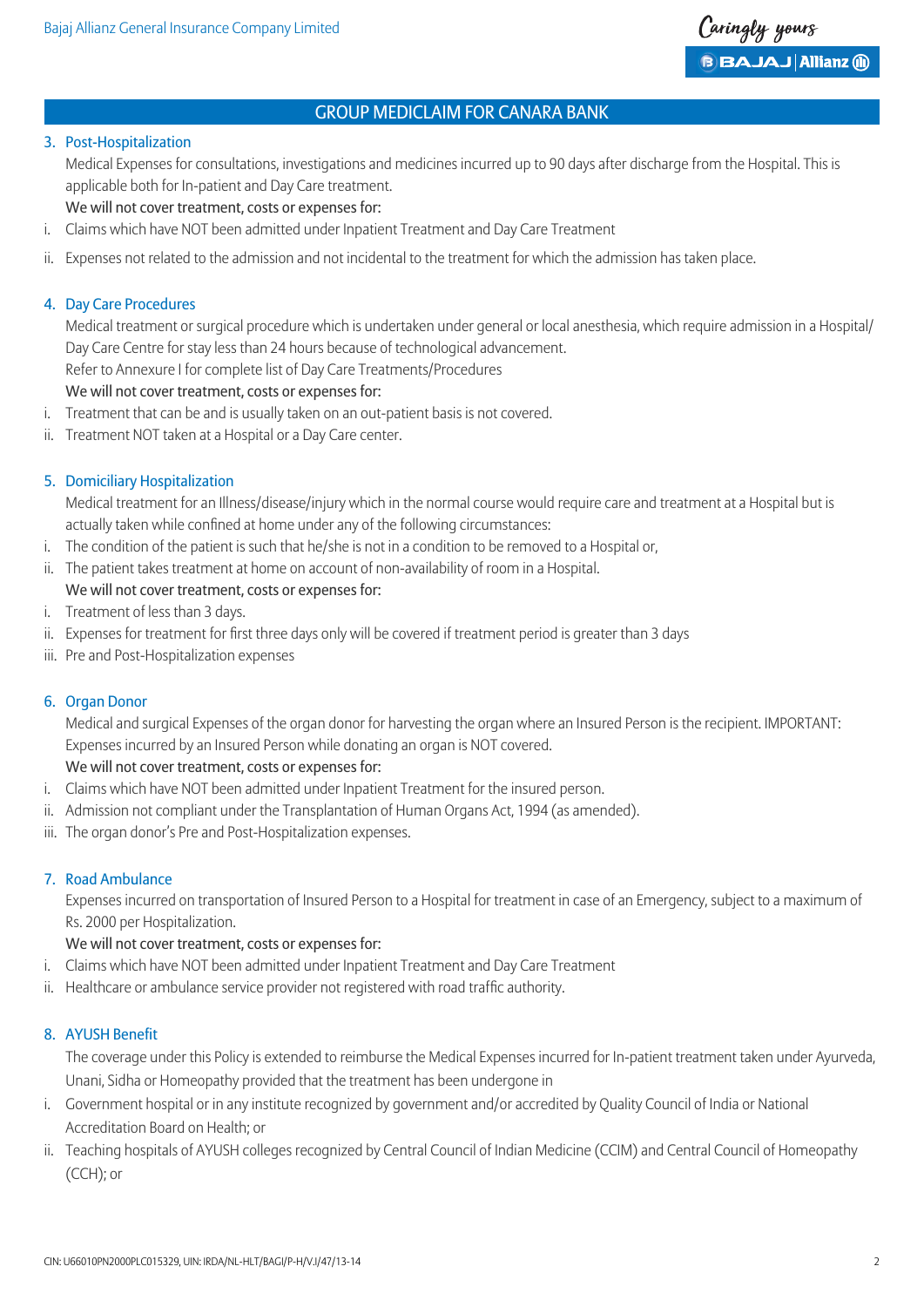

- iii. AYUSH Hospitals having registration with a Government authority under appropriate Act in the State/UT and complies with the following as minimum criteria:
- a. has at least fifteen in-patient beds;
- b. has minimum five qualified and registered AYUSH doctors;
- c. has qualified paramedical staff under its employment round the clock;
- d. has dedicated AYUSH therapy sections;
- e. maintains daily records of patients and makes these accessible to the insurance company's authorized personnel and general exclusion II xii) a) stands deleted for all Insured Persons to this extent, provided that:
- f. Our maximum liability will be limited to the amounts specified in the table below

#### Benefit Description

| Benefit       | <b>Description</b>             |
|---------------|--------------------------------|
| AYUSH Benefit | 100% of In-patient Sum Insured |

- ii. This limit will apply on Individual basis in case of Individual Policy and on Family Floater basis in case of Family Floater Policy
- iii. We will not cover treatment, costs or expenses where hospitalization is for evaluation and or for investigation purpose only, any treatment availed outside India.

 NOTE: Any claim made in respect of any of the above benefits (Section A1 to A8) will be subject to In-patient Sum Insured and will affect entitlement to Cumulative Bonus benefit.

### 9. Cumulative Bonus

- i. A Cumulative Bonus of 10% will be applied on the Sum Insured for next Policy Year by automatically increasing the Sum Insured under the Policy after every CLAIM FREE Policy Year, provided that the Policy is renewed with us and without a break. The maximum Cumulative Bonus shall not exceed 100% of the Sum Insured in any Policy Year.
- ii. In relation to a Family Floater Policy, the Cumulative Bonus so applied will only be available in respect of claims made by those Insured Persons who were Insured Persons in the claim free Policy Year and continue to be Insured Persons in the subsequent Policy Year.
- iii. If a Cumulative Bonus has been applied and a claim is made, then in the following Policy Year We will automatically decrease the Cumulative Bonus by 10% of the Sum Insured There will be no impact on the Inpatient Sum Insured, only the accrued Cumulative Bonus will be decreased.
- iv. If the Insured Persons in the expiring Policy are covered on individual basis and thus have accumulated the No Claim Bonus for each member in the expiring Policy, and such expiring Policy is renewed with Us on a Family Floater basis, then the No Claim Bonus to be carried forward for credit in the Policy would be the least No Claim Bonus amongst all the Insured Persons.

# 10.Double Sum Insured for Cancer of specified severity (Indemnity based)

- We will increase the Sum Insured for an insured person by 100% if he is diagnosed as suffering from cancer of specified severity under this Policy, provided that:
- i. The Insured Person is first diagnosed as suffering from a cancer during the Policy period, and
- ii. The benefit is utilised only by the Insured Person diagnosed with the illness, and
- iii. We have accepted an inpatient hospitalisation claim under in-patient treatment benefit Cancer of specified severity means:
- A malignant tumor characterized by the uncontrolled growth and spread of malignant cells with invasion and destruction of normal tissues. This diagnosis must be supported by histological evidence of malignancy. The term cancer includes leukemia, lymphoma and sarcoma.
- The following are excluded:
- i. All tumors which are histologically described as carcinoma in situ, benign, pre-malignant, borderline malignant, low malignant potential, neoplasm of unknown behavior, or non-invasive, including but not limited to: Carcinoma in situ of breasts, Cervical dysplasia CIN-1, CIN -2 and CIN-3.
- ii. Any non-melanoma skin carcinoma unless there is evidence of metastases to lymph nodes or beyond;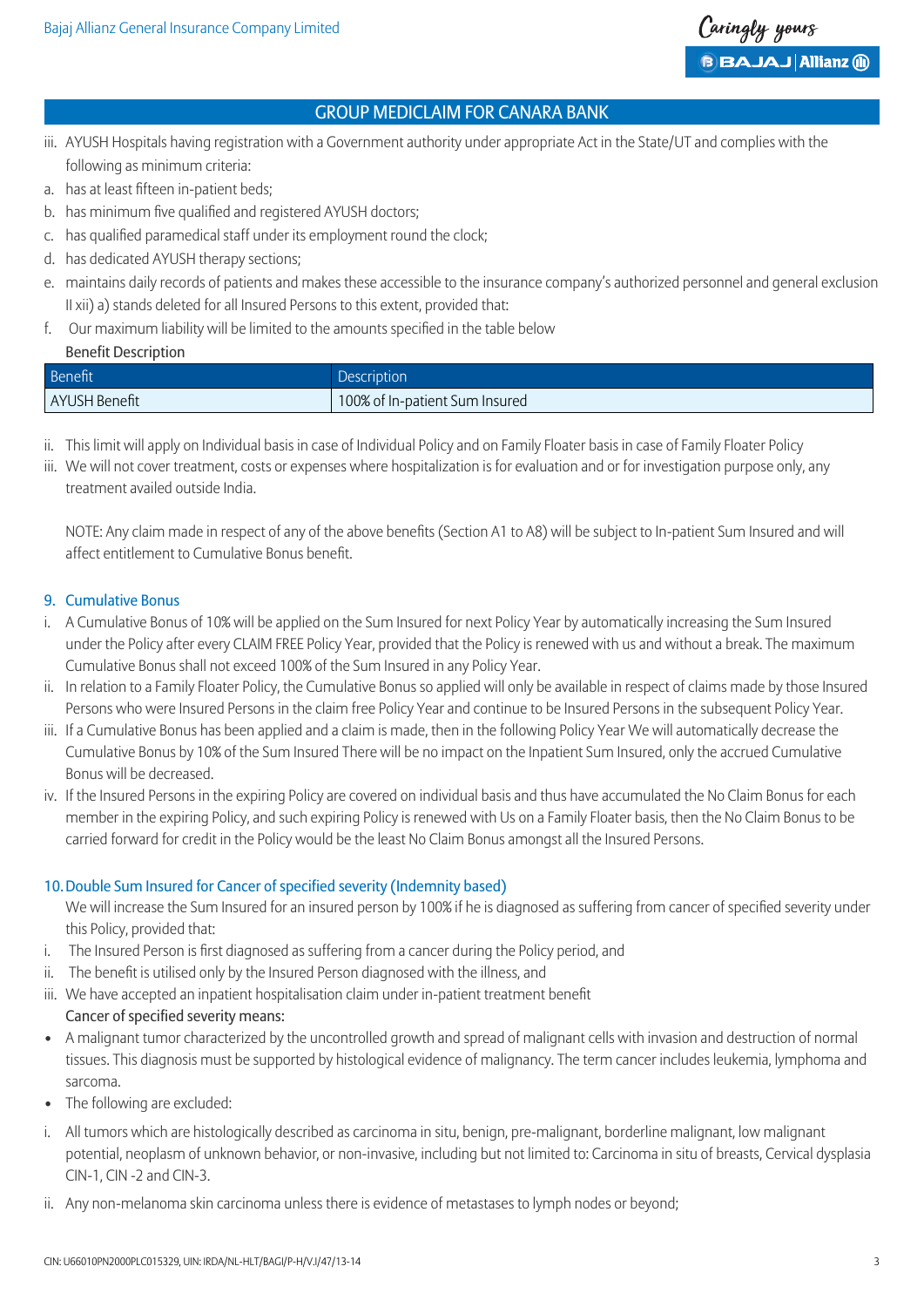

- iii. Malignant melanoma that has not caused invasion beyond the epidermis;
- iv. All tumors of the prostate unless histologically classified as having a Gleason score greater than 6 or having progressed to at least clinical TNM classification T2N0M0
- v. All Thyroid cancers histologically classified as T1N0M0 (TNM Classification) or below;
- vi. Chronic lymphocytic leukaemia less than RAI stage 3
- vii. Non-invasive papillary cancer of the bladder histologically described as TaN0M0 or of a lesser classification,
- viii. All Gastro-Intestinal Stromal Tumors histologically classified as T1N0M0 (TNM Classification) or below and with mitotic count of less than or equal to 5/50 HPFs;
- ix. All tumors in the presence of HIV infection.

#### 11.Restore Benefit

 If the Base Sum Insured is exhausted due to claims made and paid during the Policy Year or made during the Policy Year and accepted as payable, then it is agreed that a Restore Sum Insured (equal to 100% of the Base Sum Insured) will be automatically available for the particular Policy Year, provided that:

- i. The Restore Sum Insured will be enforceable only after the Base Sum Insured and Cumulative Bonus (if any) have been completely exhausted in that year; and
- ii. The Restore Sum Insured can be used for claims made by the Insured Person in respect of the benefits stated above except Preventive Health Check-up, Hospital Daily Cash and E-Opinion in respect of Critical Illness.
- iii. The Restore Sum Insured can be used for only future claims made by the Insured Person and not against any claim for an illness/ disease (including its complications) for which a claim has been paid in the current Policy Year under benefits 1 to 8 mentioned above.
- iv. The Restore Sum Insured will only be applied once for the Insured Person during a Policy Year;
- v. This benefit would only be offered where Base Sum Insured is 1 lac and above.
- vi. If the Restore Sum Insured is not utilised in a Policy Year, it shall not be carried forward to any subsequent Policy Year.
- vii. If the Policy is a Family Floater, then the Restore Sum Insured will be available for all Insured Person in the Policy for subsequent claims in the balance Policy period.

#### 12.Hospital Daily Cash

 If an Insured Person suffers an Illness or an Accident during the Policy Period that requires that Insured Person's Hospitalization as an in-patient, then

i. We will pay Daily Cash amount for each continuous and completed period of 24 hours that the Insured Person is Hospitalized subject to maximum number of days as specified in the below table, and

| Sum Insured  | Per Day Amount (Rs.) | Maximum No. of Days |
|--------------|----------------------|---------------------|
| Upto 5 lacs  | 500                  | 30                  |
| Above 5 lacs | 1000                 | 30                  |

ii. Our maximum liability shall be restricted to the amount mentioned in the table above and limit for the benefit will apply on individual basis.

iii. We will pay twice the Daily Cash amount for each continuous and completed period of 24 hours that the Insured Person is admitted in an Intensive Care Unit, subject to maximum of 15 days per Policy Year. Whenever Intensive Care Unit benefit is admissible under the Policy, We will not pay for Daily Cash benefit in i) above for the period when the Insured Person is in Intensive Care Unit.

iv. Any claim made in respect of this benefit will not be subject to In-patient Sum Insured and will not affect entitlement to Cumulative Bonus.

# 13.Preventive Health Check-up Benefit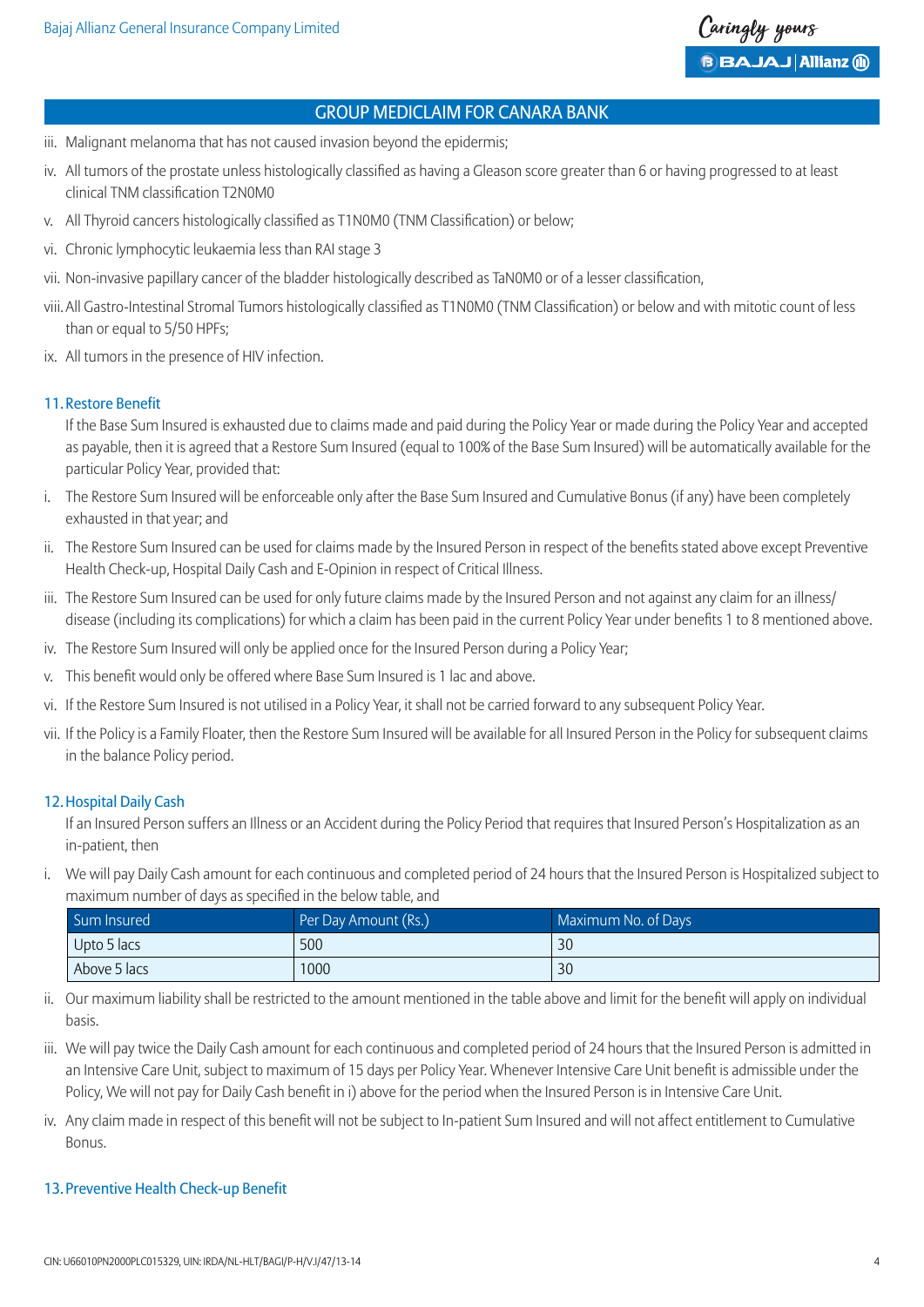

We will reimburse the reasonable costs incurred by an Insured Person of obtaining a health check-up as per details below

- i. At the end of each year, we will pay up to the amount mentioned below towards the cost of a preventive medical check-up.
- ii. This benefit is available ONLY to those Insured Persons who were insured in the previous Policy Year.
- iii. Any claim made in respect of this benefit will not be subject to In-patient Sum Insured and will not affect entitlement to a Cumulative Bonus,

| Sum Insured | Benefit amount |
|-------------|----------------|
| 100,000     | 1,500          |
| 200,000     | 2,000          |
| 300,000     | 2,000          |
| 400,000     | 2,000          |
| 500,000     | 2,500          |
| 600,000     | 2,500          |
| 750,000     | 3,000          |
| 10,00,000   | 3,500          |
| 15,00,000   | 4,000          |

 IMPORTANT: This benefit is not available for expenses incurred on a preventive health check-up in the first policy year. This benefit will NOT be carried forward if it is not claimed and would not be provided if the Group Mediclaim Policy is not renewed further. You may approach Us for the arrangement of the Health Check up. For the avoidance of doubt, We shall not be liable for any other ancillary or peripheral costs or expenses (including but not limited to those for transportation, accommodation or sustenance). Contact Email id- healthcheck@bajajallianz.co.in.

Preventive Health Check-Up benefit will be Payable only if Health Check-up is done at our empaneled Diagnostic Center.

#### 14. E-Opinion in respect of Critical Illness

We shall arrange and pay for a second opinion from Our panel of Medical Practitioners, if:

- The Insured Person suffers a Critical Illness during the Policy Period; and
- He requests an E-opinion; and

 The Insured Person can choose one of our panel Medical Practitioners. The opinion will be directly sent to the Insured Person by the Medical Practitioner.

 "Critical Illness" includes Cancer of specified severity, Open Chest CABG, Myocardial Infarction (First Heart Attack of specific severity), Kidney Failure requiring regular dialysis, Major Organ/Bone Marrow Transplant, Multiple Sclerosis with persisting symptoms, Permanent Paralysis of Limbs and Stroke resulting in permanent symptoms,

We will not pay for:

- i. More than one claim for this benefit in a Policy Year.
- ii. More than one claim for the same Critical Illness.
- iii. Any other liability due to any errors or omission or representation or consequences of any action taken in reliance of the E-opinion provided by the Medical Practitioner.

 Any claim made in respect of this benefit will not be subject to In-patient Sum Insured and will not affect entitlement to a Cumulative Bonus.

#### 15.Accidental Death

 If an Insured Person suffers an Accident during the Policy Period and this is the sole and direct cause of his death within 365 days from the date of the Accident, then We will pay the Sum Insured.

#### 16.Permanent Total Disablement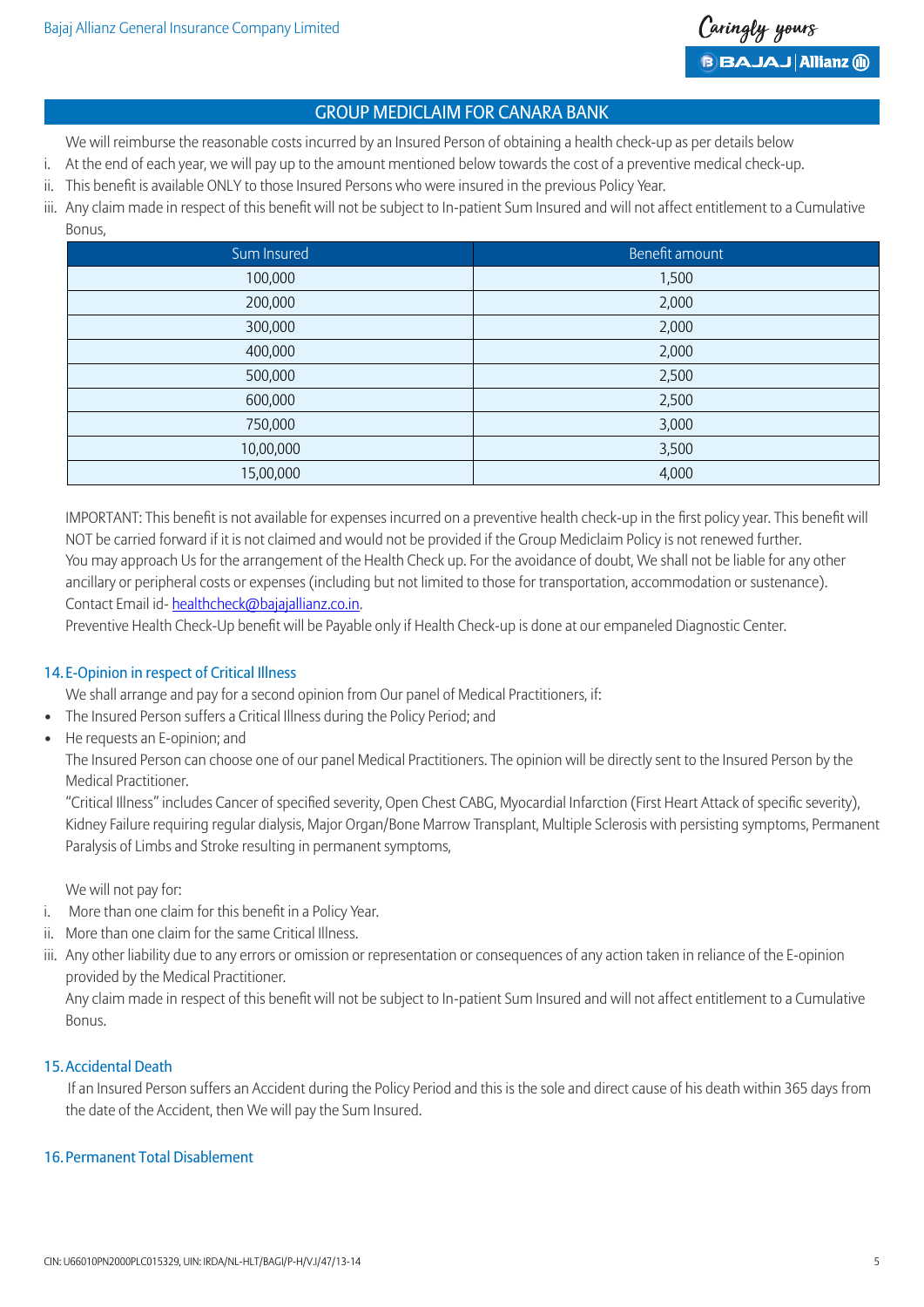If an Insured Person suffers an Accident during the Policy Period and within 365 days from the date of the Accident this is the sole and direct cause of his permanent total disablement in one of the ways detailed in the table below, then We will pay the percentage of the Sum Insured shown in the table.

| Loss of 2 Limbs (both hands or both feet or one hand and one foot) | 100% |
|--------------------------------------------------------------------|------|
| Loss of a Limb and an eye                                          | 100% |
| Complete and irrecoverable loss of sight of both eyes              | 100% |
| Complete and irrecoverable loss of speech & hearing of both ears   | 100% |
| Loss of a Limb                                                     | 50%  |
| Complete and irrecoverable loss of sight of an eye                 | 50%  |

In this Benefit:

- a. Limb means a hand at or above the wrist or a foot above the ankle.
- b. Loss of Limb means:
- i. the physical separation of a Limb above the wrist or ankle respectively, or
- ii. the total loss of functional use of a Limb for at least 365 days from the date of onset of such disability provided that We must be satisfied at the expiry of the 365 days that there is no reasonable medical hope of improvement.

### 17.Transportation of Mortal Remains

 If we have accepted a claim under the Accidental Death benefit, then we will in addition reimburse the actual amount for transporting the mortal remains of the insured person from the place of the accident or the hospital to his residence or hospital or to a cremation or burial ground upto Rs. 1,000.

# B. Optional Coverage

# Critical Illness (Indemnity based)

 In consideration of payment of additional premium by the Insured to the Company and realization thereof by the Company, it is hereby agreed and declared that an additional limit of Rs 1/2/3/5 lacs shall be available for coverage of expenses incurred on Inpatient and Day Care Treatment of the below listed number of critical illnesses.

#### a. Cancer of specified severity

- I. A malignant tumor characterized by the uncontrolled growth and spread of malignant cells with invasion and destruction of normal tissues. This diagnosis must be supported by histological evidence of malignancy. The term cancer includes leukemia, lymphoma and sarcoma.
- II. The following are excluded
- i. All tumors which are histologically described as carcinoma in situ, benign, pre-malignant, borderline malignant, low malignant potential, neoplasm of unknown behavior, or non-invasive, including but not limited to: Carcinoma in situ of breasts, Cervical dysplasia CIN-1, CIN - 2 and CIN-3.
- ii. Any non-melanoma skin carcinoma unless there is evidence of metastases to lymph nodes or beyond;
- iii. Malignant melanoma that has not caused invasion beyond the epidermis;
- iv. All tumors of the prostate unless histologically classified as having a Gleason score greater than 6 or having progressed to at least clinical TNM classification T2N0M0
- v. All Thyroid cancers histologically classified as T1N0M0 (TNM Classification) or below;
- vi. Chronic lymphocytic leukaemia less than RAI stage 3
- vii. Non-invasive papillary cancer of the bladder histologically described as TaN0M0 or of a lesser classification,
- viii. All Gastro-Intestinal Stromal Tumors histologically classified as T1N0M0 (TNM Classification) or below and with mitotic count of less than or equal to 5/50 HPFs;
- viii.All tumors in the presence of HIV infection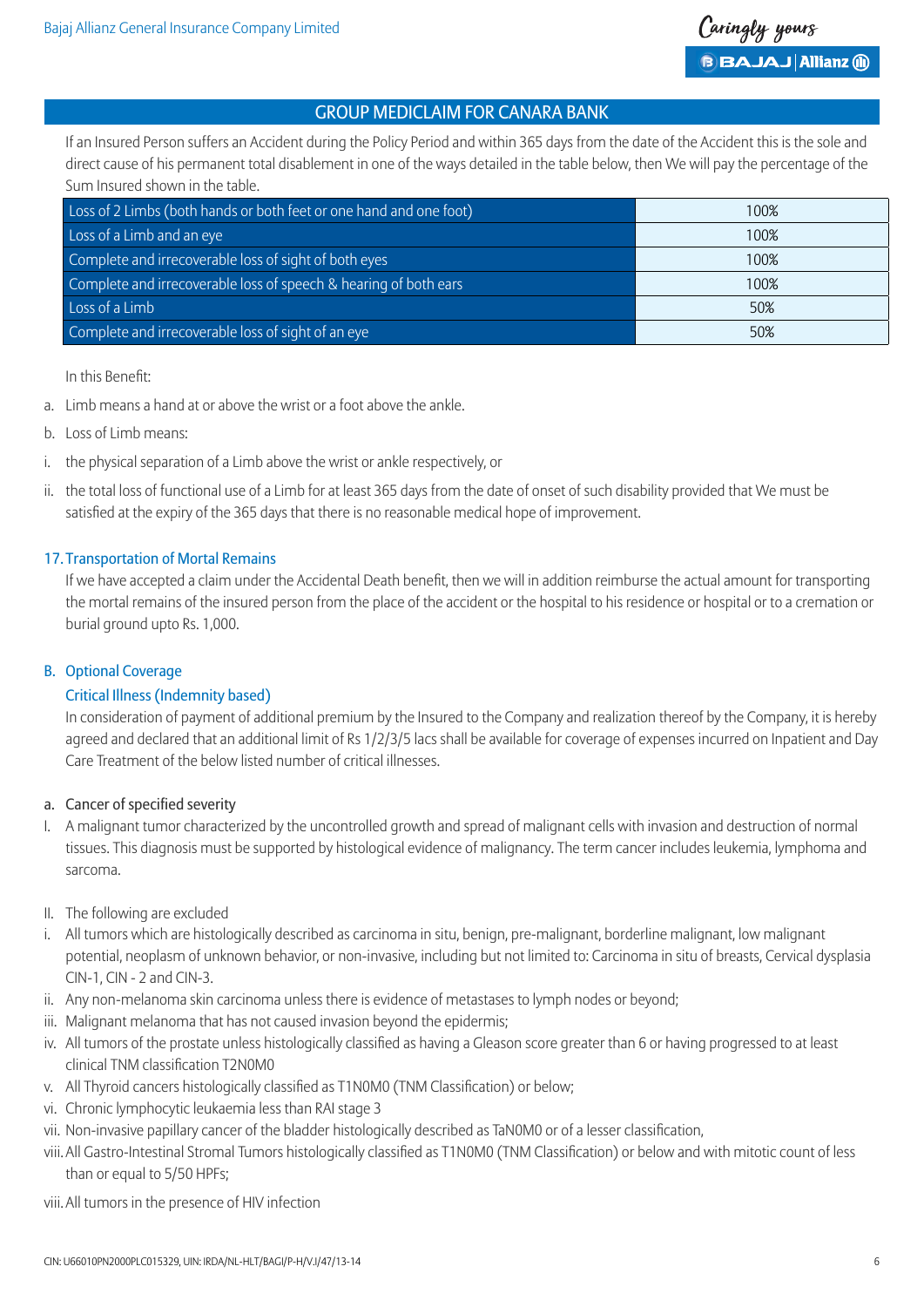- b. Myocardial Infarction (First Heart Attack of specific severity)
- I. The first occurrence of heart attack or myocardial infarction, which means the death of a portion of the heart muscle as a result of inadequate blood supply to the relevant area. The diagnosis for Myocardial Infarction should be evidenced by all of the following criteria:
- i. A history of typical clinical symptoms consistent with the diagnosis of acute myocardial infarction (For e.g. typical chest pain)
- ii. New characteristic electrocardiogram changes
- iii. Elevation of infarction specific enzymes, Troponins or other specific biochemical markers.
- II. The following are excluded:
- i. Other acute Coronary Syndromes
- ii. Any type of angina pectoris
- iii. A rise in cardiac biomarkers or Troponin T or I in absence of overt ischemic heart disease OR following an intra-arterial cardiac procedure.

### c. Stroke resulting in Permanent Symptoms

- I. Any cerebrovascular incident producing permanent neurological sequelae. This includes infarction of brain tissue, thrombosis in an intracranial vessel, haemorrhage and embolisation from an extracranial source. Diagnosis has to be confirmed by a specialist medical practitioner and evidenced by typical clinical symptoms as well as typical findings in CT Scan or MRI of the brain. Evidence of permanent neurological deficit lasting for at least 3 months has to be produced.
- II. The following are excluded:
- i. Transient ischemic attacks (TIA)
- ii. Traumatic injury of the brain
- iii. Vascular disease affecting only the eye or optic nerve or vestibular functions.

#### d. Major Organ/Bone Marrow Transplant

- I. The actual undergoing of a transplant of:
- i. One of the following human organs: heart, lung, liver, kidney, pancreas, that resulted from irreversible end-stage failure of the relevant organ, or
- ii. Human bone marrow using haematopoietic stem cells. The undergoing of a transplant has to be confirmed by a specialist medical practitioner.
- II. The following are excluded:
- i. Other stem-cell transplants
- ii. Where only islets of langerhans are transplanted

# e. Open Chest CABG

- I. The actual undergoing of heart surgery to correct blockage or narrowing in one or more coronary artery(s), by coronary artery bypass grafting done via a sternotomy (cutting through the breast bone) or minimally invasive keyhole coronary artery bypass procedures. The diagnosis must be supported by a coronary angiography and the realization of surgery has to be confirmed by a cardiologist.
- II. The following are excluded: Angioplasty and/or any other intra-arterial.

# f. Open Heart Replacement or Repair of Heart Valves

i. The actual undergoing of open-heart valve surgery is to replace or repair one or more heart valves, as a consequence of defects in, abnormalities of, or disease affected cardiac valve(s). The diagnosis of the valve abnormality must be supported by an echocardiography and the realization of surgery has to be confirmed by a specialist medical practitioner. Catheter based techniques including but not limited to, balloon valvotomy/valvuloplasty are excluded.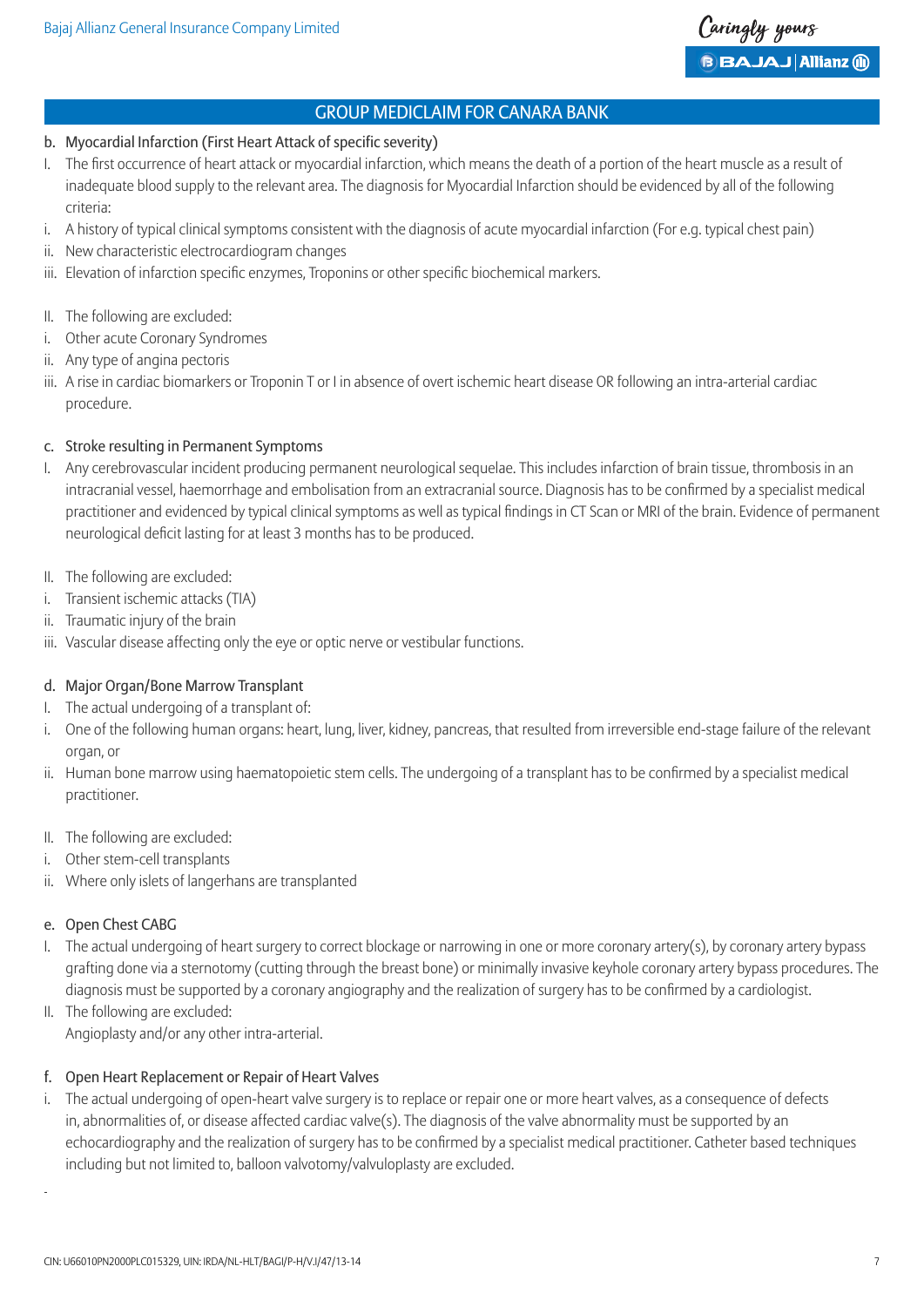#### g. Kidney Failure Requiring Dialysis

 End stage renal disease presenting as chronic irreversible failure of both kidneys to function, as a result of which either regular renal dialysis (haemodialysis or peritoneal dialysis) is instituted or renal transplantation is carried out. Diagnosis has to be confirmed by a specialist medical practitioner.

# h. Coma of Specified Severity

- I. A state of unconsciousness with no reaction or response to external stimuli or internal needs. This diagnosis must be supported by evidence of all of the following:
- i. no response to external stimuli continuously for at least 96 hours;
- ii. life support measures are necessary to sustain life; and
- iii. permanent neurological deficit which must be assessed at least 30 days after the onset of the coma.
- II. The condition has to be confirmed by a specialist medical practitioner. Coma resulting directly from alcohol or drug abuse is excluded

### i. Permanent Paralysis of Limbs

I. Total and irreversible loss of use of two or more limbs as a result of injury or disease of the brain or spinal cord. A specialist medical practitioner must be of the opinion that the paralysis will be permanent with no hope of recovery and must be present for more than 3 months.

#### j. Motor Neuron Disease with Permanent Symptoms

I. Motor neuron disease diagnosed by a specialist medical practitioner as spinal muscular atrophy, progressive bulbar palsy, amyotrophic lateral sclerosis or primary lateral sclerosis. There must be progressive degeneration of corticospinal tracts and anterior horn cells or bulbar efferent neurons. There must be current significant and permanent functional neurological impairment with objective evidence of motor dysfunction that has persisted for a continuous period of at least 3 months.

#### k. Multiple Sclerosis with Persisting Symptoms

- I. The unequivocal diagnosis of Definite Multiple Sclerosis confirmed and evidenced by all of the following:
- i. Investigations including typical MRI findings which unequivocally confirm the diagnosis to be multiple sclerosis and
- ii. there must be current clinical impairment of motor or sensory function, which must have persisted for a continuous period of at least 6 months.
- II. Other causes of neurological damage such as SLE and HIV are excluded.

#### l. Major Head Trauma

Terms and Conditions for this cover

- i. The Insured Person is first diagnosed as suffering from one of the listed Critical Illnesses during the Policy period.
- ii. The benefit is utilised only by the Insured Person diagnosed with the illness
- iii. The Sum Insured under the coverage would be triggered only for treatment of the listed conditions, no other claims would be covered under this benefit.
- iv. This cover would be triggered post exhaustion of the base Sum Insured, either for the same claim or for a new claim. This benefit is applicable only once in a policy period for a single or multiple condition/s diagnosed.

# B. Definitions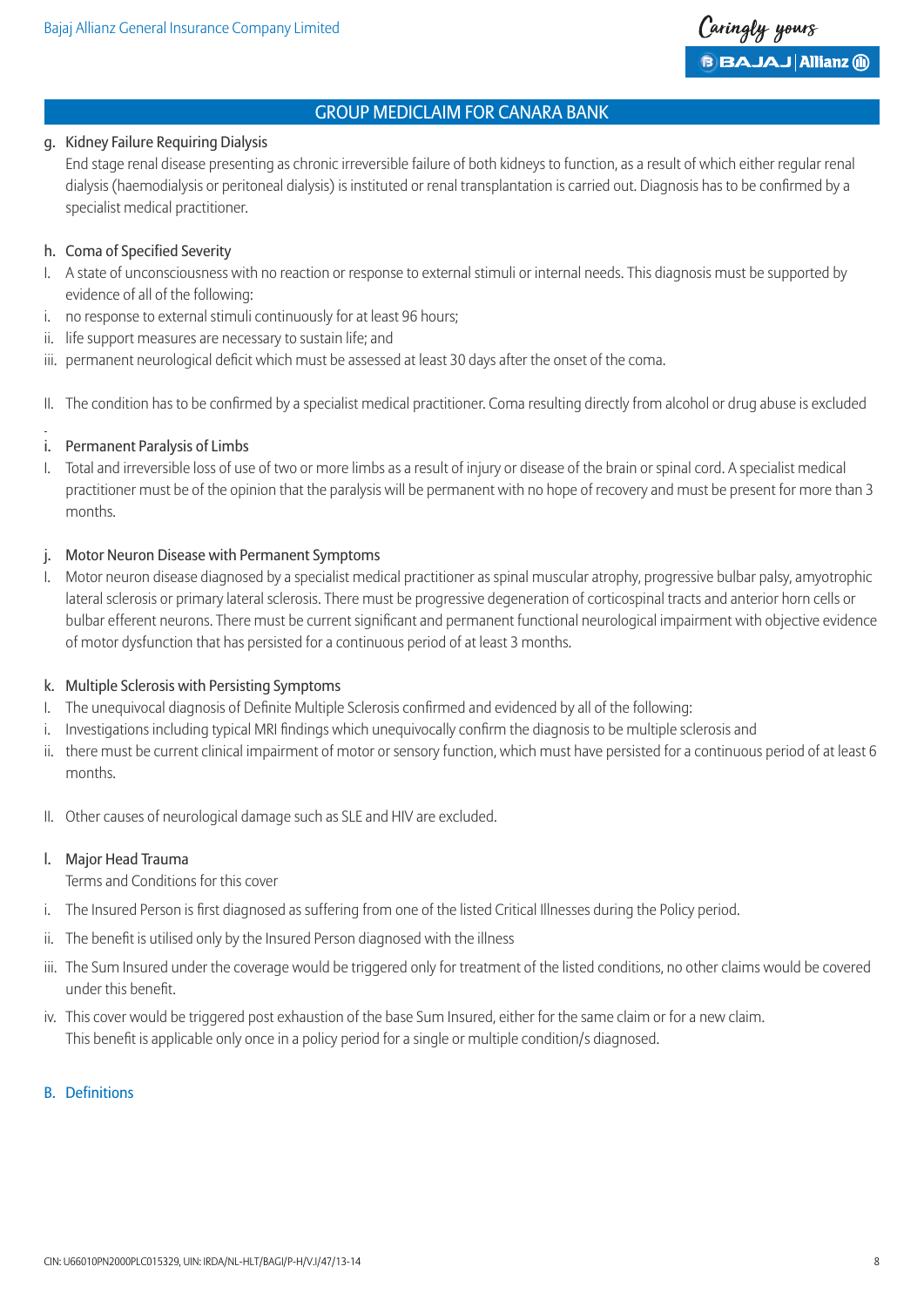

### 1. Accident, Accidental

An accident is a sudden, unforeseen and involuntary event caused by external, visible and violent means.

#### 2. Act of Terrorism

Whoever

- a. With intent to threaten the unity, integrity, security or sovereignty of India or to strike terror in the people or any section of the people does any act or thing by using bombs, dynamite or other explosive substances or inflammable substances or firearms or other lethal weapons or poisons or noxious gases or other chemicals or by any other substances (whether biological or otherwise) of a hazardous nature or by any other means whatsoever, in such a manner as to cause or likely to cause, death of or injuries to any person or persons or loss of or damage to or destruction of property or disruption of any supplies or services essential to the life of the community or causes damage or destruction of any property or equipment used or intended to be used for the defense of India or in connection with any other purposes of the Government of India, any state government or any of their agencies or detains any person and threatens to kill or injure such person in order to compel the Government or any other person to do or abstain from doing any act
- b. Is or continues to be a member of an association declared unlawful under the Unlawful Activities (Prevention) Act 1967, (37 of 1967), or voluntarily does an act aiding or promoting in any manner the objects of such association and in either case is in possession of any unlicensed firearms, ammunition, explosives or other instrument or substances capable of causing mass destruction and commits any act resulting in loss of human life or grievous injury to any person or causes significant damage to any property, commits a terrorist act.

### 3. Any one illness

 Any one illness means continuous period of illness and includes relapse within 45 days from the date of last consultation with the Hospital/Nursing

Home where treatment was taken.

### 4. AYUSH Hospital:

 An AYUSH Hospital is a healthcare facility wherein medical/surgical/para-surgical treatment procedures and interventions are carried out by AYUSH Medical Practitioner(s) comprising of any of the following:

- a. Central or State Government AYUSH Hospital; or
- b. Teaching hospital attached to AYUSH College recognized by the Central Government/Central Council of Indian Medicine/Central Council for Homeopathy; or
- c. AYUSH Hospital, standalone or co-located with in-patient healthcare facility of any recognized system of medicine, registered with the local authorities, wherever applicable, and is under the supervision of a qualified registered AYUSH Medical Practitioner and must comply with all the following criterion:
- i. Having at least 5 in-patient beds;
- ii. Having qualified AYUSH Medical Practitioner in charge round the clock;
- iii. Having dedicated AYUSH therapy sections as required and/or has equipped operation theatre where surgical procedures are to be carried out;
- iv. Maintaining daily records of the patients and making them accessible to the insurance company's authorized representative.

# 5. AYUSH Day Care Centre:

 AYUSH Day Care Centre means and includes Community Health Centre (CHC), Primary Health Centre (PHC), Dispensary, Clinic, Polyclinic or any such health centre which is registered with the local authorities, wherever applicable and having facilities for carrying out treatment procedures and medical or surgical/para-surgical interventions or both under the supervision of registered AYUSH Medical Practitioner (s) on day care basis without in-patient services and must comply with all the following criterion:

- i. Having qualified registered AYUSH Medical Practitioner(s) in charge;
- ii. Having dedicated AYUSH therapy sections as required and/or has equipped operation theatre where surgical procedures are to be carried out;
- iii. Maintaining daily records of the patients and making them accessible to the insurance company's authorized representative.

# 6. Bajaj Allianz Network Hospitals / Network Hospitals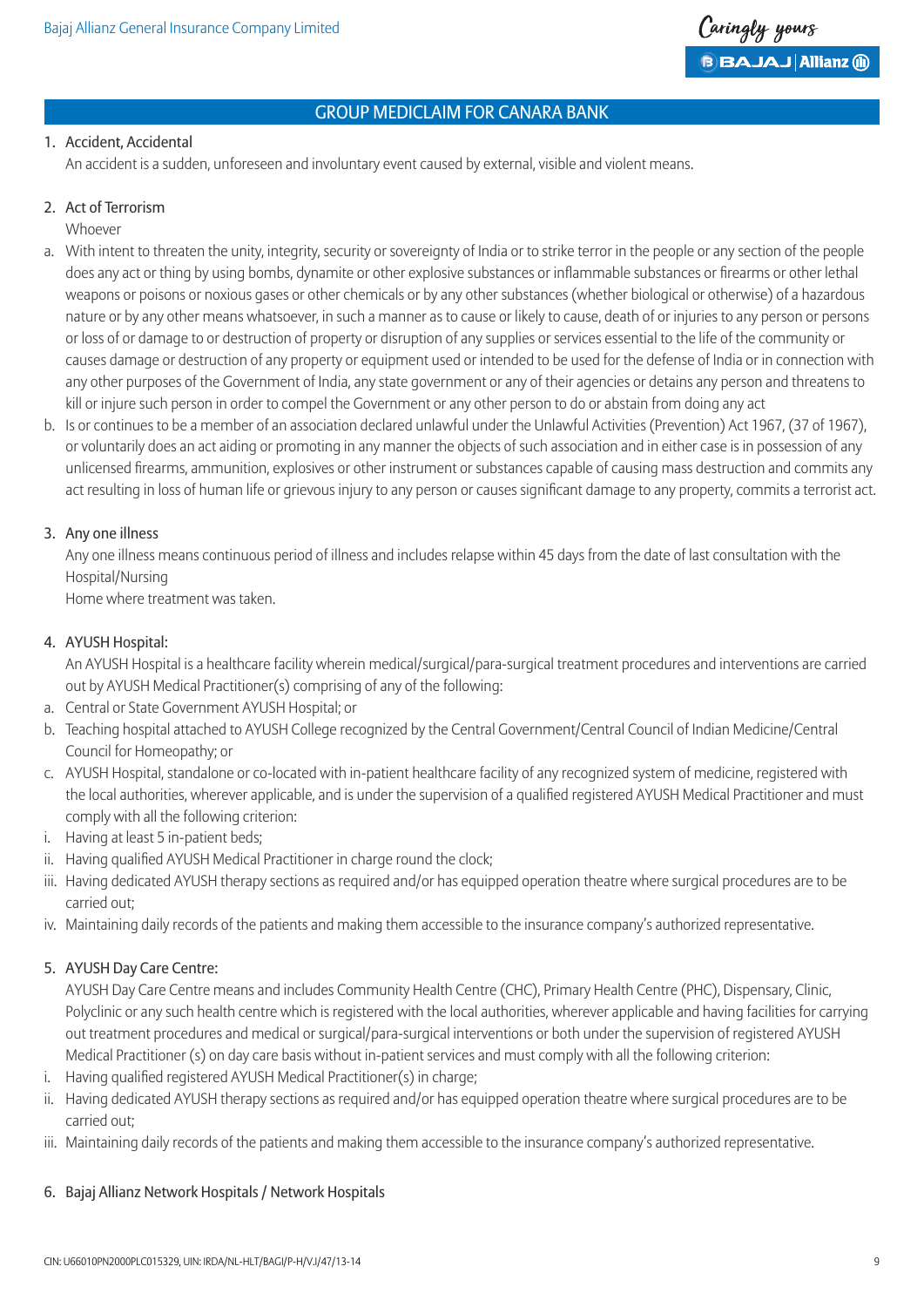Bajaj Allianz Network Hospitals / Network Hospitals means the Hospitals which have been empanelled by Us as per the latest version of the schedule of Hospitals maintained by Us, which is available to You on request. For updated list please visit our website.

### 7. Bajaj Allianz Diagnostic Centre

 Bajaj Allianz Diagnostic Centre means the diagnostic centers which have been empanelled by us as per the latest version of the schedule of diagnostic centers maintained by Us, which is available to You on request.

### 8. Critical Illness

 Critical Illness means any one of the following illnesses or conditions that occurs or manifests itself during the Policy Period as a first incidence.

### 9. Cancer of Specified Severity

- I. A malignant tumor characterized by the uncontrolled growth and spread of malignant cells with invasion and destruction of normal tissues. This diagnosis must be supported by histological evidence of malignancy. The term cancer includes leukemia, lymphoma and sarcoma.
- II. The following are excluded –
- i. All tumors which are histologically described as carcinoma in situ, benign, pre-malignant, borderline malignant, low malignant potential, neoplasm of unknown behavior, or non-invasive, including but not limited to: Carcinoma in situ of breasts, Cervical dysplasia CIN-1, CIN - 2 and CIN-3.
- ii. Any non-melanoma skin carcinoma unless there is evidence of metastases to lymph nodes or beyond;
- iii. Malignant melanoma that has not caused invasion beyond the epidermis;
- iv. All tumors of the prostate unless histologically classified as having a Gleason score greater than 6 or having progressed to at least clinical TNM classification T2N0M0
- v. All Thyroid cancers histologically classified as T1N0M0 (TNM Classification) or below;
- vi. Chronic lymphocytic leukaemia less than RAI stage 3
- vii. Non-invasive papillary cancer of the bladder histologically described as TaN0M0 or of a lesser classification,
- viii. All Gastro-Intestinal Stromal Tumors histologically classified as T1N0M0 (TNM Classification) or below and with mitotic count of less than or equal to 5/50 HPFs;
- ix. All tumors in the presence of HIV infection.

# 10.Cashless facility

 "Cashless facility" means a facility extended by the insurer to the insured where the payments, of the costs of treatment undergone by the insured in accordance with the policy terms and conditions, are directly made to the network provider by the insurer to the extent pre-authorization approved.

#### 11.Coma of Specified Severity

- I. A state of unconsciousness with no reaction or response to external stimuli or internal needs. This diagnosis must be supported by evidence of all of the following:
- i. no response to external stimuli continuously for at least 96 hours;
- ii. life support measures are necessary to sustain life; and
- iii. permanent neurological deficit which must be assessed at least 30 days after the onset of the coma.
- II. The condition has to be confirmed by a specialist medical practitioner. Coma resulting directly from alcohol or drug abuse is excluded.

#### 12.Co-Payment

 Co-payment means a cost sharing requirement under a health insurance policy that provides that the policyholder/insured will bear a specified percentage of the admissible claims amount. A co-payment does not reduce the Sum Insured.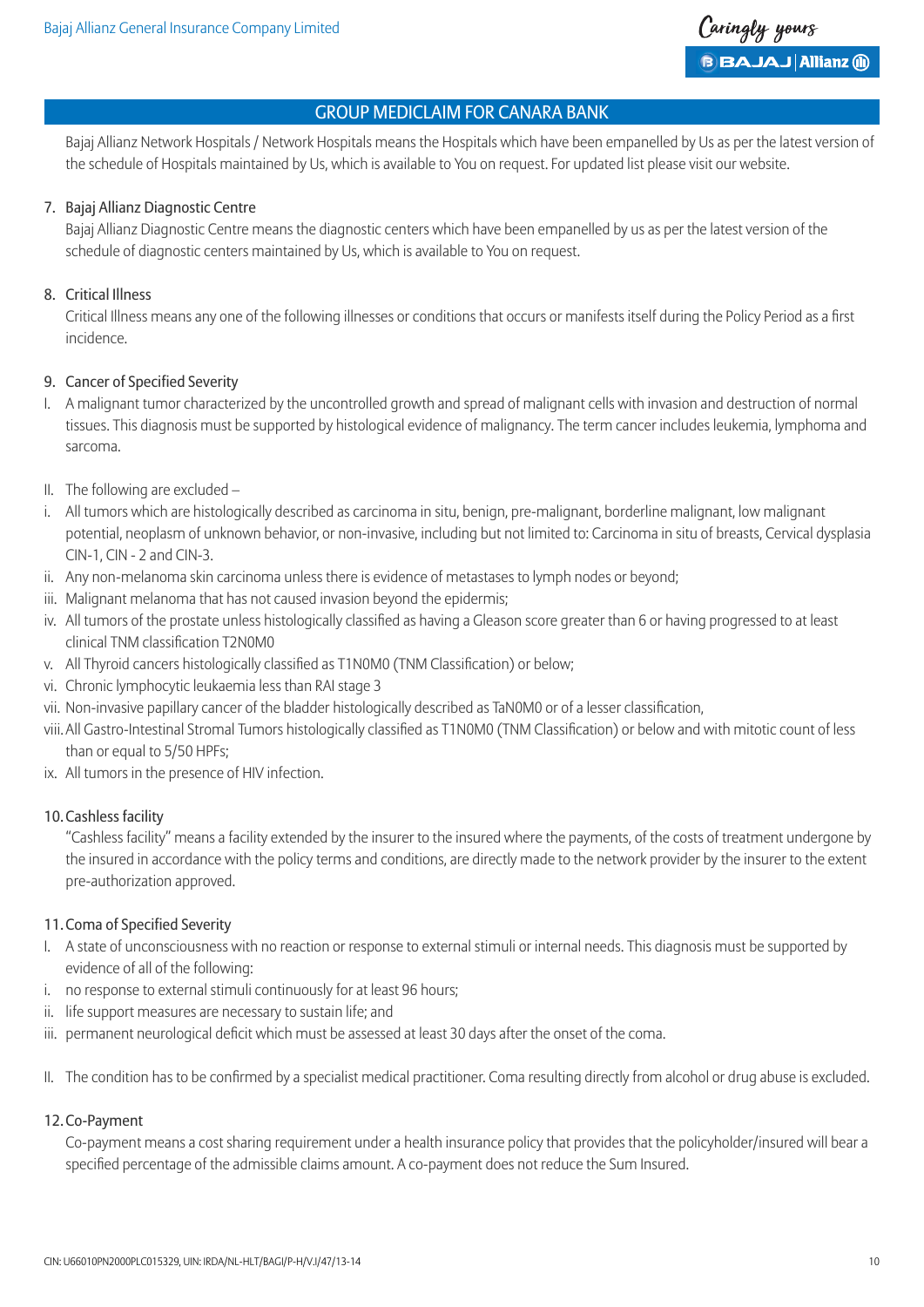#### 13.Condition Precedent

Condition Precedent means a policy term or condition upon which the Insurer's liability under the policy is conditional upon.

#### 14.Congenital Anomaly

 Congenital Anomaly refers to a condition(s) which is present since birth, and which is abnormal with reference to form, structure or position.

- a. Internal Congenital Anomaly- Congenital anomaly which is not in the visible and accessible parts of the body
- b. External Congenital Anomaly- Congenital anomaly which is in the visible and accessible parts of the body

#### 15.Contribution

 Contribution is essentially the right of an insurer to call upon other insurers liable to the same insured to share the cost of an indemnity claim on a ratable proportion of Sum Insured. This clause shall not apply to any Benefit offered on fixed benefit basis.

#### 16.Cumulative Bonus

 Cumulative Bonus means any increase or addition in the Sum Insured granted by the insurer without an associated increase in premium.

#### 17.Day care centre

 A day care centre means any institution established for day care treatment of illness and/or injuries or a medical setup with a hospital and which has been registered with the local authorities, wherever applicable, and is under supervision of a registered and qualified medical practitioner AND must comply with all minimum criterion as under –

- i. has qualified nursing staff under its employment;
- ii. has qualified medical practitioner/s in charge;
- iii. has fully equipped operation theatre of its own where surgical procedures are carried out;
- iv. maintains daily records of patients and will make these accessible to the insurance company's authorized personnel.

#### 18.Day Care Treatment

Day care treatment means medical treatment, and/or surgical procedure which is:

- i. undertaken under General or Local Anesthesia in a hospital/day care centre in less than 24 hrs because of technological advancement, and
- ii. Which would have otherwise required a hospitalization of more than 24 hours.

Treatment normally taken on an out-patient basis is not included in the scope of this definition.

#### 19.Dental Treatment

 Dental treatment means a treatment related to teeth or structures supporting teeth including examinations, fillings (where appropriate), crowns, extractions and surgery.

#### 20.Disclosure to information norm

 The Policy shall be void and all premium paid hereon shall be forfeited to the Company, in the event of misrepresentation, misdescription or nondisclosure of any material fact.

#### 21.Domiciliary hospitalization

 Domiciliary hospitalization means medical treatment for an illness/disease/injury which in the normal course would require care and treatment at a hospital but is actually taken while confined at home under any of the following circumstances:

- i. the condition of the patient is such that he/she is not in a condition to be removed to a hospital, or
- ii. the patient takes treatment at home on account of non-availability of room in a hospital.

#### 22. Emergency Care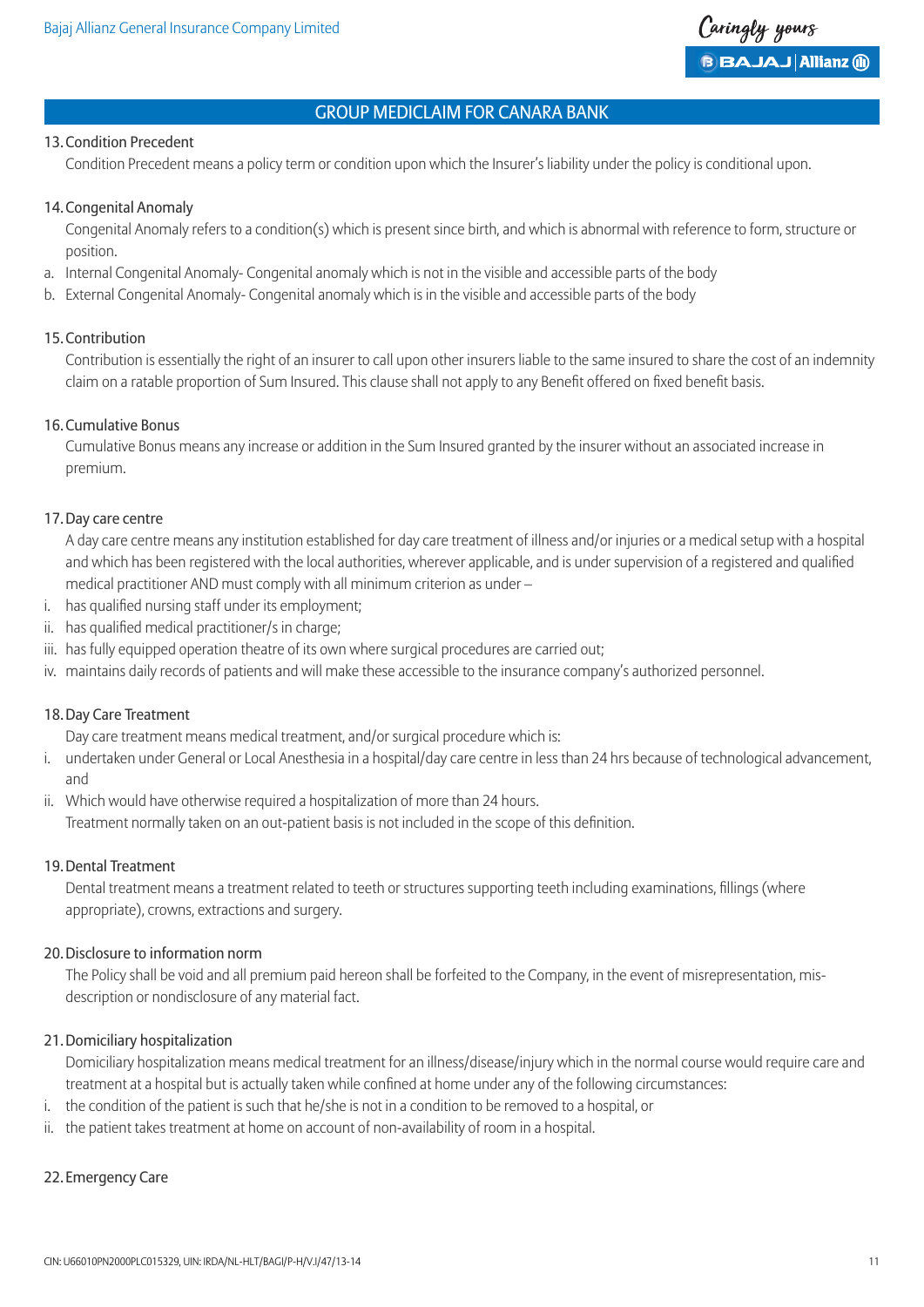

 Emergency care means management for an illness or injury which results in symptoms which occur suddenly and unexpectedly, and requires immediate care by a medical practitioner to prevent death or serious long term impairment of the insured person's health.

#### 23. Family

 For the purpose of Individual Sum Insured policy- includes the insured; his/her lawfully wedded spouse and dependent children, parents. For the purpose of Family Floater- includes the insured; his/her lawfully wedded spouse and dependent children. For Parents separate floater policy can be taken.

#### 24.Grace Period

 Grace period means the specified period of time immediately following the premium due date during which a payment can be made to renew or continue a policy in force without loss of continuity benefits such as waiting periods and coverage of pre-existing diseases. Coverage is not available for the period for which no premium is received.

#### 25.Hospital

 A hospital means any institution established for in-patient care and day care treatment of illness and/or injuries and which has been registered as a hospital with the local authorities under the Clinical Establishments (Registration and Regulation) Act, 2010 or under the enactments specified under the Schedule of Section 56(1) of the said Act OR complies with all minimum criteria as under: -- has qualified nursing staff under its employment round the clock;

- -- has at least 10 in-patient beds in towns having a population of less than 10,00,000 and at least 15 in-patient beds in all other places;
- -- has qualified medical practitioner(s) in charge round the clock;
- -- has a fully equipped operation theatre of its own where surgical procedures are carried out;
- -- maintains daily records of patients and makes these accessible to the insurance company's authorized personnel.

#### 26.Hospitalization

 Means admission in a Hospital for a minimum period of 24 In patient Care consecutive hours except for specified procedures/ treatments, where such admission could be for a period of less than 24 consecutive hours.

#### 27. Illness

 Illness means a sickness or a disease or pathological condition leading to the impairment of normal physiological function and requires medical treatment.

- a. Acute condition Acute condition is a disease, illness or injury that is likely to respond quickly to treatment which aims to return the person to his or her state of health immediately before suffering the disease/ illness/ injury which leads to full recovery
- b. Chronic condition A chronic condition is defined as a disease, illness, or injury that has one or more of the following characteristics:
- 1. It needs ongoing or long-term monitoring through consultations, examinations, check-ups, and /or tests
- 2. It needs ongoing or long-term control or relief of symptoms
- 3. It requires rehabilitation for the patient or for the patient to be specially trained to cope with it
- 4. It continues indefinitely
- 5. It recurs or is likely to recur

# 28. Inpatient Care

Inpatient care means treatment for which the insured person has to stay in a hospital for more than 24 hours for a covered event.

# 29. Injury/ Bodily Injury

 Injury means accidental physical bodily harm excluding illness or disease solely and directly caused by external, violent and visible and evident means which is verified and certified by a Medical Practitioner.

# 30. Intensive Care Unit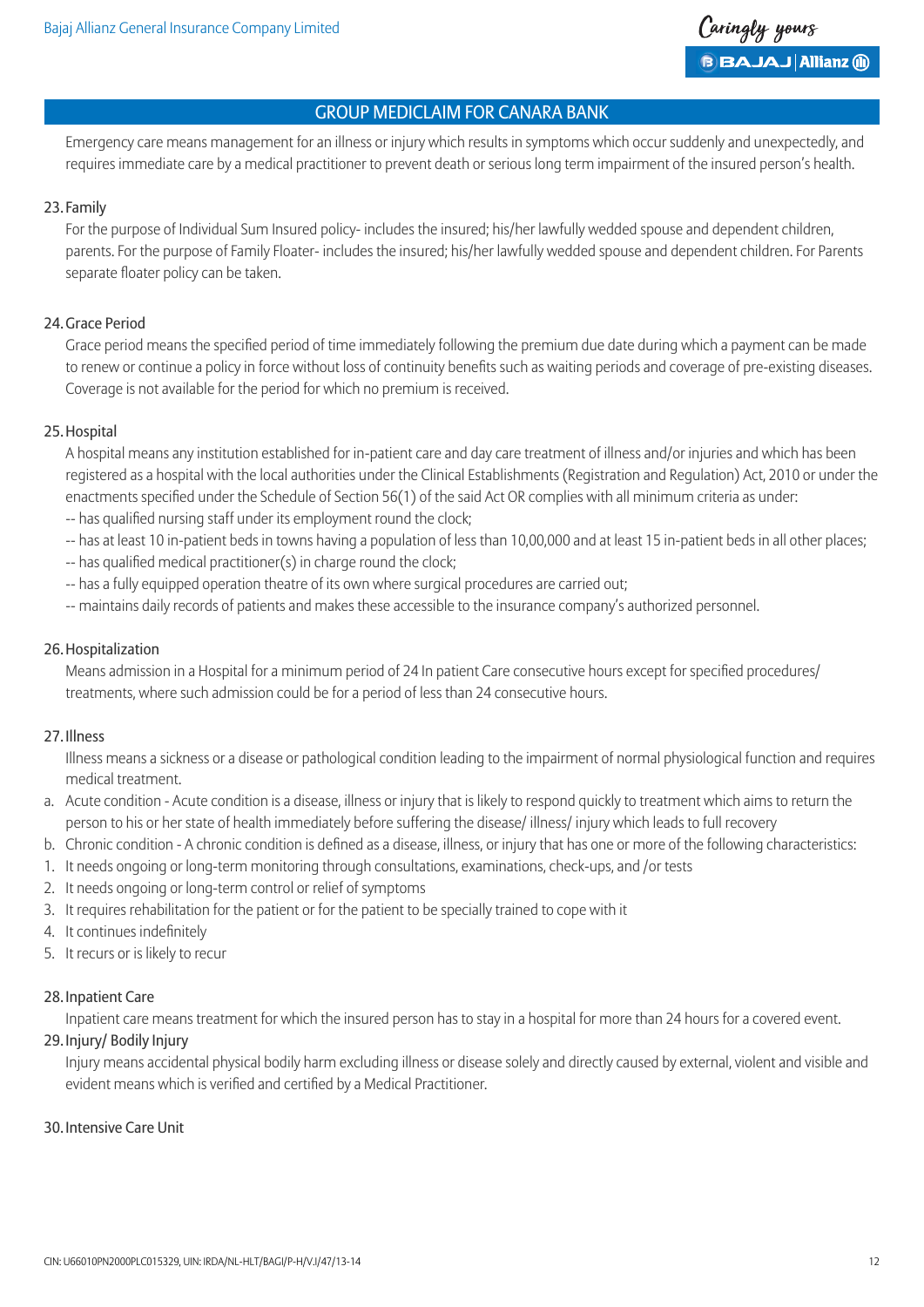

 Intensive care unit means an identified section, ward or wing of a hospital which is under the constant supervision of a dedicated medical practitioner(s), and which is specially equipped for the continuous monitoring and treatment of patients who are in a critical condition, or require life support facilities and where the level of care and supervision is considerably more sophisticated and intensive than in the ordinary and other wards.

### 31.Kidney Failure Requiring Regular Dialysis

 End stage renal disease presenting as chronic irreversible failure of both kidneys to function, as a result of which either regular renal dialysis (haemodialysis or peritoneal dialysis) is instituted or renal transplantation is carried out. Diagnosis has to be confirmed by a specialist medical practitioner.

### 32. Limit of Indemnity

 Limit of Indemnity represents Our maximum liability to make payment for each and every claim per person and collectively for all persons mentioned in the Schedule during the policy period and in the aggregate for the person(s) named in the schedule during the policy period, and means the amount stated in the Schedule against each Cover.

### 33.Myocardial Infarction (First heart attack of specific severity)

- I. The first occurrence of heart attack or myocardial infarction, which means the death of a portion of the heart muscle as a result of inadequate blood supply to the relevant area. The diagnosis for Myocardial Infarction should be evidenced by all of the following criteria:
- i. A history of typical clinical symptoms consistent with the diagnosis of acute myocardial infarction (For e.g. typical chest pain)
- ii. New characteristic electrocardiogram changes
- iii. Elevation of infarction specific enzymes, Troponins or other specific biochemical markers.
- II. The following are excluded:
- i. Other acute Coronary Syndromes
- ii. Any type of angina pectoris
- iii. A rise in cardiac biomarkers or Troponin T or I in absence of overt ischemic heart disease OR following an intra-arterial cardiac procedure.

#### 34.Major Organ/Bone Marrow Transplant

- I. The actual undergoing of a transplant of:
- i. One of the following human organs: heart, lung, liver, kidney, pancreas, that resulted from irreversible end-stage failure of the relevant organ, or
- ii. Human bone marrow using haematopoietic stem cells. The undergoing of a transplant has to be confirmed by a specialist medical practitioner.
- II. The following are excluded:
- i. Other stem-cell transplants
- ii. Where only islets of langerhans are transplanted

### 35.Multiple Sclerosis with Persisting Symptoms

- I. The unequivocal diagnosis of Definite Multiple Sclerosis confirmed and evidenced by all of the following:
- i. Investigations including typical MRI findings which unequivocally confirm the diagnosis to be multiple sclerosis and
- ii. there must be current clinical impairment of motor or sensory function, which must have persisted for a continuous period of at least 6 months.

II. Other causes of neurological damage such as SLE and HIV are excluded.

#### 36.Motor Neuron Disease with Permanent Symptoms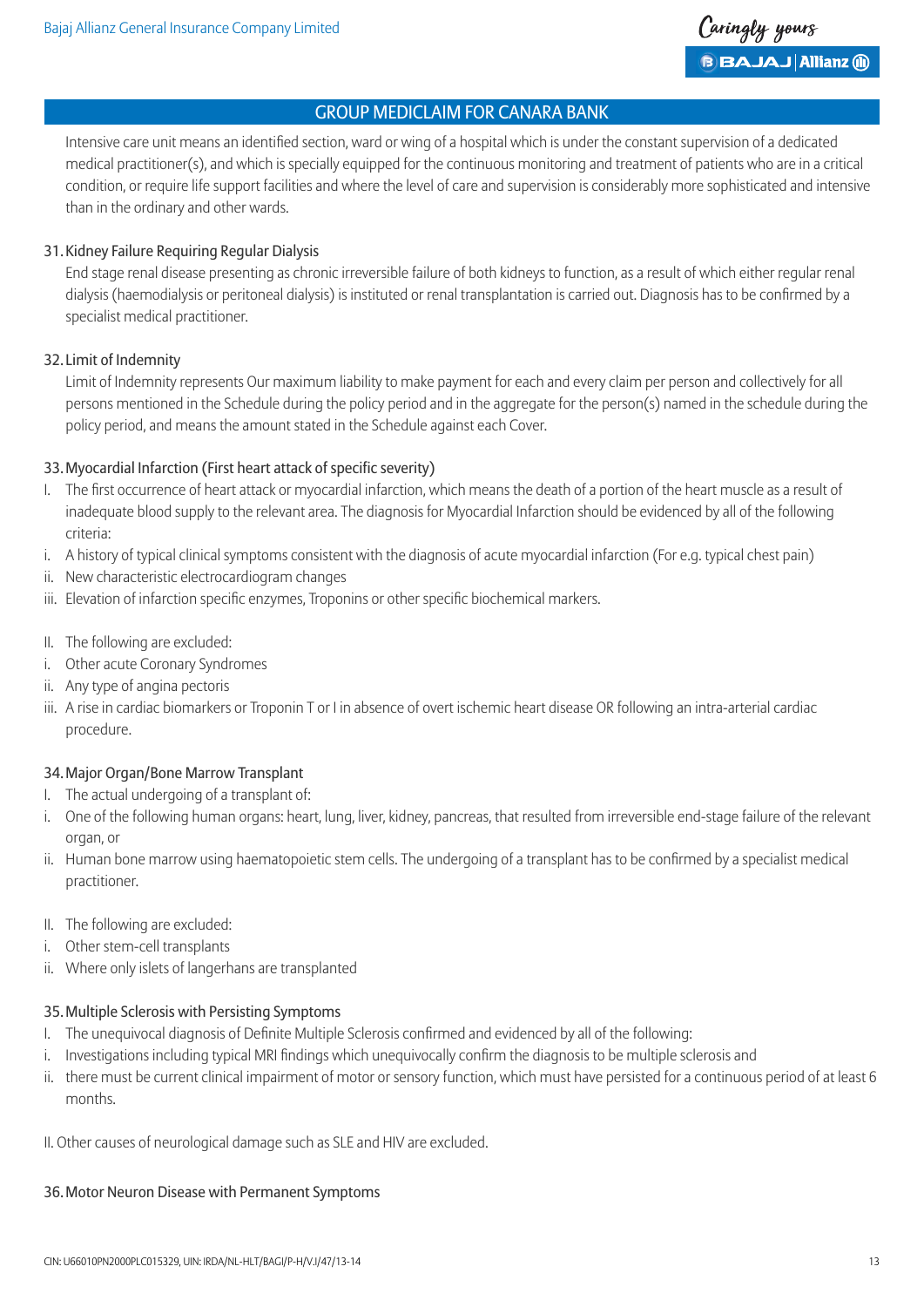I. Motor neuron disease diagnosed by a specialist medical practitioner as spinal muscular atrophy, progressive bulbar palsy, amyotrophic lateral sclerosis or primary lateral sclerosis. There must be progressive degeneration of corticospinal tracts and anterior horn cells or bulbar efferent neurons. There must be current significant and permanent functional neurological impairment with objective evidence of motor dysfunction that has persisted for a continuous period of at least 3 months.

### 37.Major Head Trauma

- I. Accidental head injury resulting in permanent Neurological deficit to be assessed no sooner than 3 months from the date of the accident. This diagnosis must be supported by unequivocal findings on Magnetic Resonance Imaging, Computerized Tomography, or other reliable imaging techniques. The accident must be caused solely and directly by accidental, violent, external and visible means and independently of all other causes.
- II. The Accidental Head injury must result in an inability to perform at least three (3) of the following Activities of Daily Living either with or without the use of mechanical equipment, special devices or other aids and adaptations in use for disabled persons. For the purpose of this benefit, the word "permanent" shall mean beyond the scope of recovery with current medical knowledge and technology.
- III. The Activities of Daily Living are:
- i. Washing: the ability to wash in the bath or shower (including getting into and out of the bath or shower) or wash satisfactorily by other means;
- ii. Dressing: the ability to put on, take off, secure and unfasten all garments and, as appropriate, any braces, artificial limbs or other surgical appliances;
- iii. Transferring: the ability to move from a bed to an upright chair or wheelchair and vice versa;
- iv. Mobility: the ability to move indoors from room to room on level surfaces;
- v. Toileting: the ability to use the lavatory or otherwise manage bowel and bladder functions so as to maintain a satisfactory level of personal hygiene;
- vi. Feeding: the ability to feed oneself once food has been prepared and made available.
- IV. The following are excluded:
- i. Spinal cord injury;

# 38.Open Chest CABG

- I. The actual undergoing of heart surgery to correct blockage or narrowing in one or more coronary artery(s), by coronary artery bypass grafting done via a sternotomy (cutting through the breast bone) or minimally invasive keyhole coronary artery bypass procedures. The diagnosis must be supported by a coronary angiography and the realization of surgery has to be confirmed by a cardiologist.
- II. The following are excluded: Angioplasty and/or any other intra-arterial

# 39.Open Heart Replacement or Repair of Heart Valves

i. The actual undergoing of open-heart valve surgery is to replace or repair one or more heart valves, as a consequence of defects in, abnormalities of, or disease affected cardiac valve(s). The diagnosis of the valve abnormality must be supported by an echocardiography and the realization of surgery has to be confirmed by a specialist medical practitioner. Catheter based techniques including but not limited to, balloon valvotomy/valvuloplasty are excluded

#### 40.Permanent Paralysis of Limbs

I. Total and irreversible loss of use of two or more limbs as a result of injury or disease of the brain or spinal cord. A specialist medical practitioner must be of the opinion that the paralysis will be permanent with no hope of recovery and must be present for more than 3 months.

#### 41. Stroke resulting in Permanent Symptoms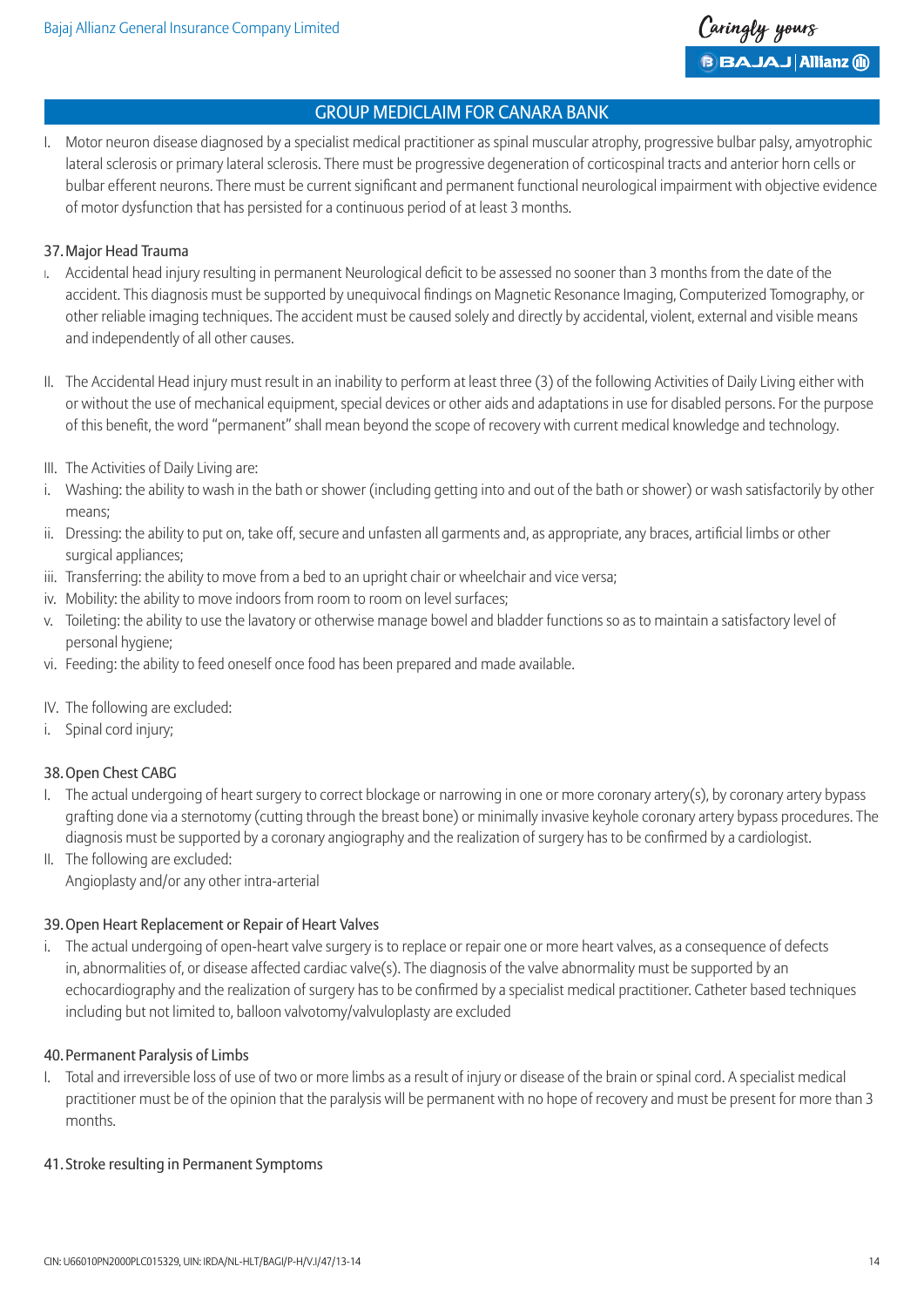I. Any cerebrovascular incident producing permanent neurological sequelae. This includes infarction of brain tissue, thrombosis in an intracranial vessel, haemorrhage and embolisation from an extracranial source. Diagnosis has to be confirmed by a specialist medical practitioner and evidenced by typical clinical symptoms as well as typical findings in CT Scan or MRI of the brain. Evidence of permanent neurological deficit lasting for at least 3 months has to be produced.

#### II. The following are excluded:

- i. Transient ischemic attacks (TIA)
- ii. Traumatic injury of the brain
- iii. Vascular disease affecting only the eye or optic nerve or vestibular functions.

#### 42.Medical Advise

 Medical Advice means any consultation or advice from a Medical Practitioner including the issuance of any prescription or follow-up prescription.

#### 43.Medical expenses

 Medical Expenses means those expenses that an Insured Person has necessarily and actually incurred for medical treatment on account of Illness or Accident on the advice of a Medical Practitioner, as long as these are no more than would have been payable if the Insured Person had not been insured and no more than other hospitals or doctors in the same locality would have charged for the same medical treatment.

### 44.Medical Practitioner/ Physician/ Doctor:

 Medical Practitioner means a person who holds a valid registration from the Medical Council of any State or Medical Council of India or Council for Indian Medicine or for Homeopathy set up by the Government of India or a State Government and is thereby entitled to practice medicine within its jurisdiction; and is acting within its scope and jurisdiction of license.

#### 45.Medically Necessary

Medically necessary treatment is defined as any treatment, tests, medication, or stay in hospital or part of a stay in hospital which

- is required for the medical management of the illness or injury suffered by the insured;
- must not exceed the level of care necessary to provide safe, adequate and appropriate medical care in scope, duration, or intensity;
- must have been prescribed by a medical practitioner,
- must conform to the professional standards widely accepted in international medical practice or by the medical community in India.

#### 46.Migration

 Migration means, the right accorded to health insurance policyholders (including all members under family cover and members of group health insurance policy), to transfer the credit gained for pre-existing conditions and time bound exclusions with the same insurer.

#### 47.Named Insured / Insured:

 Insured means the persons, or his Family members, named in the Schedule provided that an Insured or his Family Members has attained the age of 3 months and is not older than 65 years of age at the commencement of the Policy Period.

#### 48.Non- Network

Any hospital, day care centre or other provider that is not part of the network.

### 49.Notification of Claim

 Notification of claim means the process of intimating a claim to the insurer or TPA through any of the recognized modes of communication.

#### 50.OPD treatment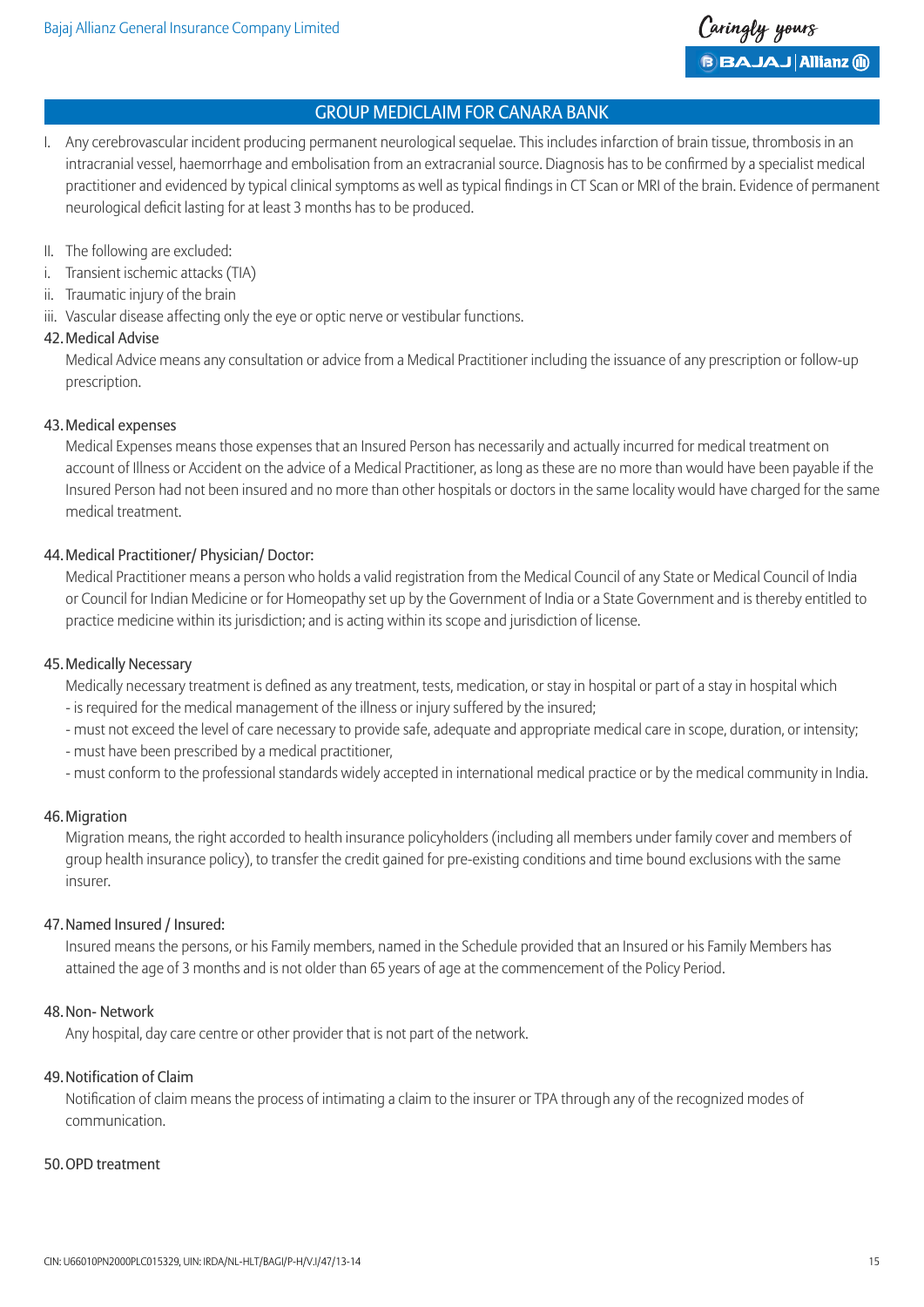

 OPD treatment is one in which the Insured visits a clinic / hospital or associated facility like a consultation room for diagnosis and treatment based on the advice of a Medical Practitioner. The Insured is not admitted as a day care or in-patient.

#### 51.Portability

 Portability means transfer by an individual health insurance policyholder (including family cover) of the credit gained for pre-existing conditions and time-bound exclusions if he/she chooses to switch from one insurer to another.

#### 52.Pre-Existing Disease

means any condition, ailment or injury or disease

- a. That is/are diagnosed by a physician within 48 months prior to the effective date of the policy issued by the insurer or
- b For which medical advice or treatment was recommended by, or received from, a physician within 48 months prior to the effective date of the policy or its reinstatement.

#### 53.Pre-hospitalization Medical Expenses

 Pre-hospitalization Medical Expenses means medical expenses incurred during pre-defined number of days preceding the hospitalization of the

Insured Person, provided that:

- i. Such Medical Expenses are incurred for the same condition for which the Insured Person's Hospitalization was required, and
- ii. The In-patient Hospitalization claim for such Hospitalization is admissible by the Insurance Company.

#### 54.Post-hospitalization Medical Expenses

 Post-hospitalization Medical Expenses means medical expenses incurred during pre-defined number of days immediately after the insured person is discharged from the hospital provided that:

- i. Such Medical Expenses are for the same condition for which the insured person's hospitalization was required, and
- ii. The inpatient hospitalization claim for such hospitalization is admissible by the insurance company.

### 55.Qualified Nurse

Qualified nurse is a person who holds a valid registration from the Nursing Council of India or the Nursing Council of any state in India.

#### 56.Reasonable and Customary Charges

 Reasonable and Customary charges means the charges for services or supplies, which are the standard charges for the specific provider and consistent with the prevailing charges in the geographical area for identical or similar services, taking into account the nature of the illness / injury involved

#### 57.Room rent

 Room Rent means the amount charged by a Hospital towards Room and Boarding expenses and shall include the associated medical expenses.

#### 58.Renewal

 Renewal means the terms on which the contract of insurance can be renewed on mutual consent with a provision of grace period for treating the renewal continuous for the purpose of gaining credit for pre-existing diseases, time-bound exclusions and for all waiting periods.

#### 59. Surgery or Surgical Procedure

 Surgery or Surgical Procedure means manual and / or operative procedure (s) required for treatment of an illness or injury, correction of deformities and defects, diagnosis and cure of diseases, relief from suffering and prolongation of life, performed in a hospital or day care centre by a medical practitioner.

#### 60. Schedule means the schedule and any annexure to it.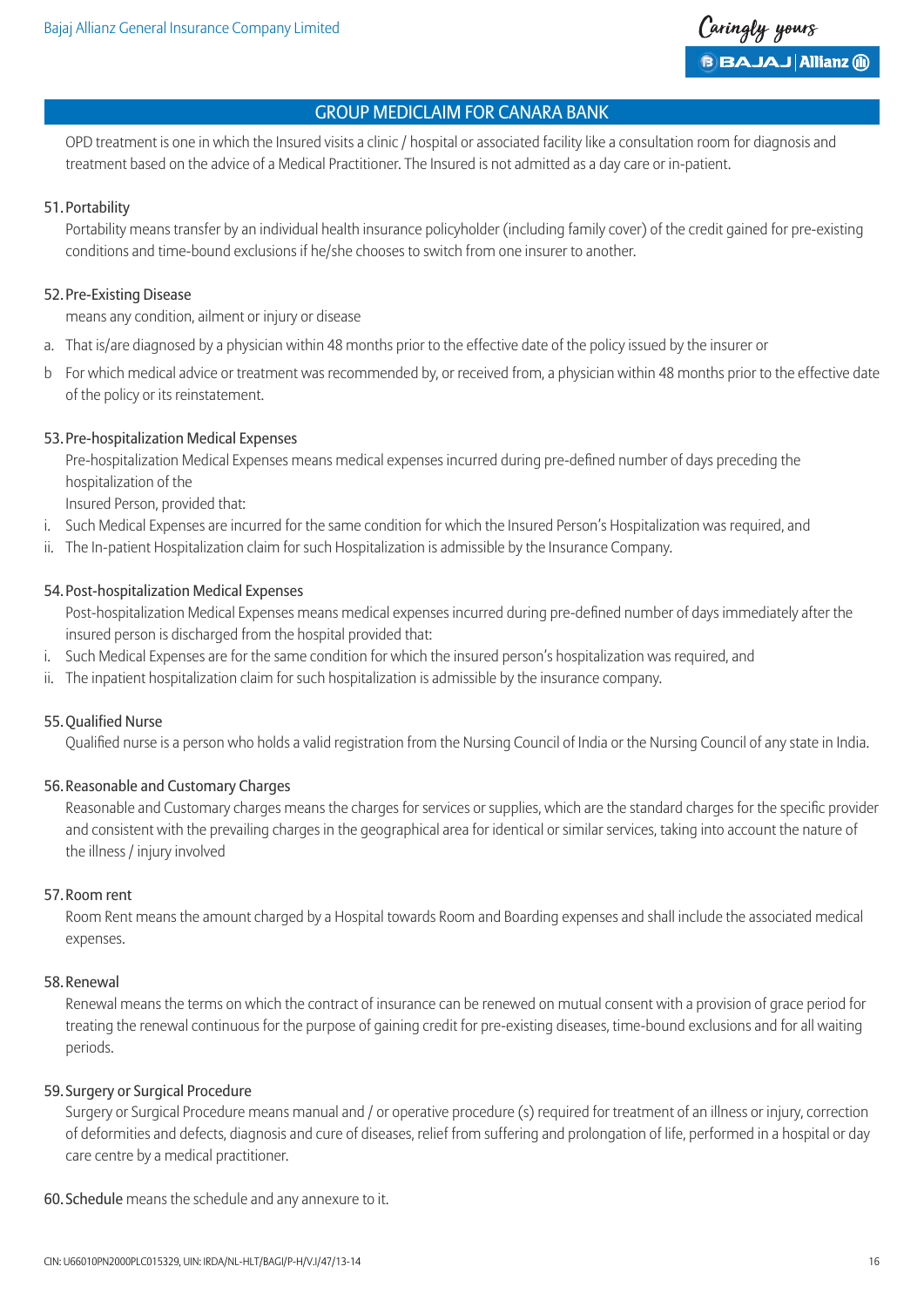#### 61.Unproven/Experimental treatment

 Unproven/Experimental treatment is treatment, including drug Experimental therapy, which is not based on established medical practice in India, is treatment experimental or unproven.

62.You, Your, Yourself, Your Family named in the schedule means the person or persons that We insure as set out in the Schedule.

63.We, Our, Ours means the Bajaj Allianz General Insurance Company Limited.

#### C. Exclusion

We shall not be liable to make any payment for any claim directly or indirectly caused by, based on, arising out of or attributable to any of the following:

#### I. Waiting Period

All Illnesses, treatments and their associated complications shall be covered subject to the waiting periods specified below:

- 1. Pre-existing Diseases waiting period (Excl01)
- a. Expenses related to the treatment of a pre-existing Disease (PED) and its direct complications shall be excluded until the expiry of 36 months of continuous coverage after the date of inception of the first Policy with us.
- b. In case of enhancement of Sum Insured the exclusion shall apply afresh to the extent of Sum Insured increase.
- c. If the Insured is continuously covered without any break as defined under the portability norms of the extant IRDAI (Health Insurance) Regulations then waiting period for the same would be reduced to the extent of prior coverage.
- d. Coverage under the Policy after the expiry of 36 months for any pre-existing disease is subject to the same being declared at the time of application and accepted by Us.
- 2. Specified disease/procedure waiting period (Excl02)
- a. Expenses related to the treatment of the listed Conditions, surgeries/treatments shall be excluded until the expiry of 24 months of continuous coverage after the date of inception of the first Policy with Us. This exclusion shall not be applicable for claims arising due to an accident.
- b. In case of enhancement of Sum Insured the exclusion shall apply afresh to the extent of Sum Insured increase.
- c. If any of the specified disease/procedure falls under the waiting period specified for Pre-Existing diseases, then the longer of the two waiting periods shall apply.
- d. The waiting period for listed conditions shall apply even if contracted after the Policy or declared and accepted without a specific exclusion.
- e. If the Insured is continuously covered without any break as defined under the applicable norms on portability stipulated by IRDAI, then waiting period for the same would be reduced to the extent of prior coverage.
- f. List of specific diseases/procedures is as below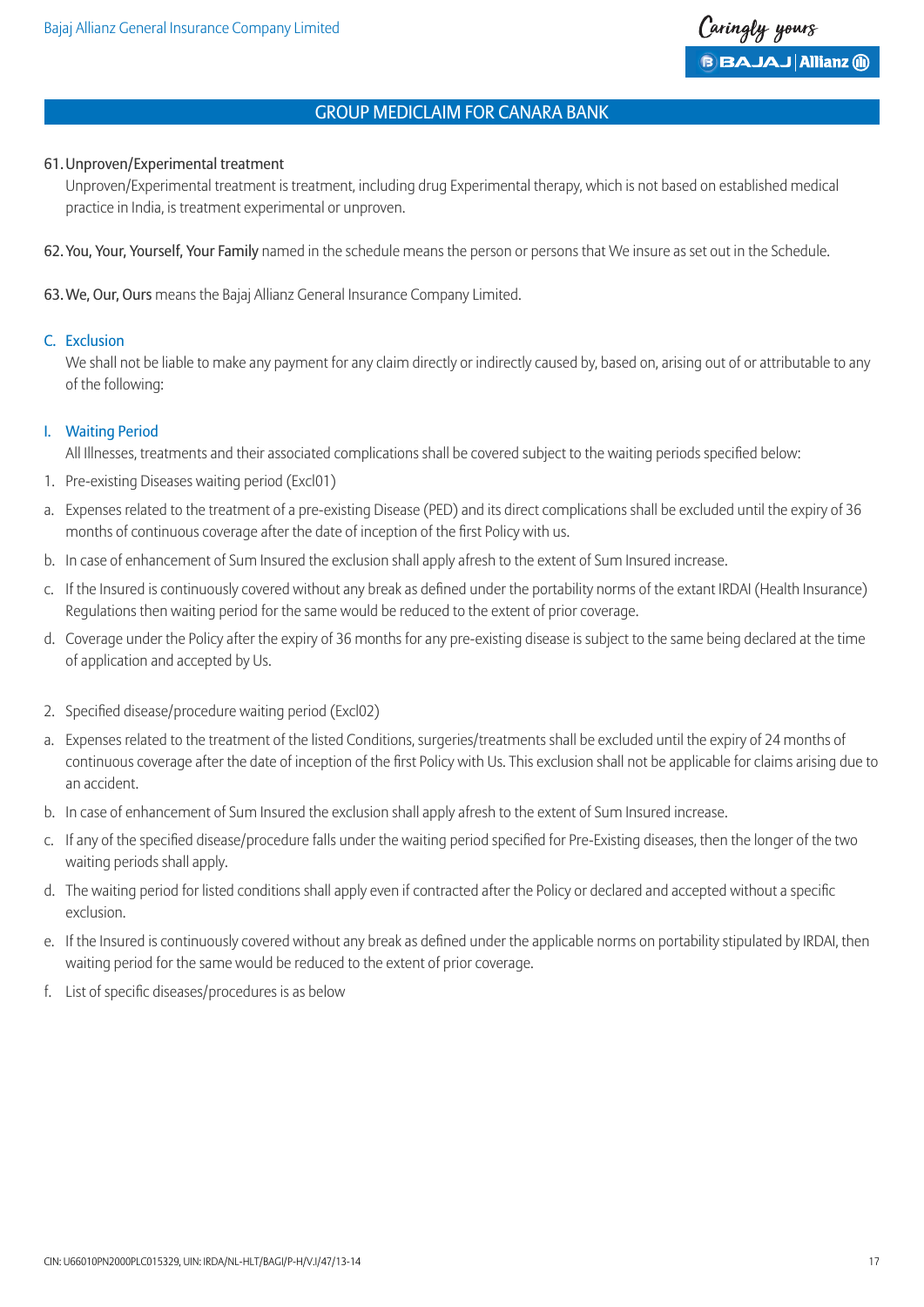

| <b>GROUP MEDICLAIM FOR CANARA BANK</b> |                                                                                       |                                                                                                                                                                                                                                                                                                                                                           |                                                                                                                                                                                                                                                                           |
|----------------------------------------|---------------------------------------------------------------------------------------|-----------------------------------------------------------------------------------------------------------------------------------------------------------------------------------------------------------------------------------------------------------------------------------------------------------------------------------------------------------|---------------------------------------------------------------------------------------------------------------------------------------------------------------------------------------------------------------------------------------------------------------------------|
| SI <sub>No</sub>                       | Organ / Organ System                                                                  | Illness/diagnoses (irrespective of<br>treatments medical or surgical)                                                                                                                                                                                                                                                                                     | Surgeries/procedures (irrespective of any<br>illness / diagnosis other than cancers)                                                                                                                                                                                      |
| Α                                      | Ear, Nose and Throat (ENT)                                                            | • Sinusitis<br>• Rhinitis<br>• Tonsillitis                                                                                                                                                                                                                                                                                                                | • Adenoidectomy<br>• Mastoidectomy / Ossiculoplasty/ FESS and Surger-<br>ies of Paranasal sinuses<br>• Tonsillectomy<br>• Tympanoplasty<br>• Surgery for nasal septum deviation<br>• Surgery for Turbinate hypertrophy<br>• Nasal concha resection<br>• Nasal polypectomy |
| B                                      | Gynaecological                                                                        | • Cysts, polyps including breast lumps<br>· Polycystic ovarian disease<br>• Fibromyoma<br>• Adenomyosis<br>• Endometriosis<br>• Prolapsed Uterus                                                                                                                                                                                                          | • Hysterectomy                                                                                                                                                                                                                                                            |
| $\mathsf{C}$                           | Orthopaedic                                                                           | • Non infective arthritis<br>• Gout and Rheumatism<br>• Osteoarthritis<br>• Ligament, Tendon and Meniscal tear<br>· Prolapsed inter vertebral disk                                                                                                                                                                                                        | • Joint replacement surgeries                                                                                                                                                                                                                                             |
| D                                      | Gastrointestinal                                                                      | • Cholelithiasis<br>• Cholecystitis<br>• Pancreatitis<br>· Fissure/fistula in anus, Haemor-<br>rhoids, Pilonidal sinus<br>· Gastro Esophageal Reflux Disorder<br>(GERD), Ulcer and erosion of stom-<br>ach and duodenum<br>· Cirrhosis (However Alcoholic cirrho-<br>sis is permanently excluded)<br>• Perineal and Perianal Abscess<br>• Rectal Prolapse | • Cholecystectomy<br>• Surgery of hernia                                                                                                                                                                                                                                  |
| E                                      | Urogenital                                                                            | • Calculus diseases of Urogenital<br>system including Kidney, ureter,<br>bladder stones<br>• Benign Hyperplasia of prostate<br>· Varicocele                                                                                                                                                                                                               | • Surgery on prostate<br>· Surgery for Hydrocele/ Rectocele                                                                                                                                                                                                               |
| F                                      | Eye                                                                                   | • Cataract<br>• Retinal detachment<br>• Glaucoma                                                                                                                                                                                                                                                                                                          |                                                                                                                                                                                                                                                                           |
| G                                      | Others                                                                                |                                                                                                                                                                                                                                                                                                                                                           | • Surgery of varicose veins and varicose ulcers                                                                                                                                                                                                                           |
| $\mathsf{H}$                           | General (Applicable to all organ<br>systems/organs whether or not<br>described above) | • Benign tumors of Non-infectious<br>etiologye. eg. cysts, nodules, polyps,<br>lump, growth, etc.                                                                                                                                                                                                                                                         |                                                                                                                                                                                                                                                                           |
|                                        | Mental/Psychiatric                                                                    | • Mental Illness<br>• Alzheimer's Disease                                                                                                                                                                                                                                                                                                                 |                                                                                                                                                                                                                                                                           |

3. 30-day waiting period (Excl03)

- b. This exclusion shall not, however, apply if the Insured has Continuous Coverage for more than twelve months.
- c. The within referred waiting period is made applicable to the enhanced Sum Insured in the event of granting higher Sum Insured subsequently.

a. Expenses related to the treatment of any illness within 30 days from the first Policy commencement date shall be excluded except claims arising due to an accident, provided the same are covered.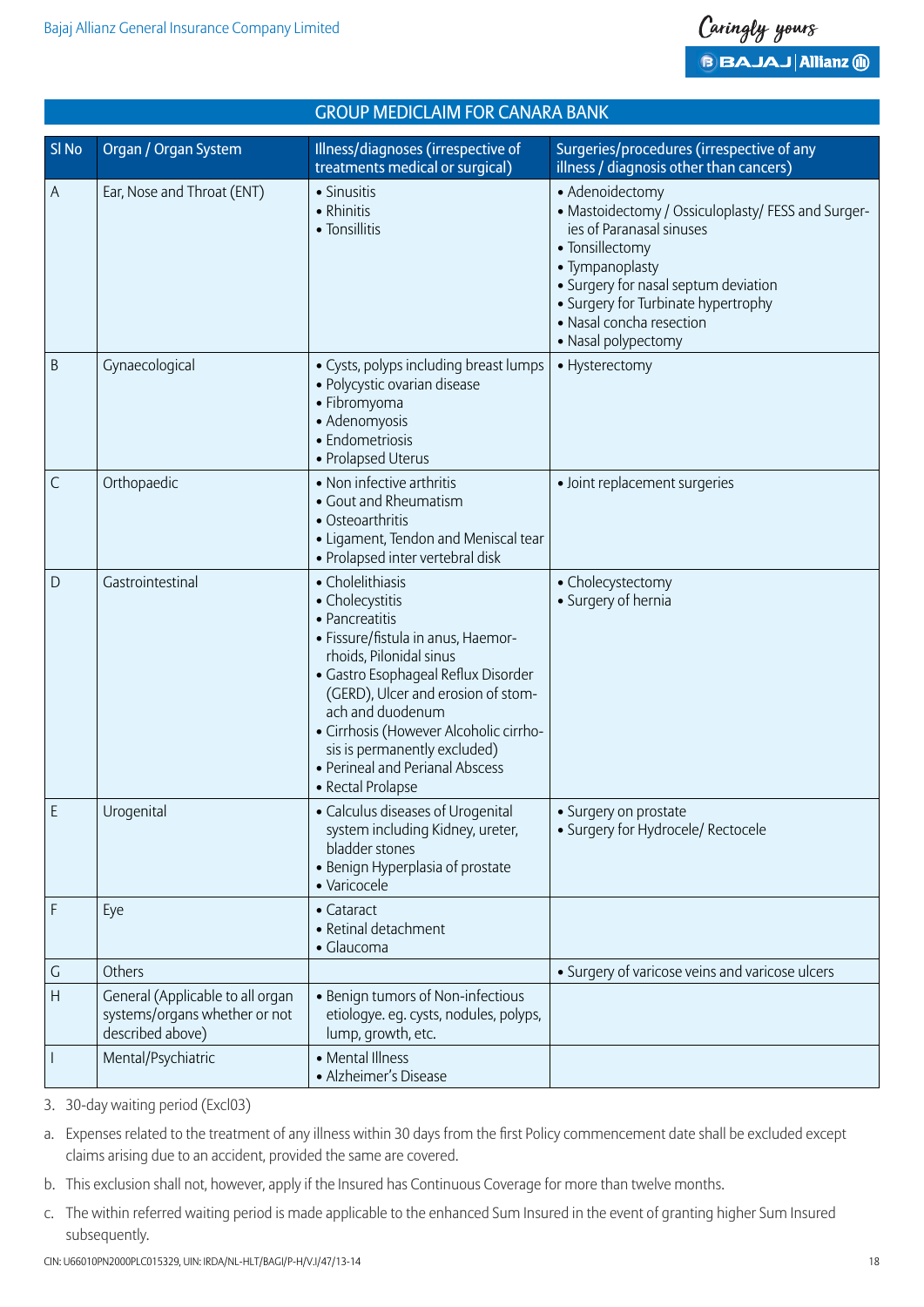#### II. GENERAL EXCLUSIONS

 We will not pay for any claim which is caused by, arising from or in any way attributable to following including their associated complications

- 1. Any dental treatment that comprises of cosmetic surgery, dentures, dental prosthesis, dental implants, orthodontics, surgery of any kind unless as a result of Accidental Bodily Injury to natural teeth and also requiring hospitalization.
- 2. Medical expenses where Inpatient care is not warranted and does not require supervision of qualified nursing staff and qualified medical practitioner round the clock
- 3. War, invasion, acts of foreign enemies, hostilities (whether war be declared or not), civil war, commotion, unrest, rebellion, revolution, insurrection, military or usurped power or confiscation or nationalization or requisition of or damage by or under the order of any government or public local authority. Any Medical expenses incurred due to Act of Terrorism will be covered under the Policy.
- 4. Investigation & Evaluation (Excl04)
- a. Expenses related to any admission primarily for diagnostics and evaluation purposes only are excluded even if the same requires confinement at a Hospital.
- b. Any diagnostic expenses which are not related or not incidental to the current diagnosis and treatment are excluded.
- 5. Rest Cure, rehabilitation and respite care (Excl05)
- a. Expenses related to any admission primarily for enforced bed rest and not for receiving treatment. This also includes:
- b. Custodial care either at home or in a nursing facility for personal care such as help with activities of daily living such as bathing, dressing, moving around either by skilled nurses or assistant or non-skilled persons.
- c Any services for people who are terminally ill to address medical, physical, social, emotional and spiritual needs.
- 6. Obesity/Weight Control (Excl06) Expenses related to the surgical treatment of obesity that does not fulfil all the below conditions:
- 1. Surgery to be conducted is upon the advice of the Doctor
- 2. The surgery/Procedure conducted should be supported by clinical protocols
- 3. The member has to be 18 years of age or older and
- 4. Body Mass Index (BMI);
- a. greater than or equal to 40 or
- b. greater than or equal to 35 in conjunction with any of the following severe co-morbidities following failure of less invasive methods of weight loss:
- i. Obesity-related cardiomyopathy
- ii. Coronary heart disease
- iii. Severe Sleep Apnea
- iv. Uncontrolled Type2 Diabetes
- 7. Change-of-gender treatments (Excl07) Expenses related to any treatment, including surgical management, to change characteristics of the body to those of the opposite sex.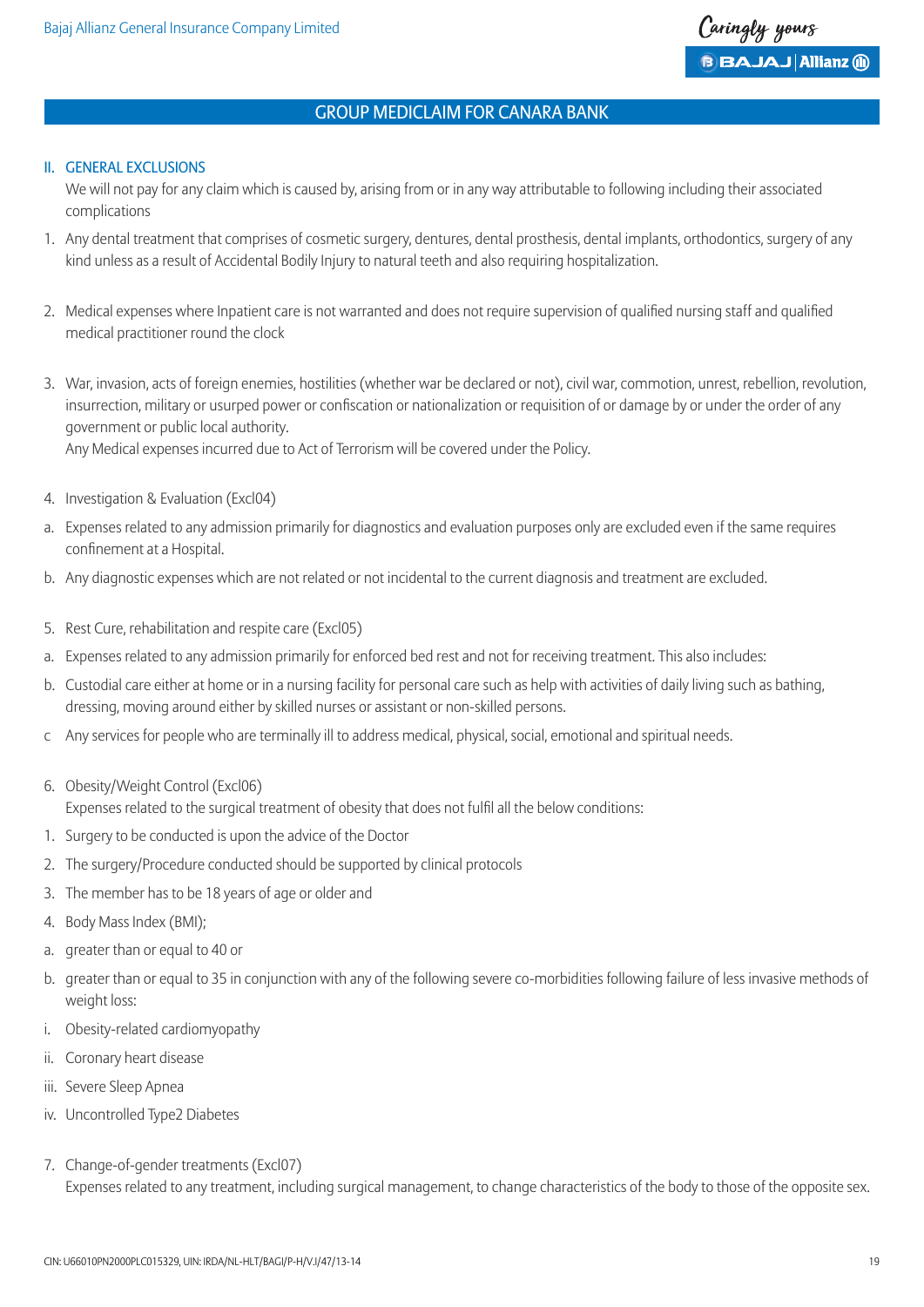#### 8. Cosmetic or plastic Surgery (Excl08)

 Expenses for cosmetic or plastic surgery or any treatment to change appearance unless for reconstruction following an Accident, Burn(s) or Cancer or as part of medically necessary treatment to remove a direct and immediate health risk to the insured. For this to be considered a medical necessity, it must be certified by the attending Medical Practitioner.

### 9. Hazardous or Adventure Sports (Excl09)

 Expenses related to any treatment necessitated due to participation as a professional in hazardous or adventure sports, including but not limited to, para-jumping, rock climbing, mountaineering, rafting, motor racing, horse racing or scuba diving, hand gliding, sky diving, deep-sea diving.

10. Breach of law (Excl10)

 Expenses for treatment directly arising from or consequent upon any Insured committing or attempting to commit a breach of law with criminal intent.

11. Excluded Providers (Excl11)

 Expenses incurred towards treatment in any hospital or by any Medical Practitioner or any other provider specifically excluded by the Insurer and disclosed in its website / notified to the policyholders are not admissible. However, in case of life threatening situations or following an accident, expenses up to the stage of stabilization are payable but not the complete claim.

- 12. Treatment for Alcoholism, drug or substance abuse or any addictive condition and consequences thereof. (Excl12)
- 13. Treatments received in heath hydros, nature cure clinics, spas or similar establishments or private beds registered as a nursing home attached to such establishments or where admission is arranged wholly or partly for domestic reasons. (Excl13)
- 14. Dietary supplements and substances that can be purchased without prescription, including but not limited to Vitamins, minerals and organic substances unless prescribed by a medical practitioner as part of hospitalization claim or day care procedure. (Excl14)
- 15. Refractive Error (Excl15)

Expenses related to the treatment for correction of eye sight due to refractive error less than 7.5 dioptres.

16. Unproven Treatments (Excl16)

 Expenses related to any unproven treatment, services and supplies for or in connection with any treatment. Unproven treatments are treatments, procedures or supplies that lack significant medical documentation to support their effectiveness.

17. Sterility and Infertility (Excl17)

Expenses related to sterility and infertility. This includes:

- a. Any type of contraception, sterilization
- b. Assisted Reproduction services including artificial insemination and advanced reproductive technologies such as IVF, ZIFT, GIFT, ICSI
- c. Gestational Surrogacy
- d. Reversal of sterilization
- 18. Maternity (Excl18)
- a. Medical Treatment Expenses traceable to childbirth (including complicated deliveries and caesarean sections incurred during hospitalization) except ectopic pregnancy.
- b. Expenses towards miscarriage (unless due to an accident) and lawful medical termination of pregnancy during the policy period.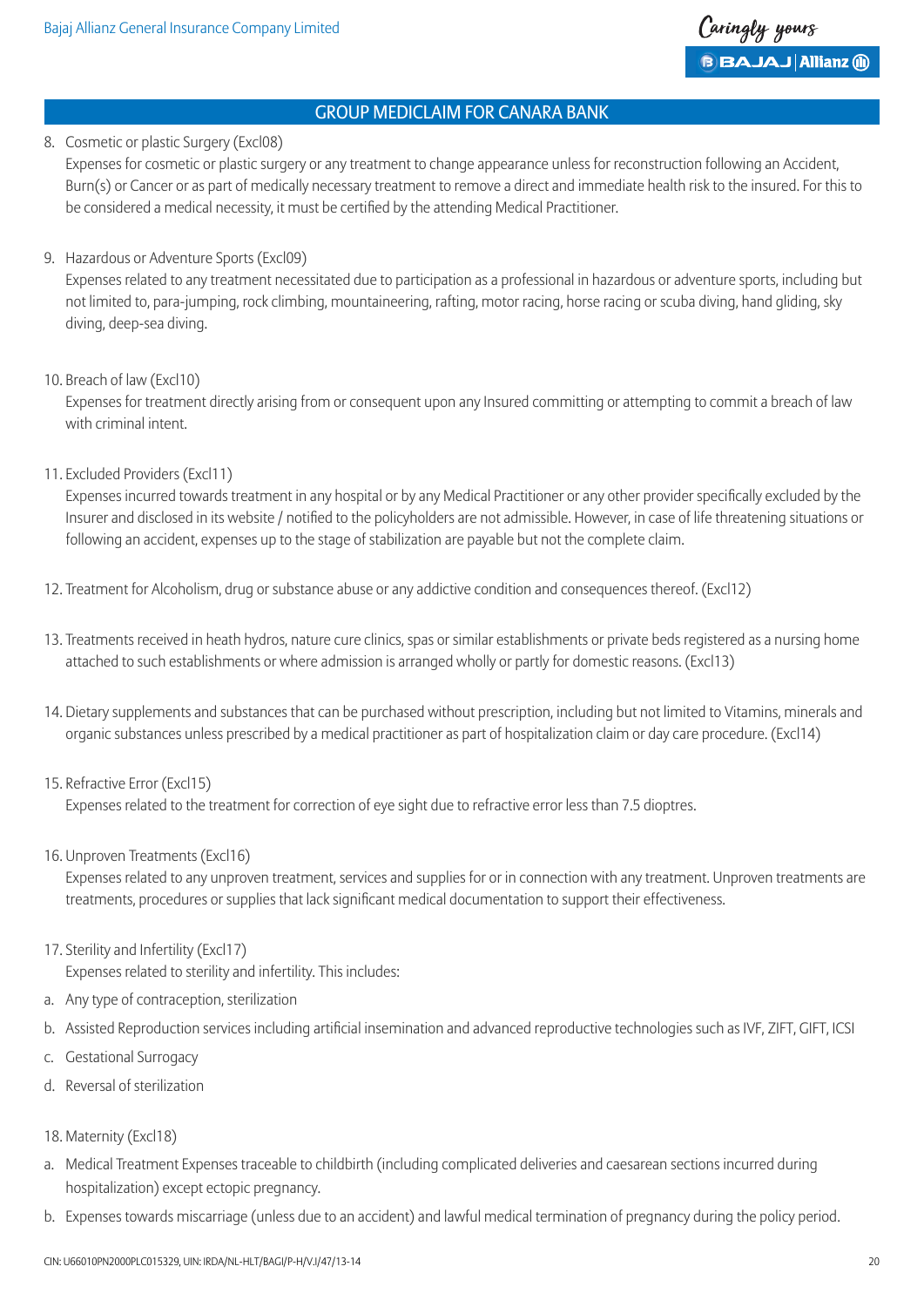- 19. Vaccination or inoculation unless forming a part of post bite treatment or if medically necessary and forming a part of treatment recommended by the treating Medical practitioner.
- 20. External medical equipment of any kind used at home as post Hospitalization care including cost of instrument used in the treatment of Sleep Apnoea Syndrome (C.P.A.P), Continuous Peritoneal Ambulatory Dialysis (C.P.A.D) and Oxygen concentrator for Bronchial Asthmatic condition.
- 21. Congenital external diseases or defects or anomalies, growth hormone therapy, stem cell implantation or surgery except for Hematopoietic stem cells for bone marrow transplant for haematological conditions.
- 22. Intentional self-injury (including but not limited to the use or misuse of any intoxicating drugs or alcohol)
- 23. Circumcision unless required for the treatment of Illness or Accidental bodily injury,
- 24. The cost of spectacles, contact lenses, hearing aids, crutches, dentures, artificial teeth and all other external appliances and/or devices whether for diagnosis or treatment except for Cost of Artificial Limbs, cost of prosthetic devices implanted during surgical procedure like Pacemaker, orthopedic implants, infra cardiac valve replacements, vascular stents etc.
- 25. Prosthetic and other devices which are self-detachable /removable without surgery involving anaesthesia
- 26. Treatment at a healthcare facility which is NOT a Hospital.
- 27. Any treatment received outside India is not covered under this Policy.
- 28. Any expenses as per the List of Excluded items released by the Insurance Regulatory and Development Authority of India (IRDAI) will not be covered unless specifically mentioned in the Policy.
- 29. Healthcare providers (Hospitals /Medical Practitioners)
- a. Treatment rendered by a Medical Practitioner which is outside his discipline or the discipline for which he is licensed.
- b. Treatments rendered by a Medical Practitioner who is a member of the Insured Person's family or stays with him, however proven material costs are eligible for reimbursement in accordance with the applicable cover.
- 30. Any treatment or part of a treatment that is not of a reasonable charge and not Medically Necessary. Drugs or treatments which are not supported by a prescription.
- 31. Any kind of service charge, surcharge, admission fees, registration fee levied by Hospital.
- III. Waiting period applicable to Critical Illness (Section A10. Double Sum Insured for Cancer of specified severity (Indemnity based) and Critical Illnesses listed under Section B Optional Cover)

 Any Critical Illness diagnosed within the first 90 days of the date of commencement of the Policy is excluded. This exclusion shall not apply to an Insured for whom coverage has been renewed by the Named Insured, without a break, for subsequent years.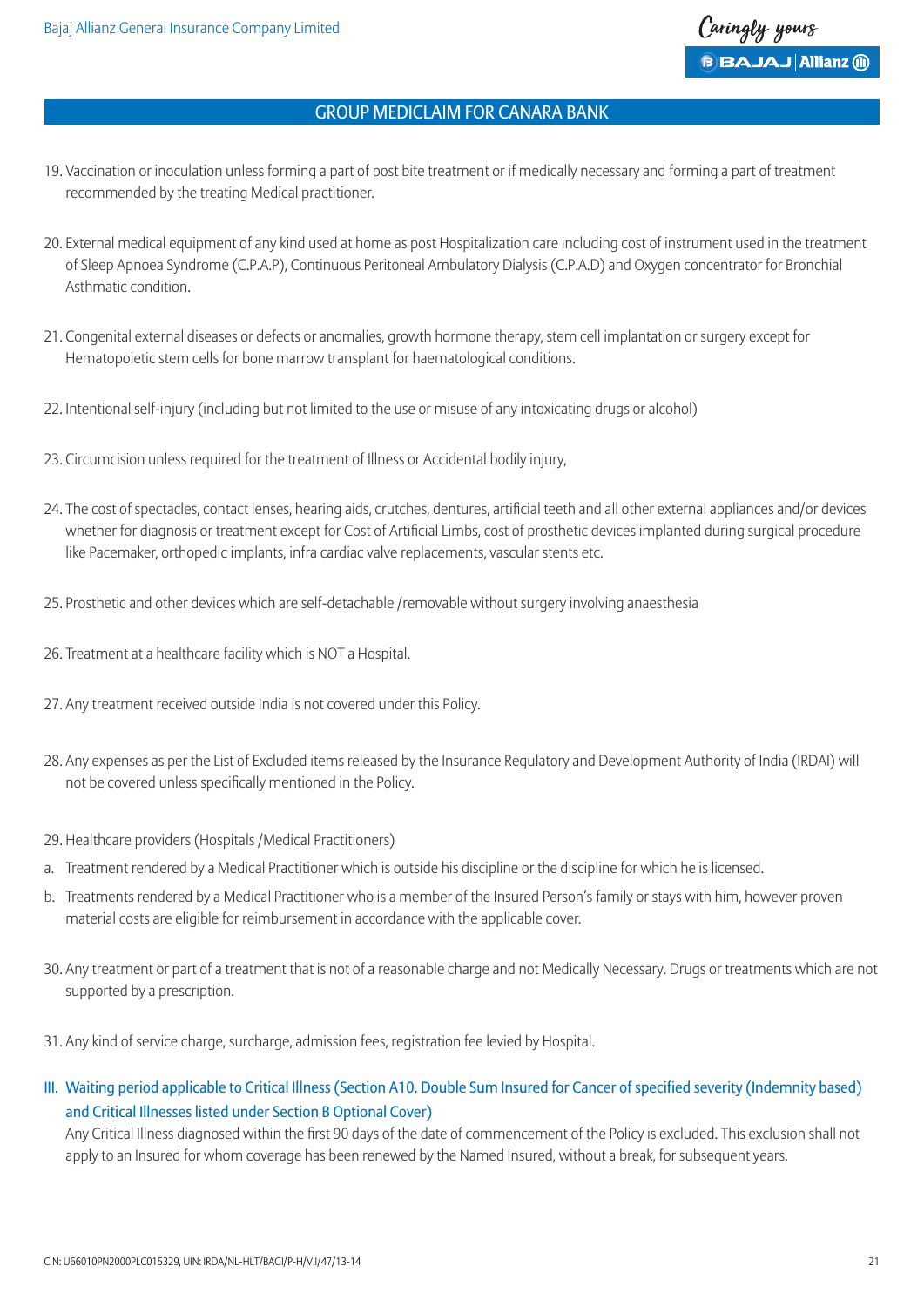- IV. General Exclusions applicable to Critical Illness (Section A10. Double Sum Insured for Cancer of specified severity (Indemnity based) and Critical Illnesses listed under Section B Optional Cover)
- 1. Any Critical Illness for which care, treatment, or advice was recommended by or received from a Physician, or which first manifested itself or was contracted before the start of the Policy Period, or for which a claim has or could have been made under any earlier policy.
- 2. Occupational Disease
- 3. War, whether war be declared or not, invasion, act of foreign enemy, hostilities, civil war, insurrection, terrorism or terrorist acts or activities, rebellion, revolution, mutiny, military or usurped power, riot, strike, lockout, military or popular uprising, civil commotion, martial law or loot, sack or pillage in connection therewith, confiscation or destruction by any government or public authority or any act or condition incidental to any of the above.
- 4. Radioactive contamination.
- 5. Intentional self-injury and/or the use or misuse of intoxicating drugs and/or alcohol.
- V. General Exclusions applicable to Accidental Death, Permanent Total Disability and Transportation of Mortal Remains (Section A15, 16, 17)

We will not be liable to make any payment under this Policy under any circumstances, for any claim directly or indirectly attributable to, or based on, or arising out of, or connected with any of the following:

- 1. Any Pre-existing Condition(s) and complications arising out of or resulting therefrom.
- 2. Through suicide, attempted suicide (whether sane and insane) or intentionally self-inflicted injury or illness,
- 3. Whilst engaging in Adventure Sports,
- 4. While under the influence of liquor or drugs , alcohol or other intoxicants,
- 5. Through deliberate or intentional, unlawful or criminal act, error, or omission, participation in an actual or attempted felony , riot , crime , misdemeanour, civil commotion,
- 6. Whilst engaging in aviation or ballooning, whilst mounting into, dismounting from or traveling in any balloon or aircraft other than as a passenger (fare paying or otherwise) in any duly licensed standard type of aircraft anywhere in the world ,
- 7. Whilst participating as the driver, co-driver or passenger of a motor vehicle during motor racing or trial runs,
- 8. As a result of any curative treatments or interventions that you carry out or have carried out on your body,
- 9. Arising out of your participation in any police ,naval, military or air force operations whether peace or in war in the form of military exercises or war games or actual engagement with the enemy, Whether foreign or domestic,
- 10. Your consequential losses of any kind or your actual or alleged legal liability.
- 11. Venereal or sexually transmitted diseases,
- 12. War (whether declared or not), civil war, invasion, act of foreign enemies, rebellion, revolution, insurrection, mutiny, military or usurped power, seizure, capture, arrest, restraint or detainment, confiscation or nationalization or requisition of or damage by or under the order of any government or public local authority, or
- 13. Ionising radiation or contamination by radioactivity from any nuclear fuel or from any nuclear waste from burning nuclear fuel,
- 14. The radioactive, toxic, explosive or other dangerous properties of any explosive nuclear equipment or any part of that equipment,
- 15. Operating or learning to operate any aircraft, or performing duties as a member of the crew on any aircraft; or Scheduled Airlines
- 16. Any Claim caused by osteoporosis (porosity and brittleness of the bones due to loss of protein from the bones matrix) or pathological fracture (any fracture in an area where pre-existing Disease has caused the weakening of the bone) if osteoporosis or bone Disease diagnosed prior to the Policy Effective Date,
- 17. No benefit would be paid under this policy, unless the nature & extent of injury is established medically with appropriate investigation reports & certified by the treating doctor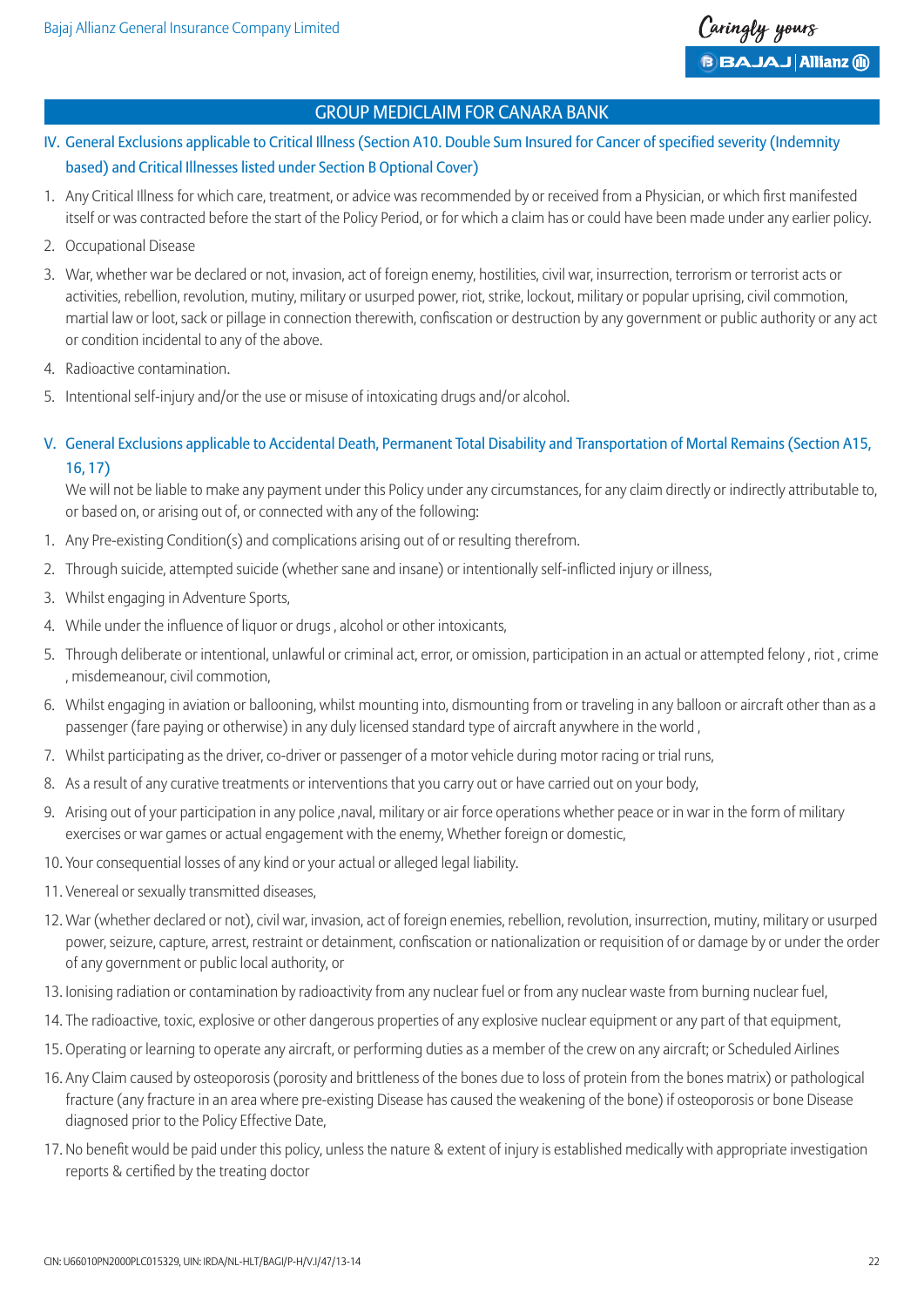- 18. While engaged in hazardous activity unless specifically insured
- 19. Expenses incurred on neck belts, wrist bandages, walking sticks, abdomen belts, CPAP and any other similar external aid /devices, the use of which has been necessitated following an accident.

### D. Conditions

### 1. Conditions Precedent

 Where this Policy requires You to do or not to do something, then the complete satisfaction of that requirement by You or someone claiming on Your behalf is a precondition to any obligation We have under this Policy. If You or someone claiming on Your behalf fails to completely satisfy that requirement, then We may refuse to consider Your claim.

#### 2. Insured

 Only those persons named as the insured in the Schedule shall be covered under this Policy. Cover under this Policy shall be withdrawn from any insured member upon such insured member giving 14 days written notice to be received by Us.

### 3. Communications

 Any communication meant for Us must be in writing and be delivered to Our address shown in the Schedule. Any communication meant for You will be sent by Us to Your address shown in the Schedule.

### 4. Claims Procedure

 All Claims will be settled by In house claims settlement team of the company and no TPA is engaged. If You meet with any Accidental Bodily Injury or suffer an Illness that may result in a claim, then as a condition precedent to Our liability, You must comply with the following:

#### A. Cashless Claims Procedure:

 Cashless treatment is only available at Network Hospitals. In order to avail of cashless treatment, the following procedure must be followed by You or your representative:

- i. Prior to taking treatment and/or incurring Medical Expenses at a Network Hospital, You must call Us and request pre-authorisation by way of the written form.
- ii. In case of Planned hospitalization , You/the insured person/ insured representative shall intimate such admission within 48 hours of such hospitalisation
- iii. In case of Emergency hospitalization, You/the insured person/insured representative shall intimate such admission within 24 hours of such hospitalisation
- iv. On receipt of your pre-authorization form duly filled and signed by you, our representative then within 2 hours will respond with Approval, Rejection or an more information
- v. After considering Your request and after obtaining any further information or documentation We have sought, We may, if satisfied, send You or the Network Hospital, an authorisation letter. The authorisation letter, the ID card issued to You along with this Policy and any other information or documentation that We have specified must be produced to the Network Hospital identified in the preauthorization letter at the time of Your admission to the same.
- vi. If the procedure above is followed, You will not be required to directly pay for the bill amount in the Network Hospital that We are liable under In-Patient Hospitalisation Treatment above and the original bills and evidence of treatment in respect of the same shall be left with the Network Hospital. Pre-authorisation does not guarantee that all costs and expenses will be covered. We reserve the right to review each claim for Medical Expenses and accordingly coverage will be determined according to the terms and conditions of this Policy.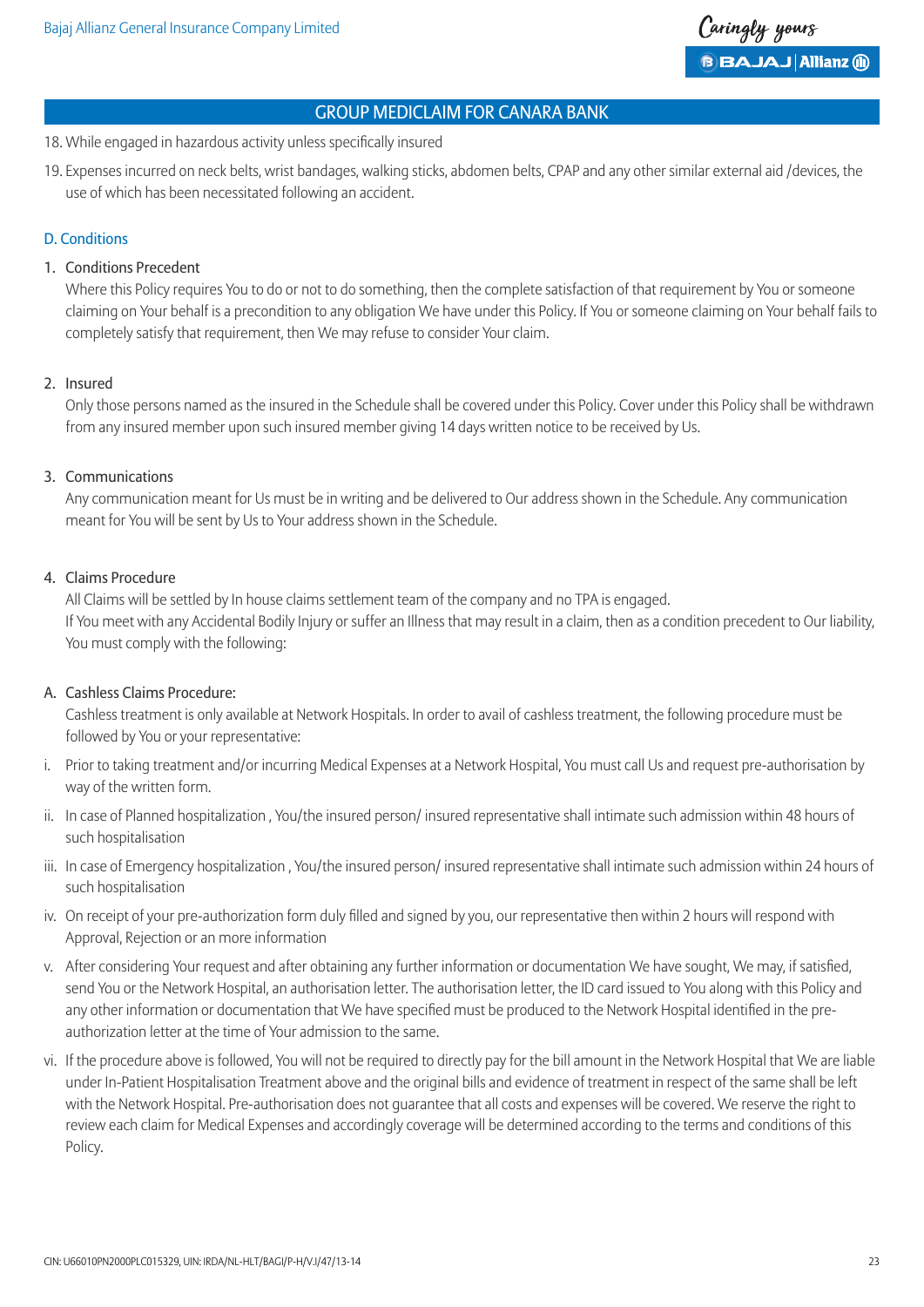

#### B. Reimbursement Claims Procedure:

 If Pre-authorisation as per Cashless Claims Procedure above is denied by Us or if treatment is taken in a Hospital other than a Network Hospital or if You do not wish to avail cashless facility, then:

- i. You or someone claiming on Your behalf must inform Us in writing immediately within 48 hours of hospitalization in case of emergency hospitalization and 48 hours prior to hospitalization in case of planned hospitalization
- ii. You must immediately consult a Doctor and follow the advice and treatment that he recommends.
- iii. You must take reasonable steps or measures to minimize the quantum of any claim that may be made under this Policy.
- iv. You must have Yourself examined by Our medical advisors if We ask for this, and as often as We consider this to be necessary at our cost.
- v. You or someone claiming on Your behalf must promptly and in any event within 30 days of discharge from a Hospital give Us the documentation as listed out in greater detail below and other information We ask for to investigate the claim or Our obligation to make payment for it.
- vi. In the event of the death of the insured person, someone claiming on his behalf must inform Us in writing immediately and send Us a copy of the post mortem report (if any) within 30 days\*
- vii. If the original documents are submitted with the co-insurer, the Xerox copies attested by the co-insurer should be submitted

 \*Note: In case You are claiming for the same event under an indemnity based policy of another insurer and are required to submit the original documents related to Your treatment with that particular insurer, then You may provide Us with the attested Xerox copies of such documents along with a declaration from the particular insurer specifying the availability of the original copies of the specified treatment documents with it.

 \*\*Note: Waiver of conditions (i) and (vi) may be considered in extreme cases of hardship where it is proved to Our satisfaction that under the circumstances in which You were placed, it was not possible for You or any other person to give notice or file claim within the prescribed time limit.

List of Claim documents:

- Duly Completed Claim form with NEFT details & cancelled cheque duly signed by Insured
- Original/Attested copies of Discharge Summary / Discharge Certificate / Death Summary with Surgical & anesthetics notes
- Attested copies of Indoor case papers (Optional)
- Original/Attested copies Final Hospital Bill with breakup of surgical charges, surgeon's fees, OT charges etc
- Original Paid Receipt against the final Hospital Bill.
- Original bills towards Investigations done / Laboratory Bills.
- Original/Attested copies of Investigation Reports against Investigations done.
- Original bills and receipts paid for the transportation from Registered Ambulance Service Provider. Treating Doctor Certificate to transfer the Injured person to a higher medical centre for further treatment (if Applicable).
- Cashless settlement letter or other company settlement letter
- First consultation letter for the current ailment.
- In case of implant surgery, invoice & sticker.
- In cases where a fraud is suspected, we may call for any additional document(s) in addition to the documents listed above

 Please send the documents on below address Bajaj Allianz General Insurance Company 2nd Floor, Bajaj Finserv Building, Behind Weikfield IT park, Off Nagar Road, Viman Nagar Pune 411014| Toll free: 1800-103-2529, 1800-22-5858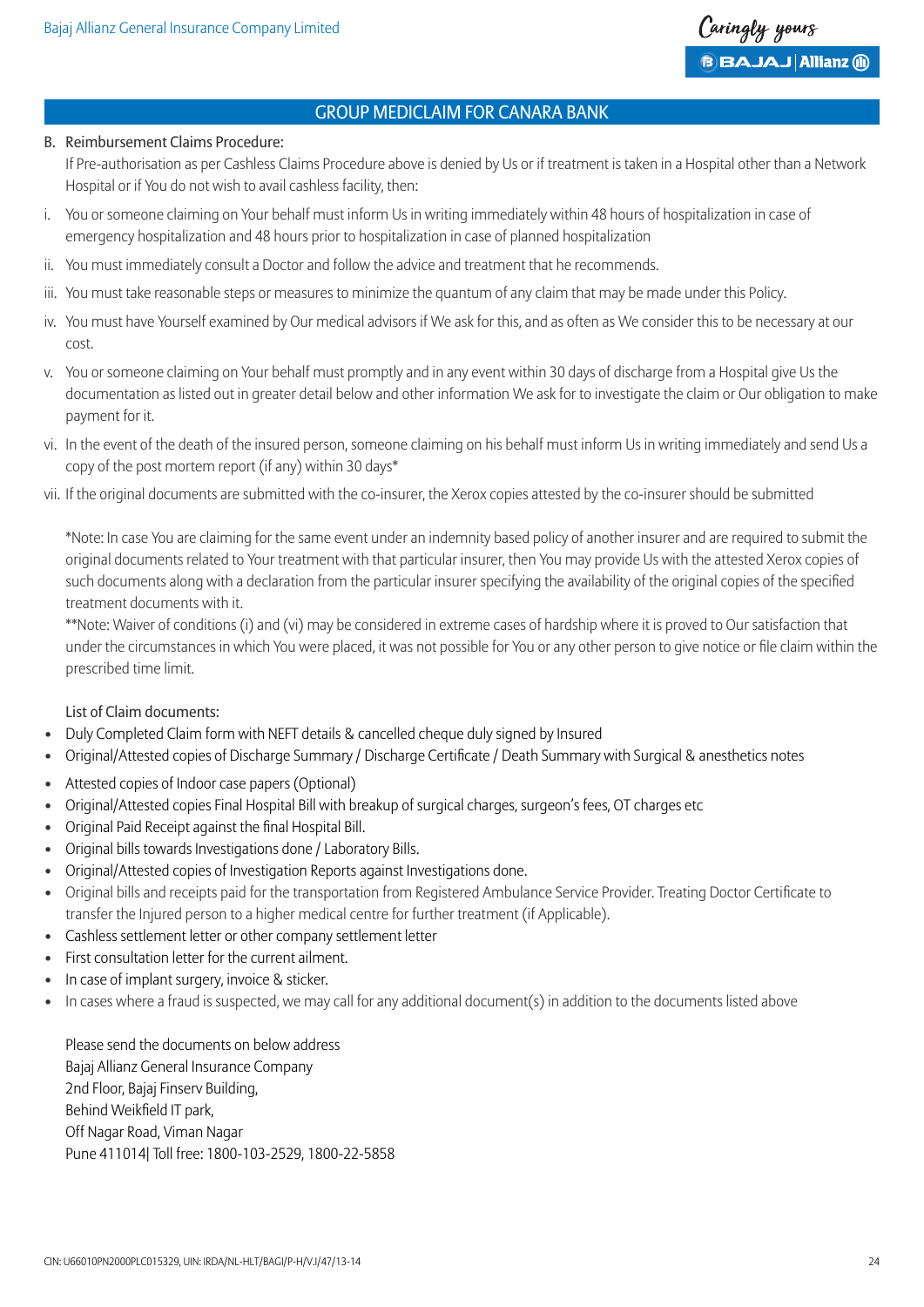

#### 5. Paying a Claim

- i. You agree that We need only make payment when You or someone claiming on Your behalf has provided Us with necessary documentation and information.
- ii. We will make payment to You or Your Nominee. If there is no Nominee and You are incapacitated or deceased, We will pay Your heir, executor or validly appointed legal representative and any payment We make in this way will be a complete and final discharge of Our liability to make payment.
- iii. On receipt of all the documents and on being satisfied with regard to the admissibility of the claim as per policy terms and conditions, we shall offer a settlement of the claim to the insured. Upon acceptance of an offer of settlement by the insured, the payment of the amount due shall be made within 7 days from the date of acceptance of the offer by the insured. We will settle the claim within thirty (30) days of the receipt of the last necessary document. In the cases of delay in the payment, the insurer shall be liable to pay interest at a rate which is 2% above the bank rate prevalent at the beginning of the financial year in which the claim is reviewed by it.
- iv. If the insurer, for any reasons decides to reject the claim under the policy the reasons regarding the rejection shall be communicated to the insured in writing within 30 days of the receipt of documents. The insured may take recourse to the Grievance Redressal procedure stated under policy.

#### 6. Basis of Claims Payment

- i. If You suffer a relapse within 45 days of the date when You last obtained medical treatment or consulted a Doctor and for which a claim has been made, then such relapse shall be deemed to be part of the same claim.
- ii. The day care procedures listed are subject to the exclusions, terms and conditions of the policy and will not be treated as independent coverage under the policy.
- iii. Claim Payment in case of diagnosis with Listed Critical illness under the Optional Cover (Section B).
- iv. The claim for any of the listed critical illness will be paid first and foremost from the Base Sum Insured.
- v. The optional cover- Critical Illness (Indemnity based) would be triggered post exhaustion of the base Sum Insured, either for the same claim or for a new claim.
- vi. Our obligation to make payment in respect of surgeries / procedures as mentioned below shall be restricted to :

| Coverages             |                                                                  | Sub-limit                                       |
|-----------------------|------------------------------------------------------------------|-------------------------------------------------|
| Mental Illness        |                                                                  | 25% of Sum Insured or 2 Lac whichever is lower  |
| list in Annexure III) | Modern Treatment Methods and Advancement in Technologies (as per | 50% of Sum Insured or 5 Lacs whichever is lower |

vii. We shall make payment in Indian Rupees only.

#### 7. Fraud

 If You make or progress any claim knowing it to be false or fraudulent in any way, then this Policy will be void and all claims or payments due under it shall be lost and the premium paid shall become forfeited.

#### 8. Multiple Policies

 If two or more policies are taken by You during a period from one or more insurers to indemnify treatment costs, You shall have the right to require a settlement of your claim in terms of any of your policies.

- i. In all such cases the insurer who has issued the chosen policy shall be obliged to settle the claim as long as the claim is within the limits of and according to the terms of the chosen policy.
- ii. Claims under other policy/ies may be made after exhaustion of Sum Insured in the earlier chosen policy / policies. It is further clarified that the policyholder having multiple policies shall also have the right to prefer claims from other policy/policies for the amounts disallowed under the earlier chosen policy/ policies, even of the sum insured is not exhausted. Then the insurer(s) shall settle the claim subject to the terms and conditions of the other policy/policies so chosen.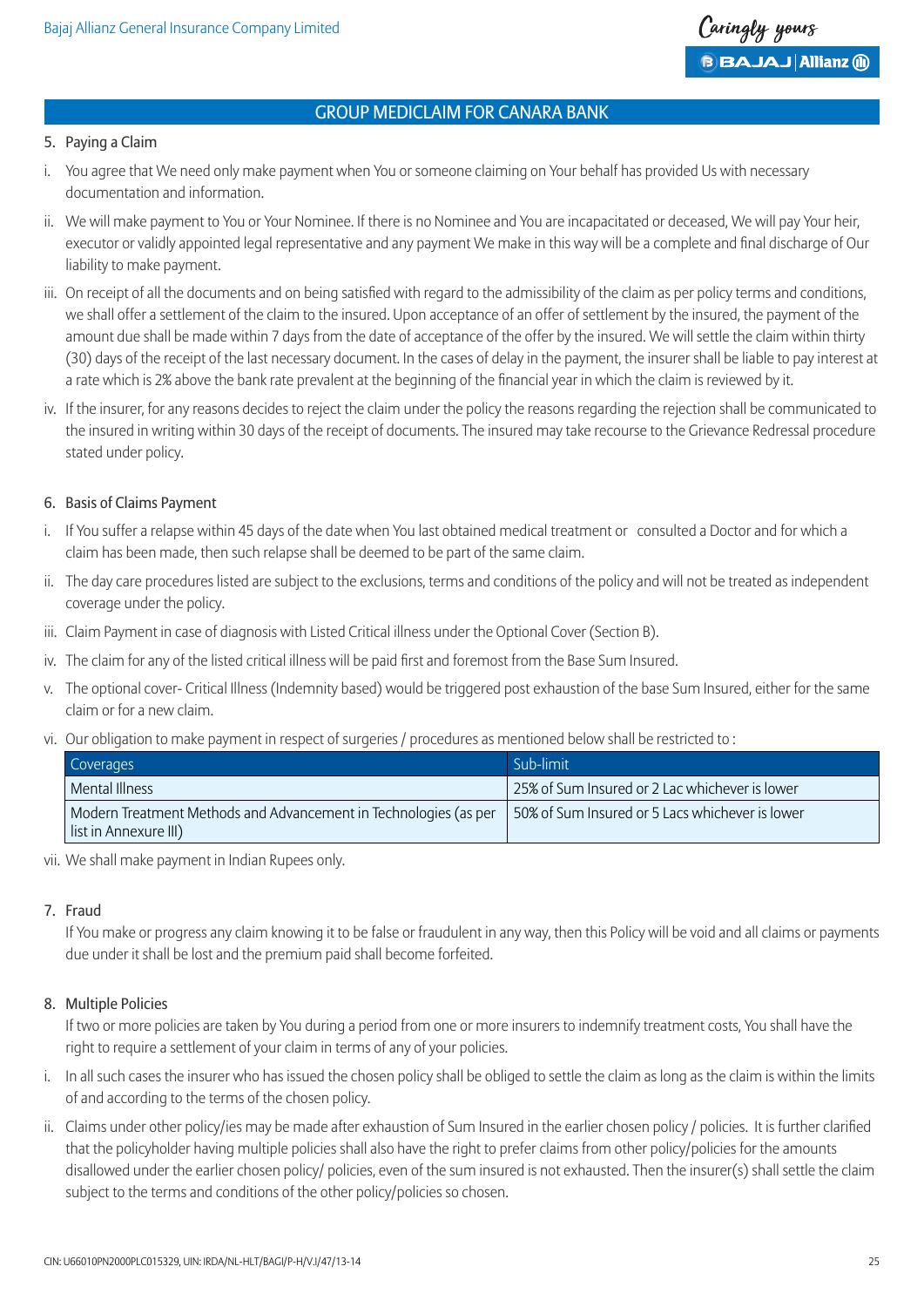- iii. If the amount to be claimed exceeds the sum insured under a single policy after considering the deductibles or co-pay, you shall have the right to choose insurers from whom you wants to claim the balance amount. Where you have policies from more than one insurer to cover the same risk on indemnity basis, the insured shall only be indemnified the hospitalization costs in accordance with the terms and conditions of the chosen policy.
- 9. Eligibility:
- Indian nationals residing in India would be considered for this policy.
- This policy can be opted by Non-Resident Indians also; however the policy will be issued during their stay in India and premium paid in Indian currency and by Indian Account only
- Sum Insured for Self (i.e. Proposer) cannot be less than any of his/her family members

#### 10.Renewal & Cancellation

- i. In case of our own renewal, a grace period of 30 days is permissible and the Policy will be considered as continuous for the purpose of all waiting periods. However, any treatment availed for an Illness or Accident sustained or contracted during the break period will not be admissible under the Policy.
- ii. For renewals received after completion of 30 days grace period, a fresh application of health insurance should be submitted to Us, it would be processed as per a new business proposal.
- iii. For dependent children, Policy is renewable up to 25 years. However a Separate proposal form should be submitted to us at the time of renewal with the insured member as proposer. Suitable credit of continuity/waiting periods for all the previous policy years would be extended in the new policy, provided the policy has been maintained without a break
- iv. Premium payable on renewal and on subsequent continuation of cover are subject to change with prior approval from IRDAI.
- v. The loadings on renewals shall be in terms of increase or decrease in premiums offered for the entire portfolio and shall not be based on any individual policy claim experience.
- vi. We may cancel this insurance by giving You at least 15 days written notice, and if no claim has been made then We shall refund a pro-rata premium for the unexpired Policy Period. Under normal circumstances, Policy will not be cancelled except for reasons of misrepresentation, fraud, non-disclosure of material facts or Your non-cooperation.
- vii. You may cancel this insurance by giving Us at least 15 days written notice, and if no claim has been made then We shall refund premium on short term rates for the unexpired Policy Period as per the rates detailed below.

| Period in Risk                                         | Refund Grid     |
|--------------------------------------------------------|-----------------|
| Within 15 Days                                         | Pro Rata Refund |
| Exceeding 15 days but less than or equal to 3 months   | 65.00%          |
| Exceeding 3 months but less than or equal to 6 months  | 45.00%          |
| Exceeding 6 months but less than or equal to 12 months | 0.00%           |

#### Note:

- The first slab of Number of days "within 15 days" in above table is applicable only in case of new business.
- In case of renewal policies, period is risk "Exceeding 15 days but less than 3 months" should be read as "within 3 months".

#### 11. Endorsements

This Policy constitutes the complete contract of insurance. This Policy cannot be changed by anyone (including an insurance agent or broker) except Us. Any change that We make will be evidenced by a written endorsement signed and stamped by Us.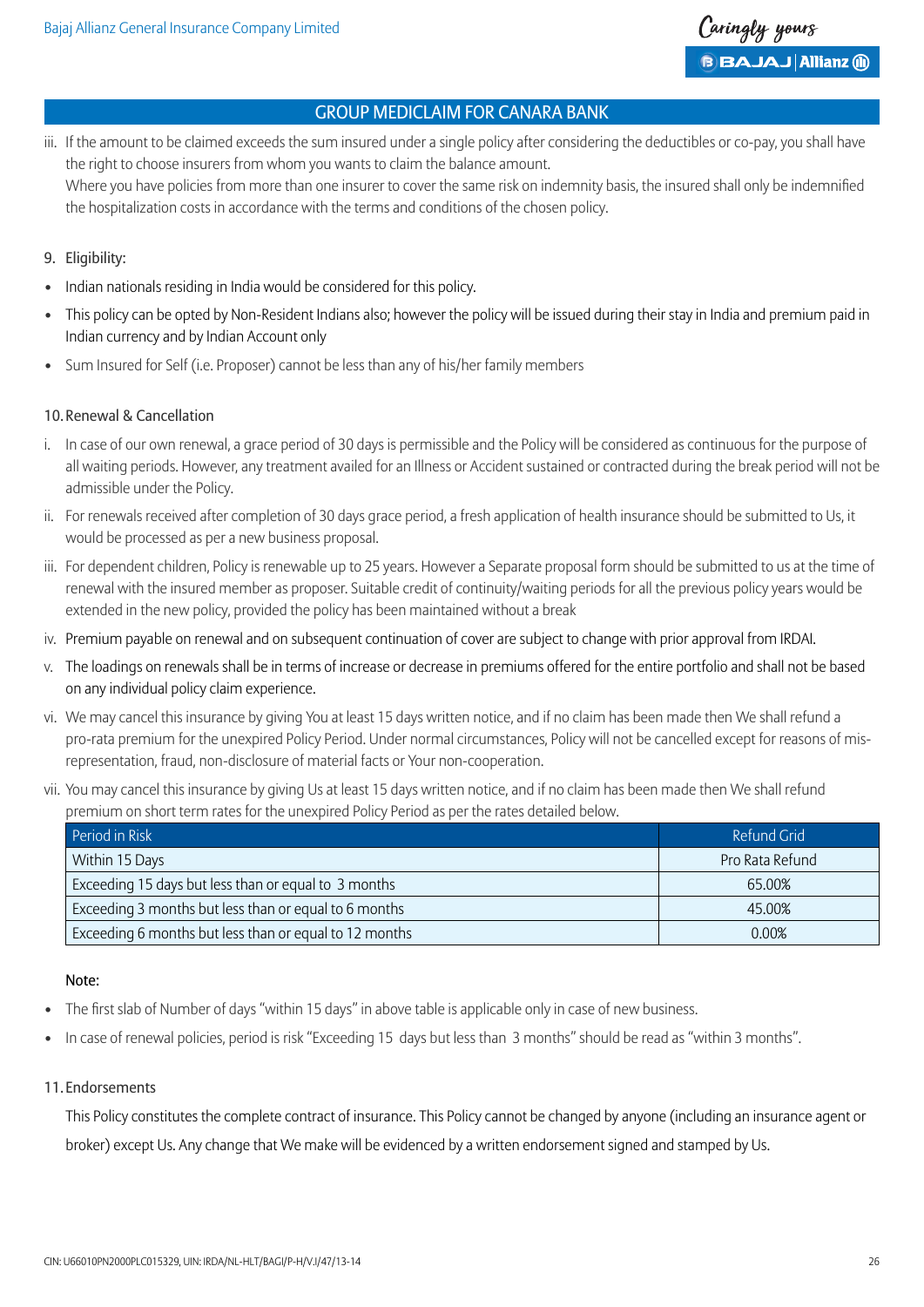### 12.Revision/ Modification of the policy:

 There is a possibility of revision/ modification of terms, conditions, coverages and/or premiums of this product at any time in future, with appropriate approval from IRDAI. In such an event of revision/modification of the product, intimation shall be set out to all the existing insured members at least 3 months prior to the date of such revision/modification comes into the effect

### 13.Migration of policy:

- 1. Every individual policy holder (including members under family floater policy) covered under indemnity based individual health insurance policy shall be provided an option of migration at the explicit option exercised by the policyholder;
- a. To an individual health insurance policy or a family floater policy, or;
- b. To a group health insurance policy, if members complies with the norms relating to the health insurance coverage under the concerned group insurance policy.
- 2. Every Individual member, including family members covered under an indemnity based group health insurance policy shall be provided an option of migration at the time of exit from group or in the event of modification of group policy (including the revision in the premium rates) or withdrawal of the group policy
- a. To an individual health insurance policy or a family floater policy.
- 3. Migration shall be applicable to the extent of the sum insured under the previous policy and the cumulative bonus, if any, acquired from the previous policies.
- 4. Only the unexpired/residual waiting period not exceeding the applicable waiting period of the previous policy with respect to preexisting diseases and the time bound exclusions shall be made applicable on migration under the new policy.
- 5. Migration may be subject to underwriting as follows:
- a. For individual policies, if the policyholder is continuously covered in the previous policy without any break for a period of four years or more, migration shall be allowed without subjecting the policyholder to any underwriting to the extent of the sum insured and the benefits available in the previous policy.
- b. Migration from group policies to individual policy will be subject to underwriting

#### 14. Withdrawal of Policy

 There is possibility of withdrawal of this product at any time in future with appropriate approval from IRDAI, as We reserve Our right to do so with a intimation of 3 months to all the existing insured members. In such an event of withdrawal of this product, at the time of Your seeking renewal of this Policy, You can choose, among Our available similar and closely similar Health insurance products. Upon Your so choosing Our new product, You will be charged the Premium as per Our Underwriting Policy for such chosen new product, as approved by IRDAI.

 Provided however, if You do not respond to Our intimation regarding the withdrawal of the product under which this Policy is issued, then this Policy shall be withdrawn and shall not be available to You for renewal on the renewal date and accordingly upon Your seeking renewal of this Policy, You shall have to take a Policy under available new products of Us subject to Your paying the Premium as per Our Underwriting Policy for such available new product chosen by You and also subject to Portability condition.

#### 15. Premium payment Zone:

 Zone A Mumbai Metropolitan Region & Delhi National Capital Region Zone B Rest of India apart from Zone A cities are classified as Zone B.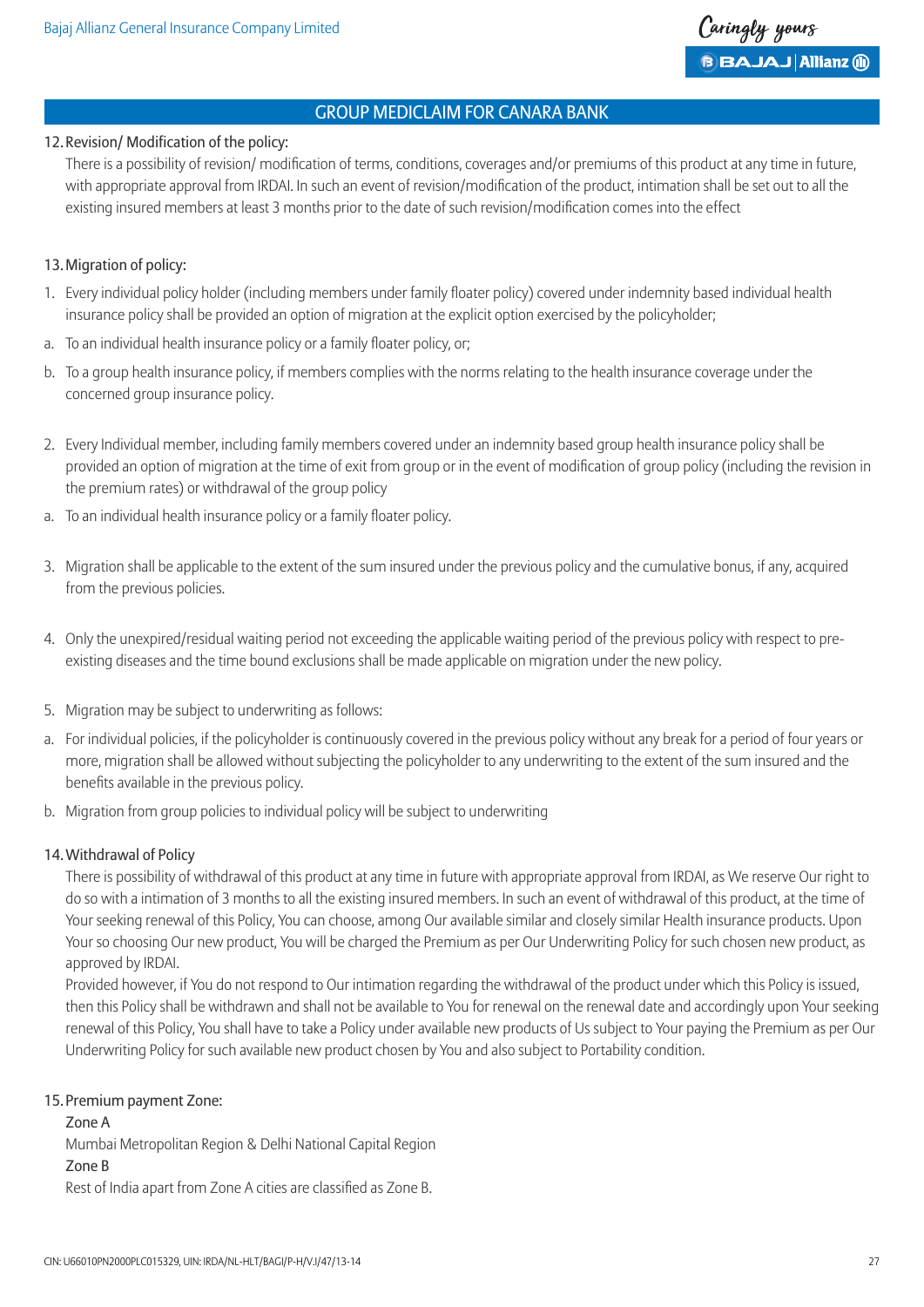#### 16. Sum Insured Enhancement:

- i. The Insured member can apply for enhancement of Sum Insured at the time of renewal. You can apply for enhancement of Sum Insured by submitting a fresh proposal form to the company.
- ii. The acceptance of enhancement of Sum Insured would be at the discretion of the company, based on the health condition of the insured members & claim history of the policy.
- iii. All waiting periods as defined in the Policy shall apply for this enhanced Sum Insured limit from the effective date of enhancement of such Sum Insured considering such Policy Period as the first Policy with the Company.

#### 17. Inclusion of members under the policy:

 Where an Insured Person is added to this Policy, either by way of endorsement or at the time of renewal, the pre-existing disease clause, exclusions and waiting periods will be applicable considering such Policy Year as the first year of Policy with the Company for the insured member.

### 18.Territorial Limits & Governing Law

- i. We cover insured events arising during the Policy Period, as well as treatment availed, within India only. Our liability to make any payment shall be to make payment within India and in Indian Rupees only.
- ii. The Policy constitutes the complete contract of insurance. No change or alteration shall be valid or effective unless approved in writing by Us, which approval shall be evidenced by an endorsement on the Schedule.
- iii. The construction, interpretation and meaning of the provisions of this Policy shall be determined in accordance with Indian law. The section headings of this Policy are included for descriptive purposes only and do not form part of this Policy for the purpose of its construction or interpretation.

#### 19.Arbitration and Reconciliation

- i. If any dispute or difference shall arise as to the quantum to be paid under the Policy (liability being otherwise admitted), such difference shall independently of all other questions be referred to decision of a sole arbitrator in writing by the parties or if they cannot agree upon a single arbitrator within 30 days of any party invoking arbitration, the same shall be referred to a panel of the arbitrators comprising of two arbitrators, one appointed by each of the parties to the dispute/difference and the third arbitrator to be appointed by such two arbitrators and arbitration shall be conducted under and in accordance with the provisions of the Arbitration and Conciliation Act, 1996. The law of the arbitration will be Indian law, and the seat of the arbitration and venue for all hearings shall be within India.
- ii. It is clearly agreed and understood that no difference or dispute shall be referable to arbitration as herein before provided, if We have disputed or not accepted liability under or in respect of this Policy.
- iii. It is hereby expressly stipulated and declared that it shall be a condition precedent to any right of action or suit upon this Policy that award by such arbitrator/arbitrators of the amount of the loss or damage shall be first obtained.
- iv. If these arbitration provisions are held to be invalid, then all such disputes or differences shall be referred to the exclusive jurisdiction of the Indian Courts.

#### 20.Grievance Redressal Procedure

Welcome to Bajaj Allianz and Thank You for choosing us as your insurer.

Please read your policy and schedule.

 The policy and policy schedule set out the terms of your contract with us. Please read your policy and policy schedule carefully to ensure that the cover meets your needs.

 We do our best to ensure that our customers are delighted with the service they receive from Bajaj Allianz. If you are dissatisfied we would like to inform you that we have a procedure for resolving issues. Please include your policy number in any communication. This will help us deal with the issue more efficiently. If you don't have it, please call our Branch office.

 Initially, we suggest you contact the Branch Manager/ Regional Manager of the local office which has issued the policy. The address and telephone number will be available in the policy. Naturally, we hope the issue can be resolved to your satisfaction at the earlier stage itself. But if you feel dissatisfied with the suggested resolution of the issue after contacting the local office, please e-mail or write to: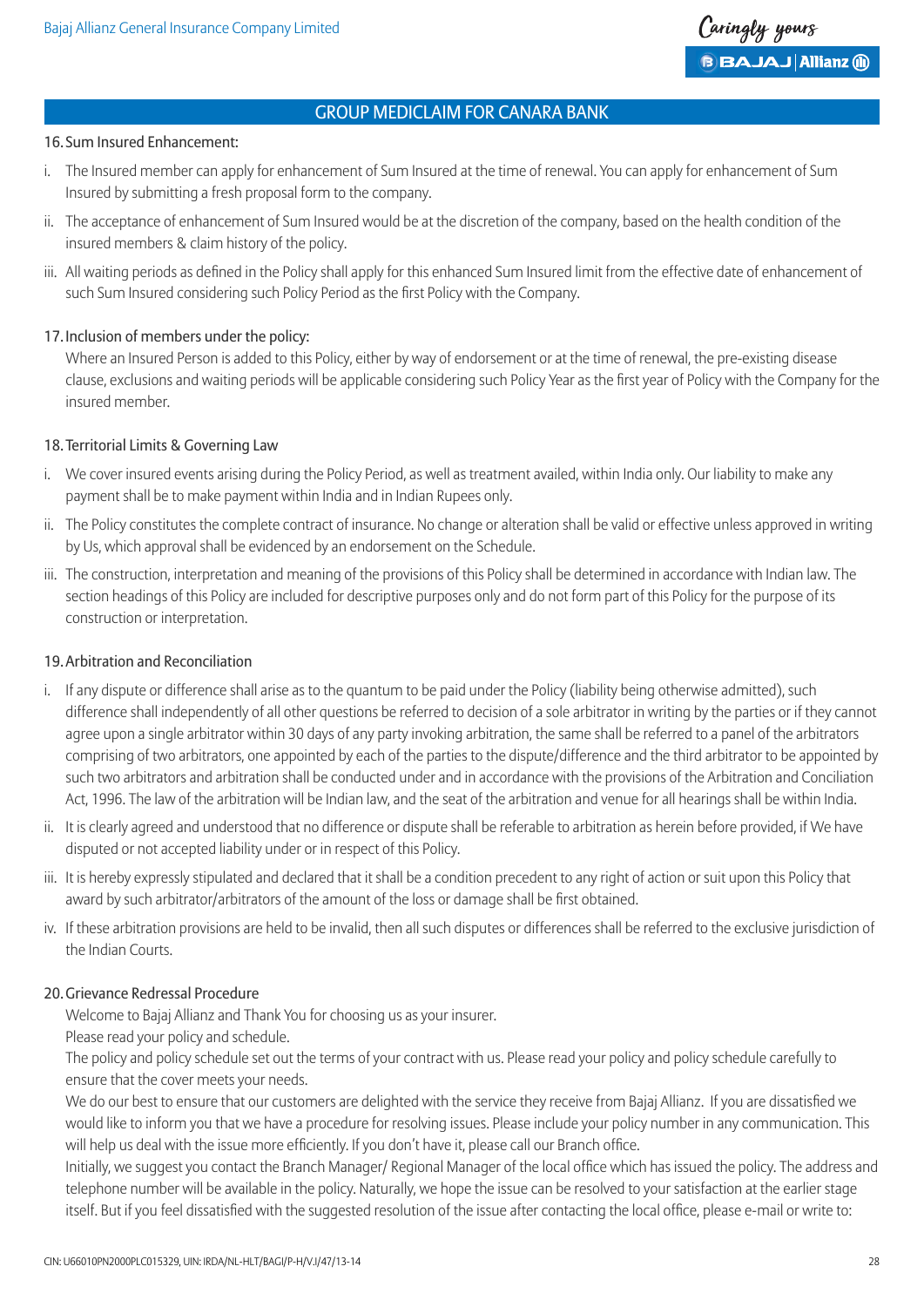Bajaj Allianz General Insurance Co. Ltd Bajaj Allianz House, Airport Road Yerawada, Pune 411006 E-mail: bagichelp@bajajallianz.co.in Call : 1800-225858 (free calls from BSNL/MTNL lines only)

1800-1025858 ( free calls from Bharti users – mobile /landline ) or020-30305858

Grievance Redressal Cell for Senior Citizens

Senior Citizen Cell for Insured Person who are Senior Citizens

 'Good things come with time' and so for our customers who are above 60 years of age we have created special cell to address any health insurance related query. Our senior citizen customers can reach us through the below dedicated channels to enable us to service them promptly

Health toll free number: 1800-103-2529

Exclusive Email address: seniorcitizen@bajajallianz.co.in

 If you are still not satisfied, you can approach the Insurance Ombudsman in the respective area for resolving the issue. The contact details of the Ombudsman offices are mentioned below:

| <b>Office Details</b>                                                                                                                                                                                                                                               | Jurisdiction of Office Union Territory, District)                           |
|---------------------------------------------------------------------------------------------------------------------------------------------------------------------------------------------------------------------------------------------------------------------|-----------------------------------------------------------------------------|
| AHMEDABAD -<br>Office of the Insurance Ombudsman,<br>2nd floor, Ambica House, Near C.U. Shah College,<br>5, Navyug Colony, Ashram Road, Ahmedabad - 380 014.<br>Tel.: 079 - 27546150 / 27546139 Fax: 079 - 27546142<br>Email: bimalokpal.ahmedabad@ecoi.co.in       | Gujarat,<br>Dadra & Nagar Haveli,<br>Daman and Diu.                         |
| <b>BENGALURU</b><br>Office of the Insurance Ombudsman,<br>Jeevan Soudha Building, PID No. 57-27-N-19 Ground Floor, 19/19, 24th<br>Main Road, JP Nagar, Ist Phase, Bengaluru - 560 078.<br>Tel.: 080 - 26652048 / 26652049<br>Email: bimalokpal.bengaluru@ecoi.co.in | Karnataka.                                                                  |
| <b>BHOPAL</b><br>Office of the Insurance Ombudsman,<br>Janak Vihar Complex, 2nd Floor, 6, Malviya Nagar, Opp. Airtel Office,<br>Near New Market, Bhopal - 462 003.<br>Tel.: 0755 - 2769201 / 2769202 Fax: 0755 - 2769203<br>Email: bimalokpal.bhopal@ecoi.co.in     | Madhya Pradesh<br>Chattisgarh.                                              |
| <b>BHUBANESHWAR</b><br>Office of the Insurance Ombudsman,<br>62, Forest park, Bhubneshwar - 751 009.<br>Tel.: 0674 - 2596461 /2596455 Fax: 0674 - 2596429<br>Email: bimalokpal.bhubaneswar@ecoi.co.in                                                               | Orissa.                                                                     |
| <b>CHANDIGARH -</b><br>Office of the Insurance Ombudsman,<br>S.C.O. No. 101, 102 & 103, 2nd Floor, Batra Building, Sector 17 - D,<br>Chandigarh - 160 017.<br>Tel.: 0172 - 2706196 / 2706468 Fax: 0172 - 2708274<br>Email: bimalokpal.chandigarh@ecoi.co.in         | Punjab,<br>Haryana,<br>Himachal Pradesh,<br>Jammu & Kashmir,<br>Chandigarh. |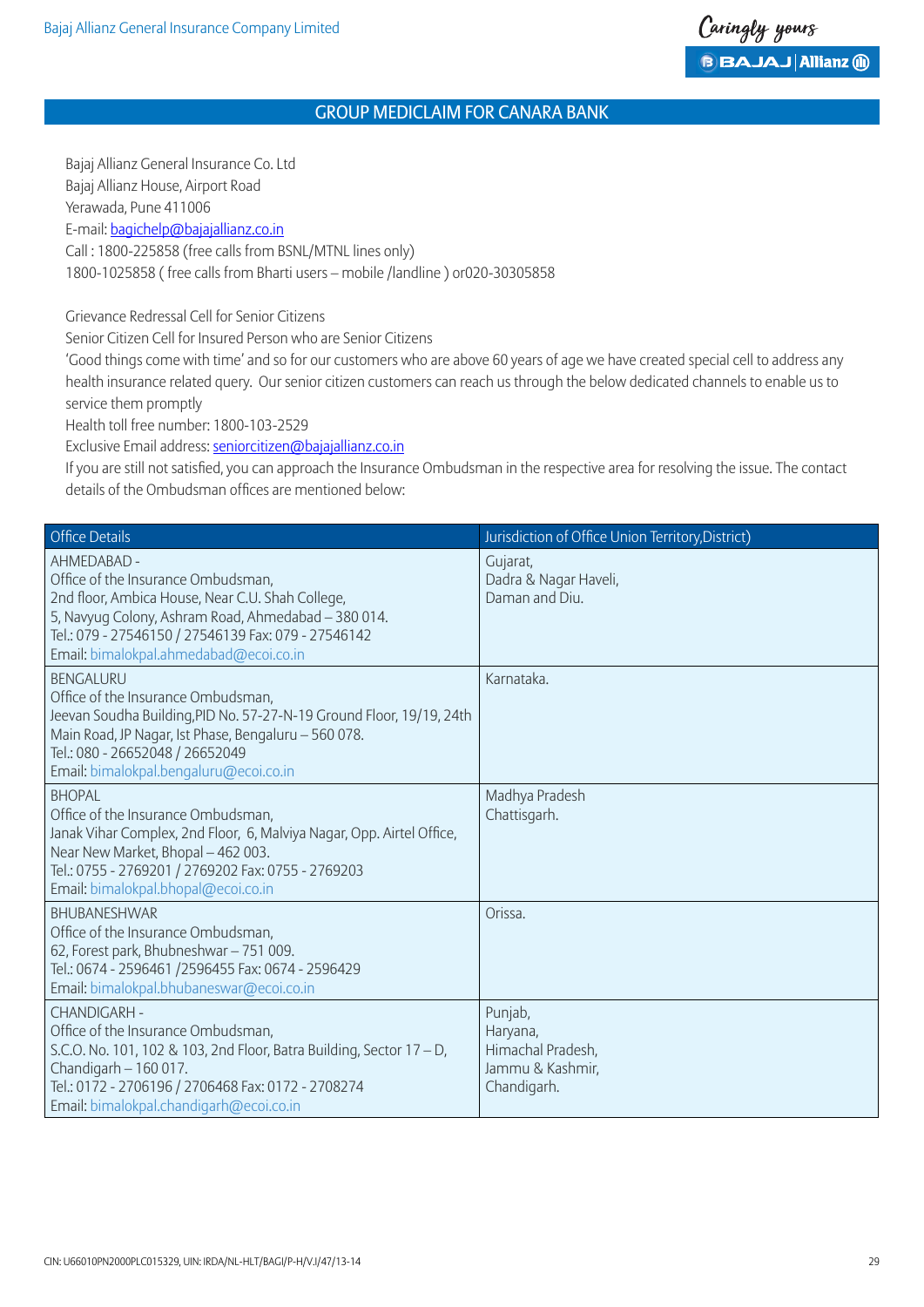| <b>CHENNAI</b><br>Office of the Insurance Ombudsman,<br>Fatima Akhtar Court, 4th Floor, 453, Anna Salai, Teynampet,<br>CHENNAI - 600 018.<br>Tel.: 044 - 24333668 / 24335284 Fax: 044 - 24333664<br>Email: bimalokpal.chennai@ecoi.co.in                                           | Tamil Nadu,<br>Pondicherry Town and<br>Karaikal (which are part of Pondicherry).                                                                                                                                                                                                                                                                                                                                                                                                                 |
|------------------------------------------------------------------------------------------------------------------------------------------------------------------------------------------------------------------------------------------------------------------------------------|--------------------------------------------------------------------------------------------------------------------------------------------------------------------------------------------------------------------------------------------------------------------------------------------------------------------------------------------------------------------------------------------------------------------------------------------------------------------------------------------------|
| <b>DELHI</b><br>Office of the Insurance Ombudsman,<br>2/2 A, Universal Insurance Building, Asaf Ali Road, New Delhi - 110<br>002.<br>Tel.: 011 - 23239633 / 23237532 Fax: 011 - 23230858<br>Email: bimalokpal.delhi@ecoi.co.in                                                     | Delhi.                                                                                                                                                                                                                                                                                                                                                                                                                                                                                           |
| <b>GUWAHATI</b><br>Office of the Insurance Ombudsman,<br>Jeevan Nivesh, 5th Floor, Nr. Panbazar over bridge, S.S. Road,<br>Guwahati - 781001 (ASSAM).<br>Tel.: 0361 - 2132204 / 2132205 Fax: 0361 - 2732937<br>Email: bimalokpal.quwahati@ecoi.co.in                               | Assam,<br>Meghalaya,<br>Manipur,<br>Mizoram,<br>Arunachal Pradesh,<br>Nagaland and Tripura.                                                                                                                                                                                                                                                                                                                                                                                                      |
| <b>HYDERABAD</b><br>Office of the Insurance Ombudsman,<br>6-2-46, 1st floor, "Moin Court", Lane Opp. Saleem Function Palace,<br>A. C. Guards, Lakdi-Ka-Pool, Hyderabad - 500 004.<br>Tel.: 040 - 65504123 / 23312122 Fax: 040 - 23376599<br>Email: bimalokpal.hyderabad@ecoi.co.in | Andhra Pradesh,<br>Telangana,<br>Yanam and<br>part of Territory of Pondicherry.                                                                                                                                                                                                                                                                                                                                                                                                                  |
| <b>JAIPUR</b><br>Office of the Insurance Ombudsman,<br>Jeevan Nidhi - II Bldg., Gr. Floor, Bhawani Singh Marg, Jaipur - 302 005.<br>Tel.: 0141 - 2740363<br>Email: Bimalokpal.jaipur@ecoi.co.in                                                                                    | Rajasthan.                                                                                                                                                                                                                                                                                                                                                                                                                                                                                       |
| ERNAKULAM<br>Office of the Insurance Ombudsman,<br>2nd Floor, Pulinat Bldg., Opp. Cochin Shipyard, M. G. Road,<br>Ernakulam - 682 015.<br>Tel.: 0484 - 2358759 / 2359338 Fax: 0484 - 2359336<br>Email: bimalokpal.ernakulam@ecoi.co.in                                             | Kerala,<br>Lakshadweep,<br>Mahe-a part of Pondicherry.                                                                                                                                                                                                                                                                                                                                                                                                                                           |
| <b>KOLKATA</b><br>Office of the Insurance Ombudsman,<br>Hindustan Bldg. Annexe, 4th Floor,<br>4, C.R. Avenue, KOLKATA - 700 072.<br>Tel.: 033 - 22124339 / 22124340 Fax: 033 - 22124341<br>Email: bimalokpal.kolkata@ecoi.co.in                                                    | West Bengal,<br>Sikkim,<br>Andaman & Nicobar Islands.                                                                                                                                                                                                                                                                                                                                                                                                                                            |
| LUCKNOW -<br>Office of the Insurance Ombudsman,<br>6th Floor, Jeevan Bhawan, Phase-II, Nawal Kishore Road, Hazratganj,<br>Lucknow - 226 001.<br>Tel.: 0522 - 2231330 / 2231331 Fax: 0522 - 2231310<br>Email: bimalokpal.lucknow@ecoi.co.in                                         | Districts of Uttar Pradesh:<br>Laitpur, Jhansi, Mahoba, Hamirpur, Banda, Chitrakoot, Allahabad,<br>Mirzapur, Sonbhabdra, Fatehpur, Pratapgarh, Jaunpur, Varanasi,<br>Gazipur, Jalaun, Kanpur, Lucknow, Unnao, Sitapur, Lakhimpur,<br>Bahraich, Barabanki, Raebareli, Sravasti, Gonda, Faizabad, Am-<br>ethi, Kaushambi, Balrampur, Basti, Ambedkarnagar, Sultanpur,<br>Maharajgang, Santkabirnagar, Azamgarh, Kushinagar, Gorkhpur,<br>Deoria, Mau, Ghazipur, Chandauli, Ballia, Sidharathnagar. |
| <b>MUMBAI</b><br>Office of the Insurance Ombudsman, 3rd Floor, Jeevan Seva Annexe,<br>S. V. Road, Santacruz (W),<br>Mumbai - 400 054.<br>Tel.: 022 - 26106552 / 26106960 Fax: 022 - 26106052<br>Email: bimalokpal.mumbai@ecoi.co.in                                                | Goa,<br>Mumbai Metropolitan Region<br>excluding Navi Mumbai & Thane.                                                                                                                                                                                                                                                                                                                                                                                                                             |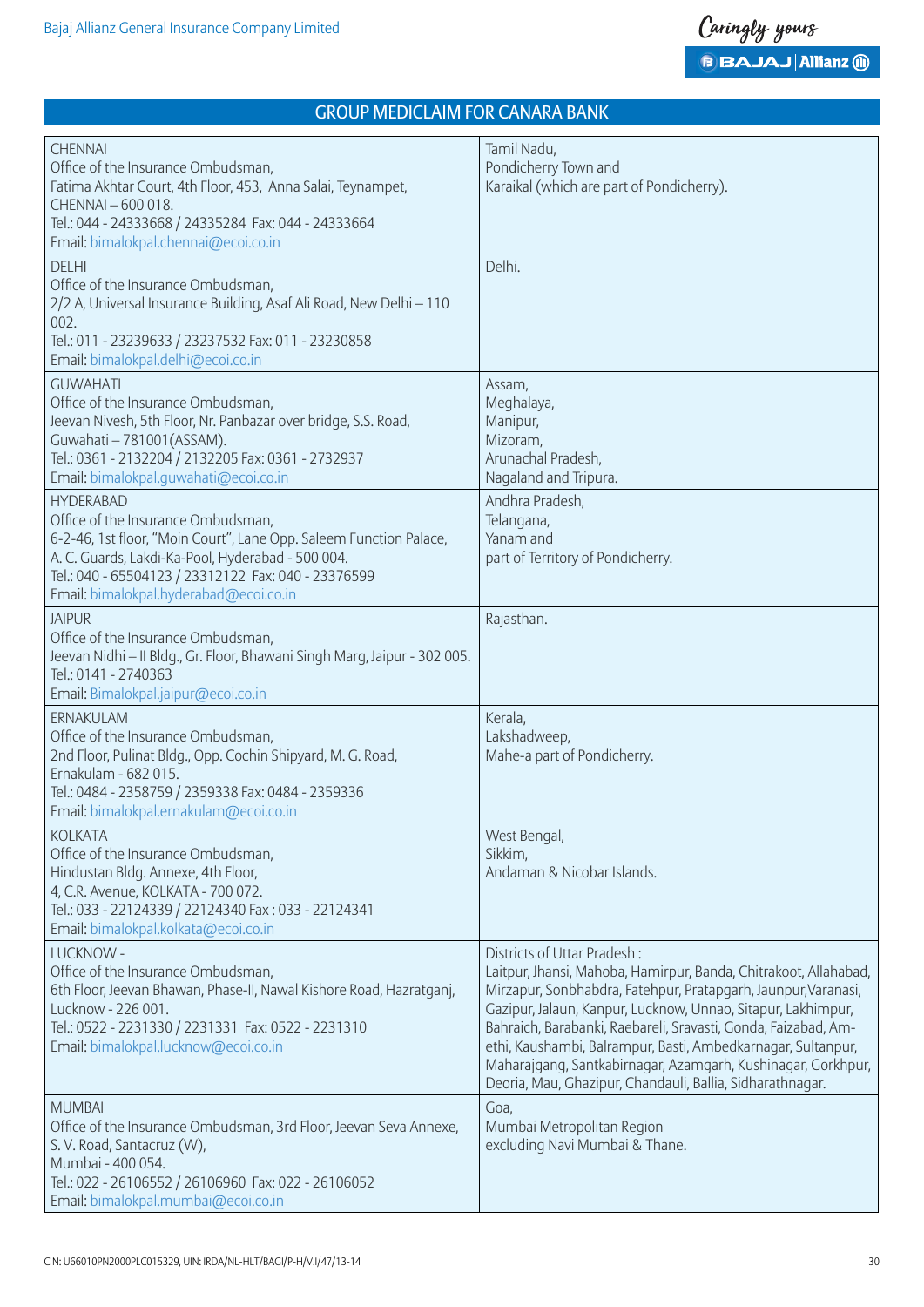| <b>NOIDA</b><br>Office of the Insurance Ombudsman,<br>Bhagwan Sahai Palace 4th Floor, Main Road,<br>Naya Bans, Sector 15, Distt: Gautam Buddh Nagar, U.P-201301.<br>Tel.: 0120-2514250 / 2514251 / 2514253<br>Email: bimalokpal.noida@ecoi.co.in | State of Uttaranchal and the following Districts of Uttar Pradesh:<br>Agra, Aligarh, Bagpat, Bareilly, Bijnor, Budaun, Bulandshehar,<br>Etah, Kanooj, Mainpuri, Mathura, Meerut, Moradabad, Muzaffar-<br>nagar, Oraiyya, Pilibhit, Etawah, Farrukhabad, Firozbad, Gautam-<br>bodhanagar, Ghaziabad, Hardoi, Shahjahanpur, Hapur, Shamli,<br>Rampur, Kashqanj, Sambhal, Amroha, Hathras, Kanshiramnaqar,<br>Saharanpur. |
|--------------------------------------------------------------------------------------------------------------------------------------------------------------------------------------------------------------------------------------------------|------------------------------------------------------------------------------------------------------------------------------------------------------------------------------------------------------------------------------------------------------------------------------------------------------------------------------------------------------------------------------------------------------------------------|
| <b>PATNA</b><br>Office of the Insurance Ombudsman,<br>1st Floor, Kalpana Arcade Building, Bazar Samiti Road, Bahadurpur,<br>Patna 800 006. Tel.: 0612-2680952<br>Email: bimalokpal.patna@ecoi.co.in                                              | Bihar,<br>Jharkhand.                                                                                                                                                                                                                                                                                                                                                                                                   |
| <b>PUNE</b><br>Office of the Insurance Ombudsman,<br>Jeevan Darshan Bldg., 3rd Floor, C.T.S. No.s. 195 to 198,<br>N.C. Kelkar Road, Narayan Peth, Pune - 411 030.<br>Tel.: 020 - 32341320<br>Email: bimalokpal.pune@ecoi.co.in                   | Maharashtra,<br>Area of Navi Mumbai and Thane<br>excluding Mumbai Metropolitan Region.                                                                                                                                                                                                                                                                                                                                 |

Note: Address and contact number of Governing Body of Insurance Council

Secretary General - Governing Body of Insurance Council

JeevanSevaAnnexe, 3rd Floor, S.V. Road, Santacruz (W), Mumbai - 400 054

Tel No: 022-2610 6889, 26106245, Fax No. : 022-26106949, 2610 6052, E-mail ID: inscoun@vsnl.net

Cashless facility offered through network hospitals of Bajaj Allianz only.Cashless facility at 3300+ Network hospitals PAN India. Please visit our website for list of network hospitals and network Diagnostic Centres , Website: www.bajajallianz.com or get in touch with 24\*7 helpline number: 1800-103-2529 (toll free) / 020-30305858

### Microsurgical operations on the middle ear  $\Box$  Operations on the digestive tract 1. Stapedotomy 1. Stapedotomy 1. Stapedotomy 1. Stapedotomy 1. Stapedotomy 1. Stapedotomy 1. Stapedotomy 1. Stapedotomy 1. Stapedotomy 1. Stapedotomy 1. Stapedotomy 1. Stapedotomy 1. Stapedotomy 1. Stapedotomy 1. Stapedoto 2. Stapedectomy 2. Stapedectomy and the state of anal fistulas 3. Revision of a stapedectomy 95. Surgical treatment of haemorrhoids 4. Other operations on the auditory ossicles under general/spinal anesthesia 96. Division of the anal sphincter (sphincterotomy) 5. Myringoplasty (Type -I Tympanoplasty) 97. Other operations on the anus 6. Tympanoplasty (closure of an eardrum perforation/reconstruction of the auditory ossicles) 98. Ultrasound guided aspirations 7. Revision of a Tympanoplasty **199.** Sclerotherapy etc. 8. Other microsurgical operations on the middle ear under general /spinal anesthesia 100. Laprotomy for grading Lymphoma with Splenectomy/ Liver/ Lymph Node Biopsy Other operations on the middle & internal ear 101. Therapeutic laproscopy with Laser 9. Myringotomy 102. Cholecystectomy and Choledocho - Jejunostomy/ Duodenostomy/ Gastrostomy/ Exploration Common Bile Duct 10. Removal of a tympanic drain 103. Esophagoscopy, gastroscopy, dudenoscopy with polypectomy/ removal of foreign body/ diathermy of bleeding lesions 11. Incision of the mastoid process and middle ear 104. Lithotripsy/ Nephrolithotomy for renal calculus 12. Mastoidectomy 105. Excision of renal cyst 13. Reconstruction of the middle ear 106. Drainage of Pyonephrosis/ Perinephric Abscess 14. Other excisions of the middle and inner ear 107. Appendicectomy with/ without Drainage

# Annexure I: List of Day Care Procedures: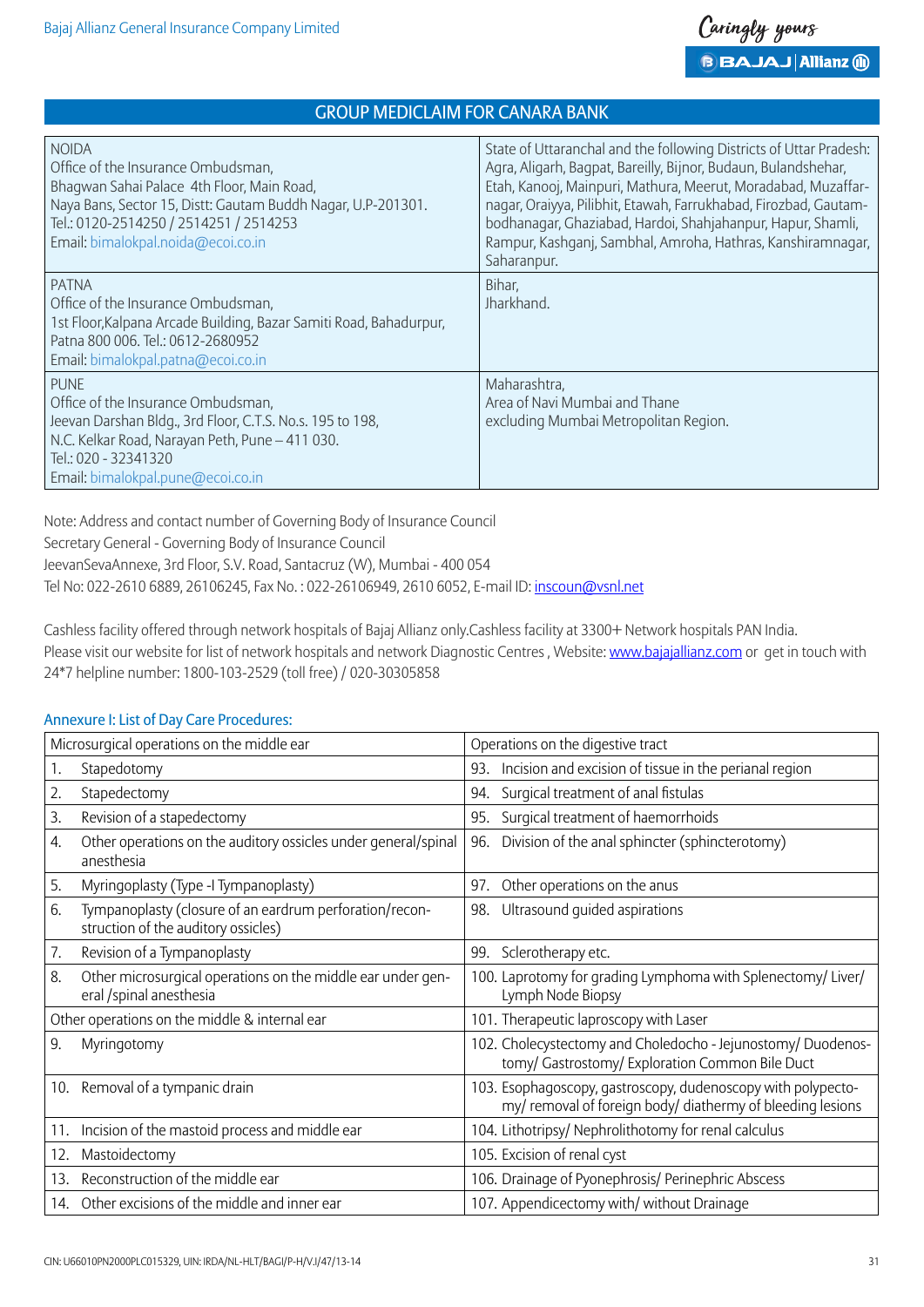| 15. | Fenestration of the inner ear                                                                                                                               | Operations on the female sexual organs                                                           |
|-----|-------------------------------------------------------------------------------------------------------------------------------------------------------------|--------------------------------------------------------------------------------------------------|
| 16. | Revision of a fenestration of the inner ear                                                                                                                 | 108. Incision of the ovary                                                                       |
| 17. | Incision (opening) and destruction (elimination) of the inner                                                                                               | 109. Insufflation of the Fallopian tubes                                                         |
|     | ear                                                                                                                                                         |                                                                                                  |
| 18. | Other operations on the middle and inner ear under general /<br>spinal anesthesia                                                                           | 110. Other operations on the Fallopian tube                                                      |
|     | 19. Removal of Keratosis Obturans                                                                                                                           | 111. Dilatation of the cervical canal                                                            |
|     | Operations on the nose & the nasal sinuses                                                                                                                  | 112. Conisation of the uterine cervix                                                            |
| 20. | Excision and destruction of diseased tissue of the nose                                                                                                     | 113. Other operations on the uterine cervix                                                      |
| 21. | Operations on the turbinates (nasal concha)                                                                                                                 | 114. Incision of the uterus (hysterotomy)                                                        |
| 22. | Other operations on the nose under general/spinal anesthesia                                                                                                | 115. Therapeutic curettage                                                                       |
| 23. | Nasal sinus aspiration                                                                                                                                      | 116. Culdotomy                                                                                   |
| 24. | Foreign body removal from nose                                                                                                                              | 117. Incision of the vagina                                                                      |
|     | Operations on the eyes                                                                                                                                      | 118. Local excision and destruction of diseased tissue of the<br>vagina and the pouch of Douglas |
| 25. | Incision of tear glands                                                                                                                                     | 119. Incision of the vulva                                                                       |
| 26. | Other operations on the tear ducts                                                                                                                          | 120. Operations on Bartholin's glands (cyst)                                                     |
| 27. | Incision of diseased eyelids                                                                                                                                | 121. Laser therapy of cervix for various lesions of Uterus                                       |
| 28. | Excision and destruction of diseased tissue of the eyelid                                                                                                   | 122. Salpino-Oophorectomy via Laproscopy                                                         |
| 29. | Operations on the canthus and epicanthus                                                                                                                    | Operations on the prostate & seminal vesicles                                                    |
| 30. | Corrective surgery for entropion and ectropion                                                                                                              | 123. Incision of the prostate                                                                    |
| 31. | Corrective surgery for blepharoptosis                                                                                                                       | 124. Transurethral excision and destruction of prostate tissue                                   |
| 32. | Removal of a foreign body from the conjunctiva                                                                                                              | 125. Transurethral and percutaneous destruction of prostate tis-<br>sue                          |
| 33. | Removal of a foreign body from the cornea                                                                                                                   | 126. Open surgical excision and destruction of prostate tissue                                   |
| 34. | Incision of the cornea                                                                                                                                      | 127. Radical prostatovesiculectomy                                                               |
| 35. | Operations for pterygium                                                                                                                                    | 128. Other excision and destruction of prostate tissue                                           |
| 36. | Other operations on the cornea                                                                                                                              | 129. Operations on the seminal vesicles                                                          |
|     | 37. Removal of a foreign body from the lens of the eye                                                                                                      | 130. Incision and excision of periprostatic tissue                                               |
|     | 38. Removal of a foreign body from the posterior chamber of the<br>eye                                                                                      | 131. Other operations on the prostate under general/spinal anes-<br>thesia                       |
| 39. | Removal of a foreign body from the orbit and eyeball                                                                                                        | Operations on the scrotum & tunica vaginalis testis                                              |
| 40. | Operation of cataract                                                                                                                                       | 132. Incision of the scrotum and tunica vaginalis testis                                         |
| 41. | Retinal detachment                                                                                                                                          | 133. Operation on a testicular hydrocele                                                         |
| 42. | Correction of Eyelids Ptosis by Levator Palpebrae Superioris<br>Resection (bilateral)                                                                       | 134. Excision and destruction of diseased scrotal tissue                                         |
|     | 43. Correction of Eyelids Ptosis by Fascia Lata Graft (bilateral)                                                                                           | 135. Plastic reconstruction of the scrotum and tunica vaginalis<br>testis                        |
| 44. | Diathermy/ Cryotherapy to treat retinal tear                                                                                                                | 136. Other operations on the scrotum and tunica vaginalis testis                                 |
|     | 45. Anterior chamber Pancentesis/ Cyclodiathermy/ Cyclocryo-<br>therapy / goniotomy/ Trabeculotomy and Filtering and Allied<br>operations to treat glaucoma | Operations on the testes                                                                         |
| 46. | Enucleation of the eye without implant                                                                                                                      | 137. Incision of the testes                                                                      |
| 47. | Dacryocystorhinostomy for various lesions of Lacrimal Gland                                                                                                 | 138. Excision and destruction of diseased tissue of the testes                                   |
| 48. | Laser photocoagulation to treat Retinal Tear                                                                                                                | 139. Unilateral orchidectomy                                                                     |
|     | Operations on the skin & subcutaneous tissues                                                                                                               | 140. Bilateral orchidectomy                                                                      |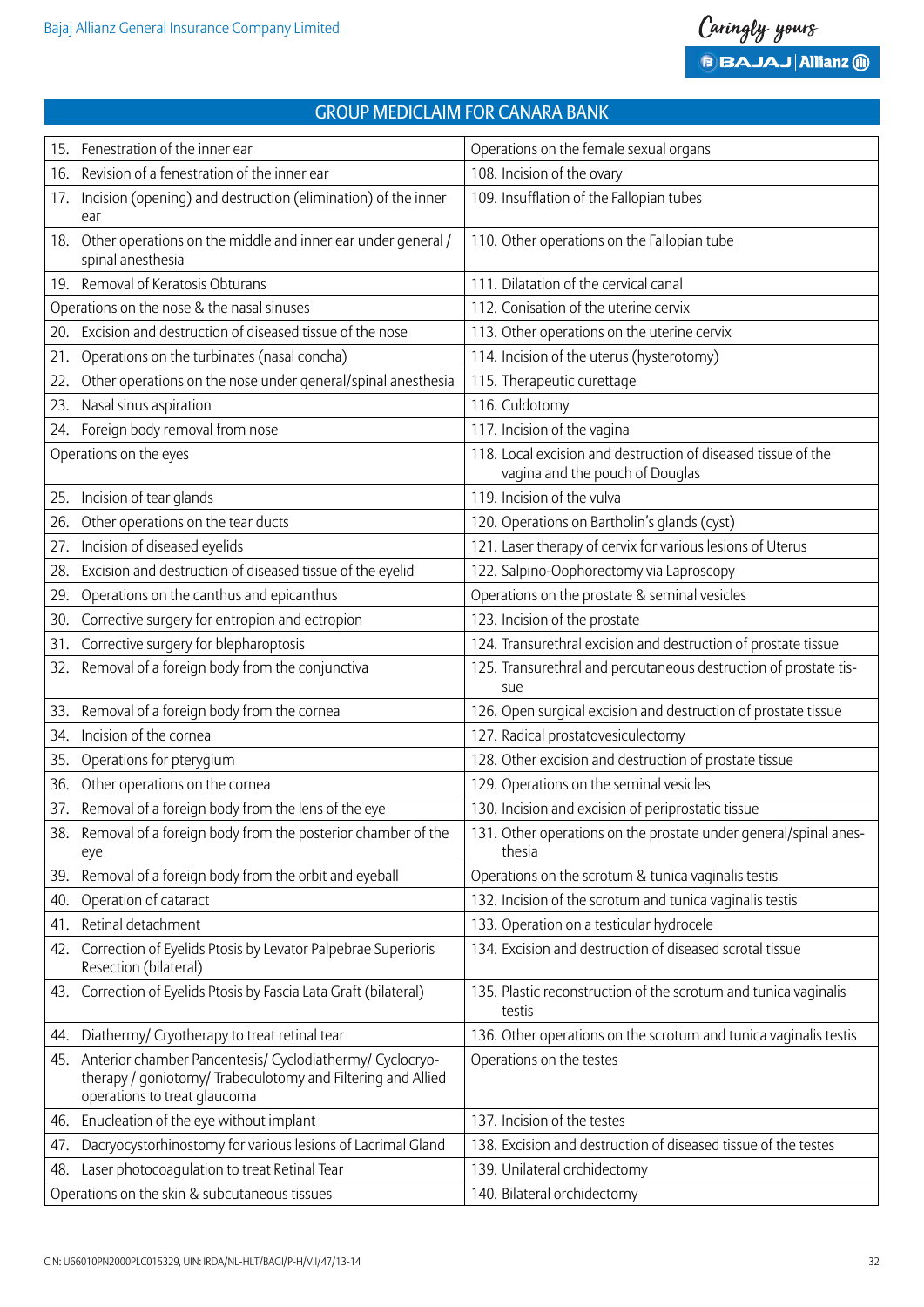| 49. | Incision of a pilonidal sinus                                                                                    | 141. Orchidopexy                                                                 |  |  |
|-----|------------------------------------------------------------------------------------------------------------------|----------------------------------------------------------------------------------|--|--|
| 50. | Other incisions of the skin and subcutaneous tissues                                                             | 142. Abdominal exploration in cryptorchidism                                     |  |  |
| 51. | Surgical wound toilet (wound debridement) and removal of<br>diseased tissue of the skin and subcutaneous tissues | 143. Surgical repositioning of an abdominal testis                               |  |  |
|     | 52. Local excision of diseased tissue of the skin and subcutaneous<br>tissues                                    | 144. Reconstruction of the testis                                                |  |  |
|     | 53. Other excisions of the skin and subcutaneous tissues                                                         | 145. Implantation, exchange and removal of a testicular prosthesis               |  |  |
| 54. | Simple restoration of surface continuity of the skin and subcu-<br>taneous tissues                               | 146. Other operations on the testis under general / spinal anesthe-<br>sia       |  |  |
|     | 55. Free skin transplantation, donor site                                                                        | Operations on the spermatic cord, epididymis and ductus deferens                 |  |  |
| 56. | Free skin transplantation, recipient site                                                                        | 147. Surgical treatment of a varicocele and a hydrocele of the<br>spermatic cord |  |  |
| 57. | Revision of skin plasty                                                                                          | 148. Excision in the area of the epididymis                                      |  |  |
| 58. | Other restoration and reconstruction of the skin and subcuta-<br>neous tissues                                   | 149. Epididymectomy                                                              |  |  |
|     | 59. Chemosurgery to the skin                                                                                     | 150. Reconstruction of the spermatic cord                                        |  |  |
|     | 60. Destruction of diseased tissue in the skin and subcutaneous<br>tissues                                       | 151. Reconstruction of the ductus deferens and epididymis                        |  |  |
|     | 61. Reconstruction of deformity/defect in NailBed                                                                | 152. Other operations on the spermatic cord, epididymis and<br>ductus deferens   |  |  |
|     | Operations on the tongue                                                                                         | Operations on the penis                                                          |  |  |
|     | 62. Incision, excision and destruction of diseased tissue of the<br>tongue                                       | 153. Operations on the foreskin                                                  |  |  |
|     | 63. Partial glossectomy                                                                                          | 154. Local excision and destruction of diseased tissue of the penis              |  |  |
| 64. | Glossectomy                                                                                                      | 155. Amputation of the penis                                                     |  |  |
| 65. | Reconstruction of the tongue                                                                                     | 156. Plastic reconstruction of the penis                                         |  |  |
| 66. | Other operations on the tongue under general/spinal anesthe-<br>sia                                              | 157. Other operations on the penis under general/spinal anesthe-<br>sia          |  |  |
|     | Operations on the salivary glands & salivary ducts                                                               | Operations on the urinary system                                                 |  |  |
|     | 67. Incision and lancing of a salivary gland and a salivary duct                                                 | 158. Cystoscopical removal of stones                                             |  |  |
|     | 68. Excision of diseased tissue of a salivary gland and a salivary<br>duct                                       | 159. Cathterisation of bladder                                                   |  |  |
|     | 69. Resection of a salivary gland                                                                                | Other Operations                                                                 |  |  |
| 70. | Reconstruction of a salivary gland and a salivary duct                                                           | 160. Lithotripsy                                                                 |  |  |
| 71. | Other operations on the salivary glands and salivary ducts                                                       | 161. Coronary angiography                                                        |  |  |
|     | Other operations on the mouth & face                                                                             | 162. Haemodialysis                                                               |  |  |
|     | 72. External incision and drainage in the region of the mouth, jaw<br>and face                                   | 163. Radiotherapy for Cancer                                                     |  |  |
|     | 73. Incision of the hard and soft palate                                                                         | 164. Cancer Chemotherapy                                                         |  |  |
| 74. | Excision and destruction of diseased hard and soft palate                                                        | 165. Renal biopsy                                                                |  |  |
| 75. | Incision, excision and destruction in the mouth                                                                  | 166. Bone marrow biopsy                                                          |  |  |
| 76. | Plastic surgery to the floor of the mouth                                                                        | 167. Liver biopsy                                                                |  |  |
| 77. | Palatoplasty                                                                                                     | 168. Biopsy of Termporal Artery for Various lesions                              |  |  |
| 78. | Other operations in the mouth under general /spinal anesthe-<br>sia                                              | 169. External Arterio-venus shunt                                                |  |  |
|     | Operations on the tonsils & adenoids                                                                             | 170. Endoscopic polypectomy                                                      |  |  |
| 79. | Transoral incision and drainage of a pharyngeal abscess                                                          | Operation on bone and joints                                                     |  |  |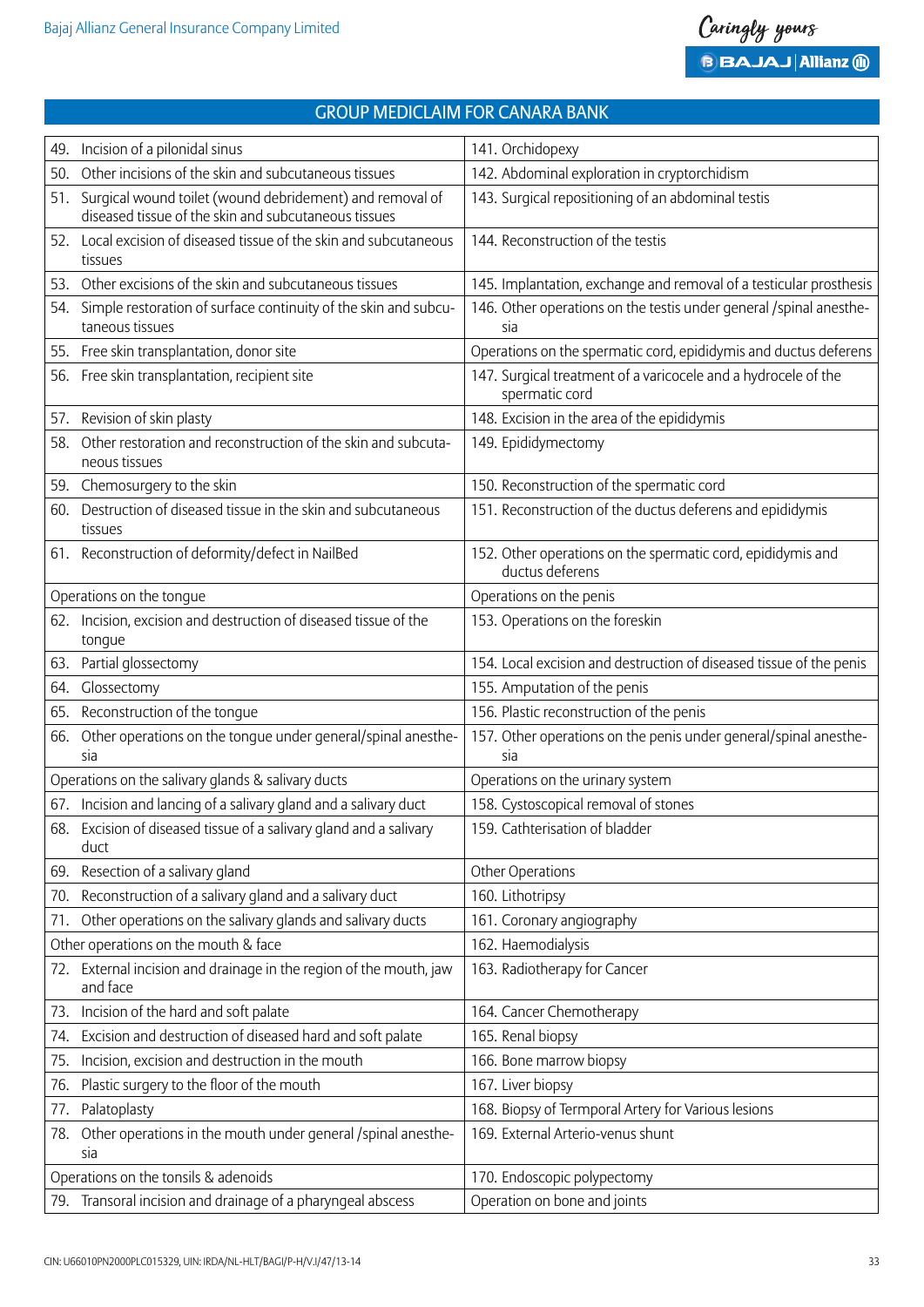| Tonsillectomy without adenoidectomy<br>80.                                               | 171. Surgery for ligament tear               |
|------------------------------------------------------------------------------------------|----------------------------------------------|
| Tonsillectomy with adenoidectomy<br>81.                                                  | 172. Surgery for meniscus tear               |
| Excision and destruction of a lingual tonsil<br>82.                                      | 173. Surgery for hemoarthrosis/ pyoarthrosis |
| Other operations on the tonsils and adenoids under general /<br>83.<br>spinal anesthesia | 174. Removal of fracture pins/ nails         |
| Trauma surgery and orthopaedics                                                          | 175. Removal of metal wire                   |
| 84. Incision on bone, septic and aseptic                                                 | 176. Closed reduction on fracture, luxation  |
| Closed reduction on fracture, luxation or epiphyseolysis with<br>85.<br>osteosynthesis   | 177. Reduction of dislocation under GA       |
| Suture and other operations on tendons and tendon sheath<br>86.                          | 178. Epiphyseolysis with Osteosynthesis      |
| Reduction of dislocation under GA<br>87.                                                 | 179. Excision of Bursitis                    |
| Arthroscopic knee aspiration<br>88.                                                      | 180. Tennis elbow release                    |
| Adenoidectomy<br>89.                                                                     | 181. Excision of various lesions in Coccyx   |
| Operations on the breast                                                                 | 182. Arthroscopic knee aspiration            |
| Incision of the breast<br>90.                                                            |                                              |
| Operations on the nipple<br>91.                                                          |                                              |
| Excision of single breast lump<br>92.                                                    |                                              |
|                                                                                          |                                              |

Note:

i. Above mentioned list is an indicative list of procedures, any other surgeries/procedures requiring less than 24 hours hospitalization due to technological advances will also be covered under this policy provided such procedures comply with the standard definition of Day Care Centre and Day Care treatment mentioned in the definitions.

ii. The standard exclusions and waiting periods are applicable to all of the above procedures depending on the medical condition/disease under treatment. Only 24 hours Hospitalization is not mandatory.

### Annexure II:-

#### List 1: List of Non-Medical Items

| <b>SL No</b>            | Item                                                             |                                                                                                                                    |
|-------------------------|------------------------------------------------------------------|------------------------------------------------------------------------------------------------------------------------------------|
| $\overline{\mathbb{1}}$ | <b>BABY FOOD</b>                                                 | Not Payable                                                                                                                        |
| $\overline{2}$          | <b>BABY UTILITIES CHARGES</b>                                    | Not Payable                                                                                                                        |
| 3                       | <b>BEAUTY SERVICES</b>                                           | Not Payable                                                                                                                        |
| $\overline{4}$          | <b>BELTS/BRACES</b>                                              | Not Payable                                                                                                                        |
| 5                       | <b>BUDS</b>                                                      | Not Payable                                                                                                                        |
| $6\,$                   | COLD PACK/HOT PACK                                               | Not Payable                                                                                                                        |
| $\overline{7}$          | <b>CARRY BAGS</b>                                                | Not Payable                                                                                                                        |
| $\,8\,$                 | <b>EMAIL I INTERNET CHARGES</b>                                  | Not Payable                                                                                                                        |
| $\overline{9}$          | FOOD CHARGES (OTHER THAN PATIENT's DIET PROVIDED BY<br>HOSPITAL) | Not Payable                                                                                                                        |
| 10                      | <b>LEGGINGS</b>                                                  | Essential in bariatric and varicose vein surgery and should be<br>considered for these conditions where surgery itself is payable. |
| 11                      | <b>LAUNDRY CHARGES</b>                                           | Not Payable                                                                                                                        |
| 12                      | MINERAL WATER                                                    | Not Payable                                                                                                                        |
| 13                      | SANITARY PAD                                                     | Not Payable                                                                                                                        |
| 14                      | <b>TELEPHONE CHARGES</b>                                         | Not Payable                                                                                                                        |
| 15                      | <b>GUEST SERVICES</b>                                            | Not Payable                                                                                                                        |
| 16                      | <b>CREPE BANDAGE</b>                                             | Not Payable                                                                                                                        |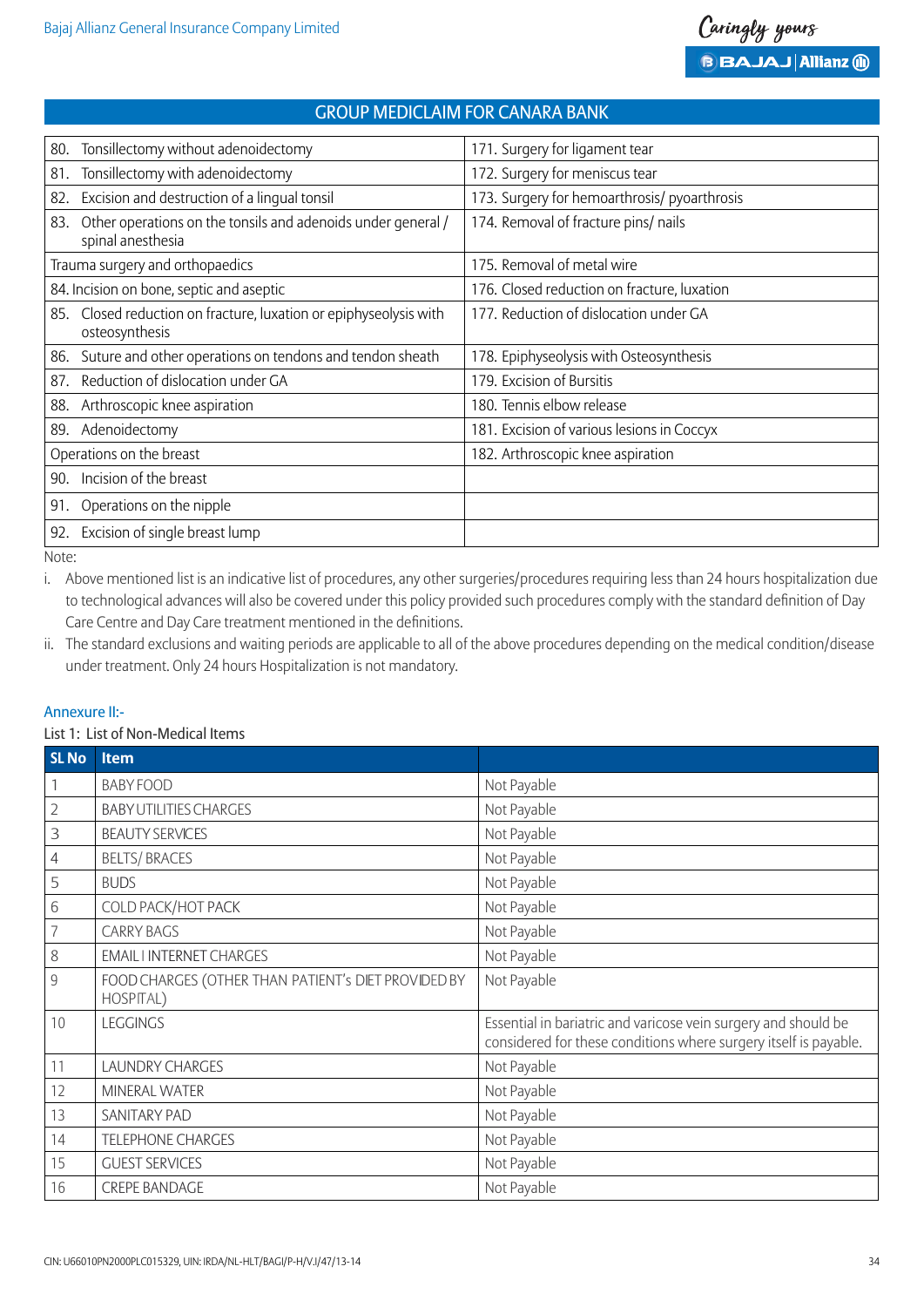| 17 | <b>DIAPER OF ANY TYPE</b>                                                                               | Not Payable |
|----|---------------------------------------------------------------------------------------------------------|-------------|
| 18 | <b>EYELET COLLAR</b>                                                                                    | Not Payable |
| 19 | <b>SLINGS</b>                                                                                           | Not Payable |
| 20 | BLOOD GROUPING AND CROSS MATCHING OF DONORS<br><b>SAMPLES</b>                                           | Not Payable |
| 21 | SERVICE CHARGES WHERE NURSING CHARGES ALSO<br>CHARGED                                                   | Not Payable |
| 22 | <b>Television Charges</b>                                                                               | Not Payable |
| 23 | <b>SURCHA RGES</b>                                                                                      | Not Payable |
| 24 | <b>ATTENDANT CHARGES</b>                                                                                | Not Payable |
| 25 | EXTRA DIET OF PATIENT (OTHER THAN THAT WHICH FORMS<br>PART OF BED CHARGE)                               | Not Payable |
| 26 | <b>BIRTH CERTIFICATE</b>                                                                                | Not Payable |
| 27 | <b>CERTIFICATE CHARGES</b>                                                                              | Not Payable |
| 28 | <b>COURIER CHARGES</b>                                                                                  | Not Payable |
| 29 | <b>CONVEYANCE CHARGES</b>                                                                               | Not Payable |
| 30 | MEDICAL CERTIFICATE                                                                                     | Not Payable |
| 31 | <b>MEDICAL RECORDS</b>                                                                                  | Not Payable |
| 32 | PHOTOCOPIES CHARGES                                                                                     | Not Payable |
| 33 | MORTUARY CHARGES                                                                                        | Not Payable |
| 34 | <b>WALKING AIDS CHARGES</b>                                                                             | Not Payable |
| 35 | OXYGEN CYLINDER (FOR USAGE OUTSIDE THE HOSPITAL)                                                        | Not Payable |
| 36 | <b>SPACER</b>                                                                                           | Not Payable |
| 37 | SPIROMETRE                                                                                              | Not Payable |
| 38 | NEBULIZER KIT                                                                                           | Not Payable |
| 39 | <b>STEAM INHALER</b>                                                                                    | Not Payable |
| 40 | ARMSLING                                                                                                | Not Payable |
| 41 | <b>THERMOMETER</b>                                                                                      | Not Payable |
| 42 | <b>CERVICAL COLLAR</b>                                                                                  | Not Payable |
| 43 | <b>SPLINT</b>                                                                                           | Not Payable |
| 44 | DIABETIC FOOT WEAR                                                                                      | Not Payable |
| 45 | KNEE BRACES (LONG/ SHORT/ HINGED)                                                                       | Not Payable |
| 46 | KNEE IMMOBILIZER/S HOULDER IMMOBILIZER                                                                  | Not Payable |
| 47 | LUMBOSACRAL BELT                                                                                        | Not Payable |
| 48 | NIMBUS BED OR WATER OR AIR BED CHARGES                                                                  | Not Payable |
| 49 | AMBULANCE COLLAR                                                                                        | Not Payable |
| 50 | AMBULANCE EQUIPMENT                                                                                     | Not Payable |
| 51 | ABDOMINAL BINDER                                                                                        | Not Payable |
| 52 | PRIVATE NURSES CHARGES - SPECIAL NURSING CHARGES                                                        | Not Payable |
| 53 | <b>SUGAR FREE Tablets</b>                                                                               | Not Payable |
| 54 | CREAMS POWDERS LOTIONS (Toiletries are not payable, only<br>prescribed medical pharmaceuticals payable) | Not Payable |
| 55 | <b>ECG ELECTRODES</b>                                                                                   | Not Payable |
| 56 | <b>GLOVES</b>                                                                                           | Not Payable |
| 57 | NEBULISATION KIT                                                                                        | Not Payable |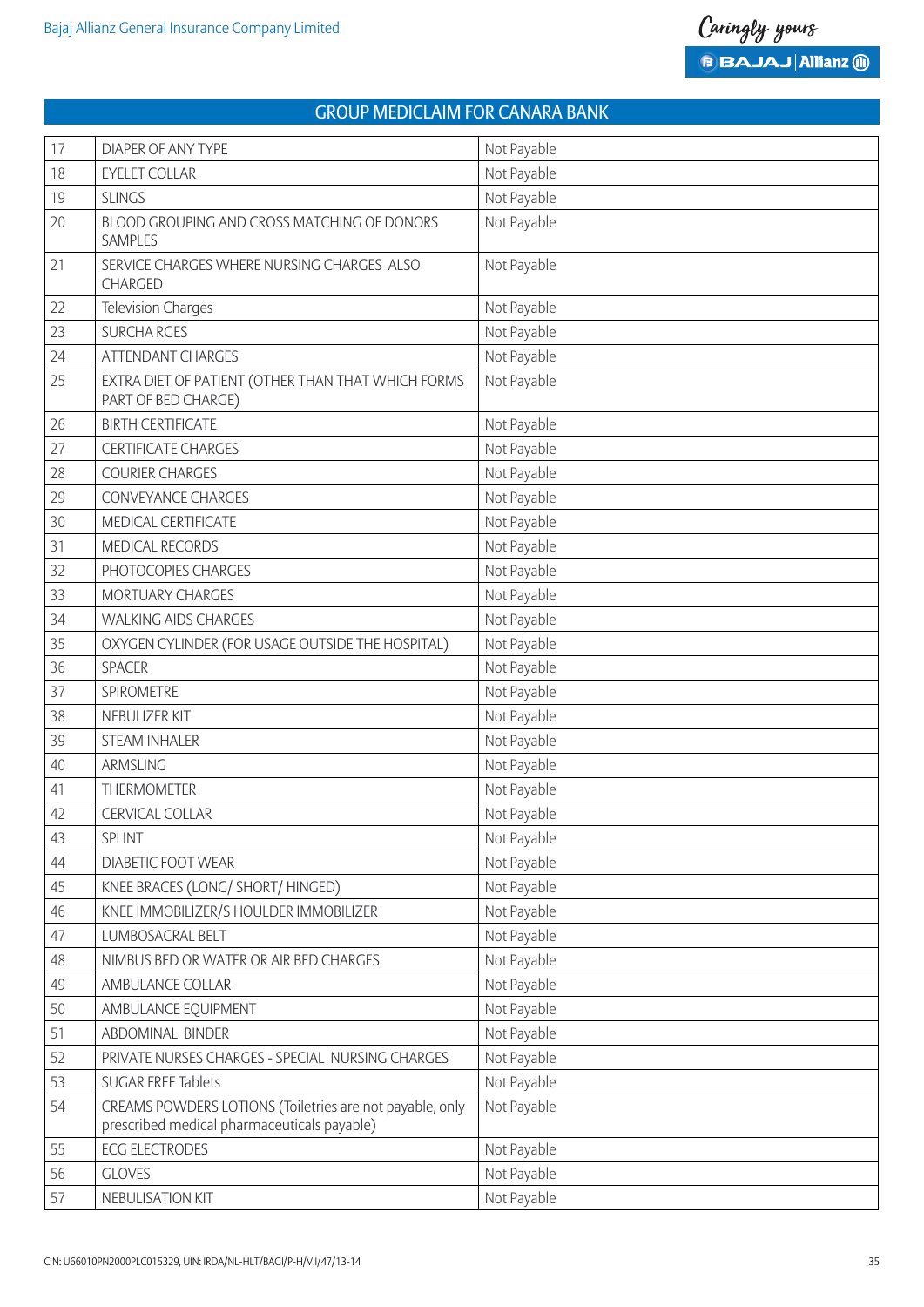| 58 | ANY KIT WITH NO DETAILS MENTIONED [DELIVERY KIT, OR-<br>THOKIT, RECOVERY KIT, ETC] | Not Payable |
|----|------------------------------------------------------------------------------------|-------------|
| 59 | KIDNEY TRAY                                                                        | Not Payable |
| 60 | <b>MASK</b>                                                                        | Not Payable |
| 61 | <b>OUNCE GLASS</b>                                                                 | Not Payable |
| 62 | <b>OXYGEN MASK</b>                                                                 | Not Payable |
| 63 | PELVIC TRACTION BELT                                                               | Not Payable |
| 64 | PAN CAN                                                                            | Not Payable |
| 65 | TROLLY COVER                                                                       | Not Payable |
| 66 | UROMETER, URINE JUG                                                                | Not Payable |
| 68 | <b>VASOFIX SAFETY</b>                                                              | Not Payable |

# List ll - ltems that are to be subsumed into Room Charges

| S. No.         | Item                                          |
|----------------|-----------------------------------------------|
| $\mathbf{1}$   | BABY CHARGES (UNLESS SPECIFIED /INDICATED)    |
| $\overline{2}$ | <b>HAND WASH</b>                              |
| $\overline{3}$ | SHOE COVER                                    |
| $\overline{4}$ | CAPS                                          |
| 5              | <b>CARDLE CHARGES</b>                         |
| $6\,$          | COMB                                          |
| $\overline{7}$ | EAU-DE-COLOGNE/ROOM FRESHNERS                 |
| $\,8\,$        | <b>FOOT COVER</b>                             |
| $\overline{9}$ | GOWN                                          |
| 10             | <b>SLIPPERS</b>                               |
| 11             | <b>TISSUE PAPPER</b>                          |
| 12             | <b>TOOTH PASTE</b>                            |
| 13             | <b>TOOTH BRUSH</b>                            |
| 14             | <b>BED PAN</b>                                |
| 15             | <b>FACE MASK</b>                              |
| 16             | <b>FLEXI MASK</b>                             |
| 17             | <b>HAND HOLDER</b>                            |
| 18             | SPUTUM CUP                                    |
| 19             | <b>DISINEFCTANT LOTIONS</b>                   |
| 20             | <b>LUXURY TAX</b>                             |
| 21             | <b>HVAC</b>                                   |
| 22             | <b>HOUSE KEEPING CHARGES</b>                  |
| 23             | AIR CONDITIONER CHARGES                       |
| 24             | IM IV INJECTION CHARGES                       |
| 25             | <b>CLEAN SHEET</b>                            |
| 26             | BLANKET/WARMER BLANKET                        |
| 27             | <b>ADMISSION KIT</b>                          |
| 28             | <b>DIABETIC CHART CHARGES</b>                 |
| 29             | DOCUMENTATION CHARGES/ADMINISTRATIVE EXPENSES |
| 30             | <b>DISCHARGE PROCEDURE CHARGES</b>            |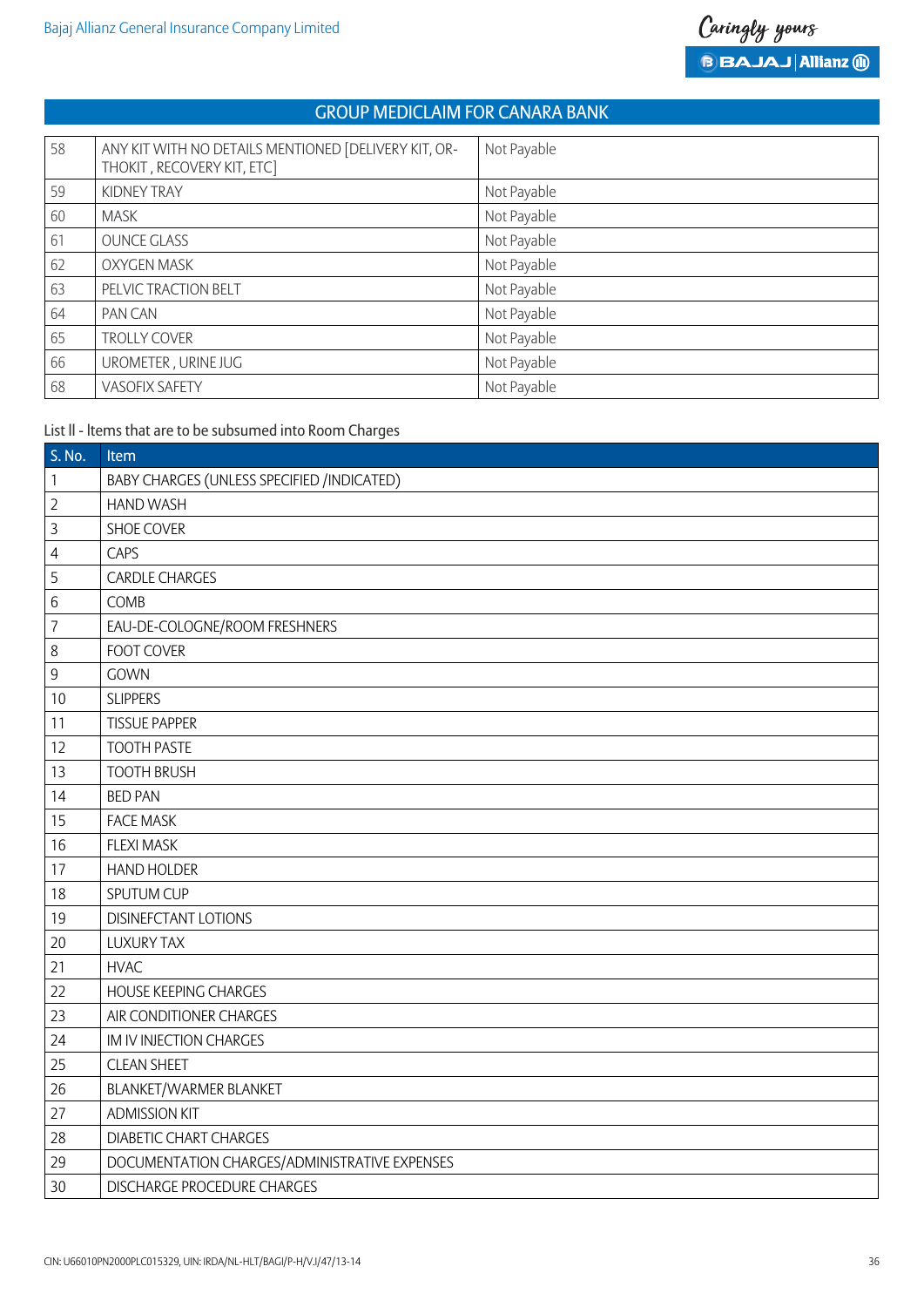| 31 | DAILY CHART CHARGES                                 |
|----|-----------------------------------------------------|
| 32 | ENTRANCE PASS / VISITORS PASS CHARGES               |
| 33 | EXPENSES RELATED TO PRESCRIPTION ON DISCHARGE       |
| 34 | FILE OPENING CHARGES                                |
| 35 | INCTDENTAL EXPENSES / MtSC. CHARGES (NOT EXPLATNED) |
| 36 | PATIENT IDENTIFICATION BAND / NAME TAG              |
| 37 | PULSEOXYMETER CHARGES                               |

# List lll- ltems that are to be subsumed into Procedure Charges

| S. No.           | <b>Item</b>                                        |
|------------------|----------------------------------------------------|
| $\mathbf{1}$     | HAIR REMOVAL CREAM                                 |
| $\overline{2}$   | DISPOSABLES RAZORS CHARGES (for site preparations) |
| $\overline{3}$   | <b>EYE PAD</b>                                     |
| $\overline{4}$   | <b>EYE SHEILD</b>                                  |
| 5                | <b>CAMERA COVER</b>                                |
| $\,6\,$          | DVD, CD CHARGES                                    |
| $\overline{7}$   | <b>GAUSE SOFT</b>                                  |
| $\,8\,$          | <b>GAUZE</b>                                       |
| $\boldsymbol{9}$ | WARD AND THEATRE BOOKING CHARGES                   |
| 10               | ARTHROSCOPE AND ENDOSCOPY INSTRUMENTS              |
| 11               | MICROSCOPE COVER                                   |
| 12               | SURGICAL BLADES, HARMONICSCALPEL, SHAVER           |
| 13               | <b>SURGICAL DRILL</b>                              |
| 14               | <b>EYE KIT</b>                                     |
| 15               | <b>EYE DRAPE</b>                                   |
| 16               | X-RAY FILM                                         |
| 17               | <b>BOYLES APPARATUS CHARGES</b>                    |
| 18               | COTTON                                             |
| 19               | <b>COTTON BANDAGE</b>                              |
| 20               | SURGICAL TAPE                                      |
| 21               | <b>APRON</b>                                       |
| 22               | <b>TORNIQUET</b>                                   |
| 23               | ORTHOBUNDLE, GYNAEC BUNDLE                         |

# List lV - ltems that are to be subsumed into costs of treatment

| S. No.         | <b>Item</b>                                                    |
|----------------|----------------------------------------------------------------|
|                | ADMISSION/REGISTRATION CHARGES                                 |
| $\overline{2}$ | HOSPITALIZATION FOR EVALUATION/DIAGNOSTIC PURPOSE              |
| 3              | URINE CONTAINER                                                |
| $\overline{4}$ | BLOOD RESERVATION CHARGES AND ANTE NATAL BOOKING CHARGES       |
| 5              | <b>BIPAP MACHINE</b>                                           |
| 6              | CPAP/CAPD EQUIPMENTS                                           |
| -7             | <b>INFUSION PUMP-COST</b>                                      |
| 8              | HYDROGEN PERPOXIDE\SPIRIT\DISINFECTION ETC                     |
| 9              | NUTTRITION PLANNING CHARGES - DIETICIAN CHARGES - DIET CHARGES |
| 10             | <b>HIV KIT</b>                                                 |